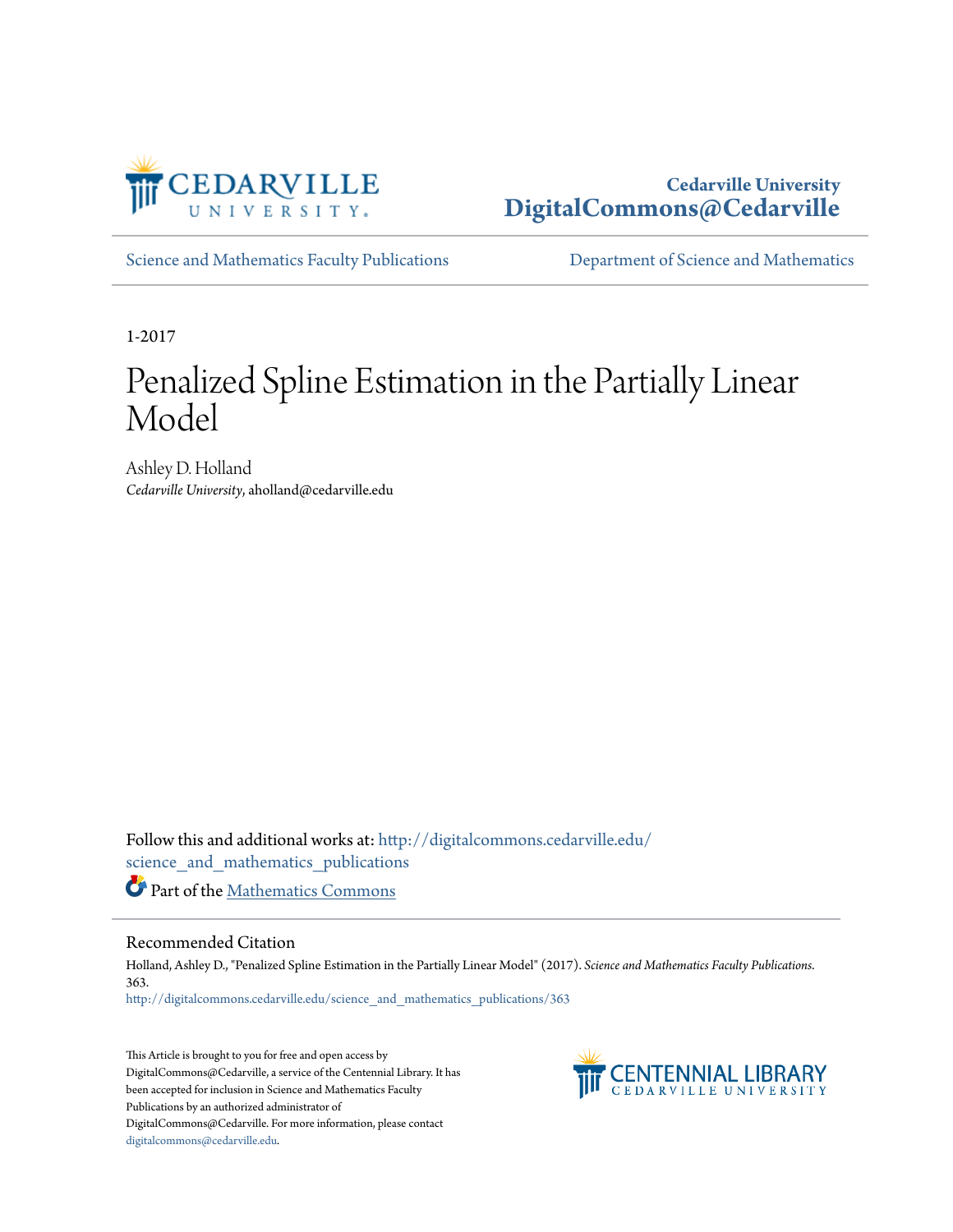Contents lists available at [ScienceDirect](http://www.elsevier.com/locate/jmva)

## Journal of Multivariate Analysis

journal homepage: [www.elsevier.com/locate/jmva](http://www.elsevier.com/locate/jmva)

## Penalized spline estimation in the partially linear model

## Ashley D. Holland

*Science and Mathematics Department, Cedarville University, 251 North Main Street, Cedarville, OH 45314, United States*

## a r t i c l e i n f o

*Article history:* Received 18 December 2015 Available online 11 October 2016

*AMS 2000 subject classifications:* 62E20 62F12 62G05 62G08 62G20 62H12 *Keywords:*

Semilinear model Regression splines Smoothing splines Convergence rates Asymptotic normality

## **1. Introduction**

The partially linear model has a long tradition in statistics and econometrics. In this model, for a dependent variable *y* and covariates  $\mathbf{x} \in \mathbb{R}^{d_x}$  and  $\mathbf{z} \in \mathbb{R}^{d_z}$ , the conditional mean function is assumed to satisfy

$$
E(y|\mathbf{x}, \mathbf{z}) = \mathbf{x}^\top \boldsymbol{\theta} + g(\mathbf{z}),
$$

where both the finite-dimensional parameter  $\theta$  and the infinite-dimensional parameter *g* are of potential interest. This is a very popular model in empirical work because it provides a parsimonious, yet flexible, approach to inference in many different contexts. See, e.g., [\[23,](#page-25-0)[38\]](#page-25-1) for recent textbook discussions. Typically, the dimension of **x** is small while the dimension of **z** is large. In the program evaluation literature, for example, **x** is usually just a treatment indicator and θ is the scalar treatment effect of interest, while *g* is a nonparametric nuisance function which is present to "control" for many  $(d_z > 1)$ potential confounding factors in a flexible way. See, e.g., [\[11,](#page-24-0)[26\]](#page-25-2) for a discussion of treatment effects with many covariates. The multivariate function *g* and its derivatives are also parameters of interest in other cases, for instance in policy analysis, e.g., [\[43\]](#page-25-3).

Inference in the partially linear model is a well-studied semiparametric problem. For instance, large-sample results are available for inference on  $\theta$  and g when the nonparametric component is estimated using kernel regression [\[37\]](#page-25-4) or regression splines [\[19\]](#page-25-5). These results rely on classical smoothing techniques that are sometimes quite sensitive to the specifics of their implementation in applications, a problem that is only exacerbated when the dimension of **z** is large, e.g., [\[10\]](#page-24-1). Partially motivated by the poor finite-sample performance of conventional smoothing techniques, a recent literature on penalized

<http://dx.doi.org/10.1016/j.jmva.2016.10.001> 0047-259X/© 2016 Elsevier Inc. All rights reserved.









Penalized spline estimators have received considerable attention in recent years because of their good finite-sample performance, especially when many regressors are employed. In this paper, we propose a penalized B-spline estimator in the context of the partially linear model and study its asymptotic properties under a two-sequence asymptotics: both the number of knots and the penalty factor vary with the sample size. We establish asymptotic distributions of the estimators of both the parametric and nonparametric components in the model. In addition, as a previous step, we obtain the rate of convergence of the estimator of the regression function in a nonparametric model. The results in this paper contribute to the recent theoretical literature on penalized B-spline estimators by allowing for (i) multivariate covariates, (ii) heteroskedasticity of unknown form, (iii) derivative estimation, and (iv) statistical inference in the semi-linear model, under the two-sequence asymptotics. Our main findings rely on some apparently new technical results for splines that may be of independent interest. We also report results from a small-scale simulation study.

© 2016 Elsevier Inc. All rights reserved.

*E-mail address:* [aholland@cedarville.edu.](mailto:aholland@cedarville.edu)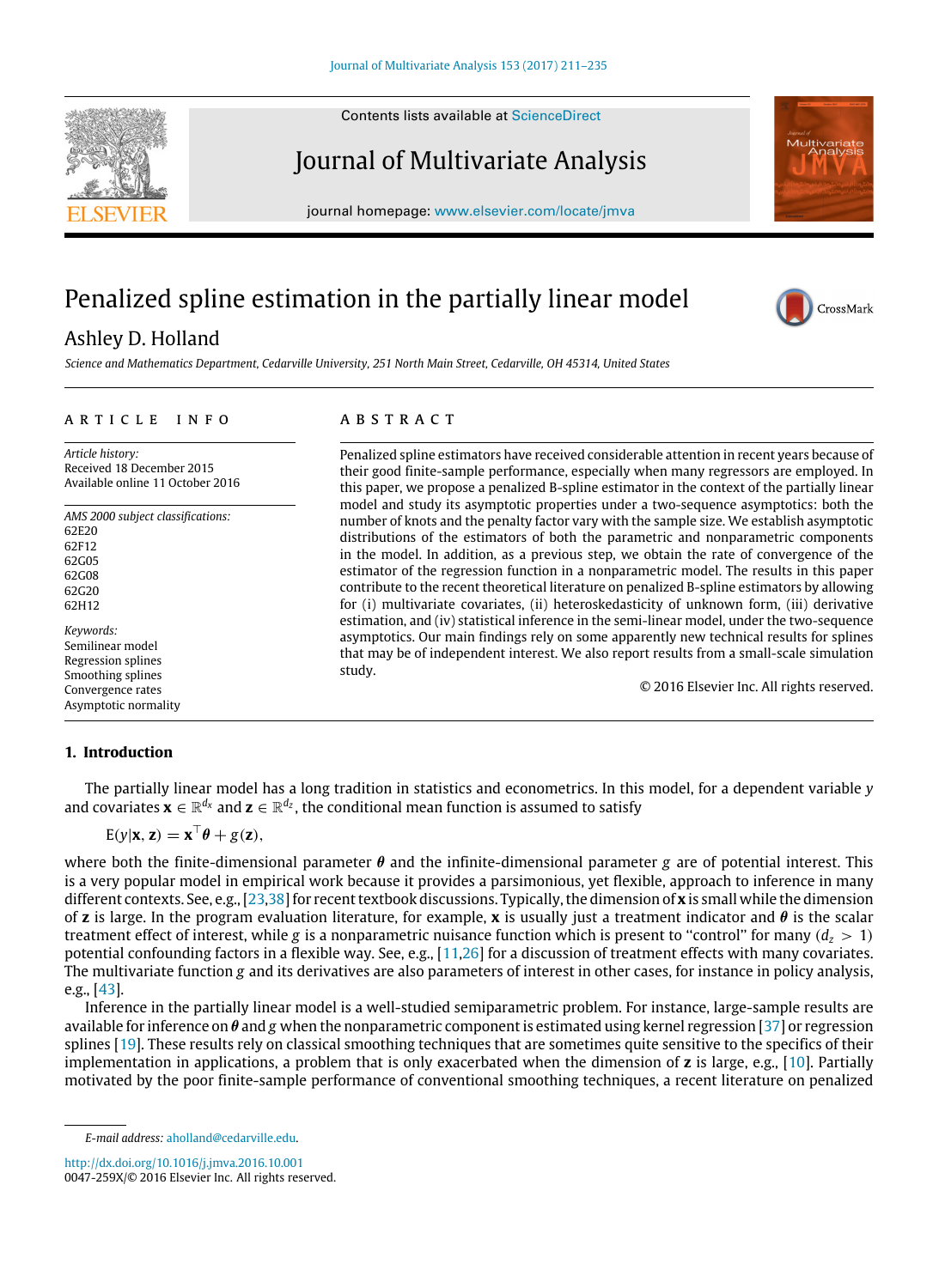spline estimation has emerged and is receiving considerable attention. Proposed by O'Sullivan [\[35\]](#page-25-6), and later popularized by Eilers and Marx [\[20\]](#page-25-7), this alternative smoothing technique has generated great interest because it is perceived as a very competitive alternative to classical nonparametric estimators. Section [1.1](#page-2-0) offers a brief literature review on penalized spline estimation.

Motivated by their recent popularity, and with the goal of increasing the finite-sample performance of the resulting statistical procedures, we propose a multivariate penalized B-spline estimator for the infinite-dimensional parameter in the partially linear model and study the large-sample properties of the resulting estimators of θ, *g*, and its derivatives. Our asymptotic results allow for a two-sequence asymptotics where both the number of knots and the penalty term vary with the sample size, following the recent work of Claeskens et al. [\[15\]](#page-25-8). This more general asymptotic approximation gives a rich array of possible limiting behaviors for the estimators. Our results extend and complement recent theoretical work in the literature on penalized spline estimators by allowing for multivariate covariates, heteroskedasticity of unknown form, derivative estimation, and statistical inference in the semi-linear model under the two-sequence asymptotics. The main findings rely on some apparently new technical results for B-splines that may be on independent interest. In a Monte Carlo experiment, we find that the estimators perform well in finite samples. The specific results are consistent with the theoretical results given in Sections [3](#page-4-0) and [4.](#page-5-0)

The rest of the paper is organized as follows. The remainder of this section provides a brief literature review on penalized spline estimation and introduces the main notation used throughout this paper. Section [2](#page-3-0) introduces the partially linear model and discusses the penalized spline estimator. Section [3](#page-4-0) derives the mean-square convergence rates for multivariate penalized spline estimators of the regression function and its derivatives in the nonparametric regression model. These results are then employed in Section [4](#page-5-0) to establish asymptotic distributional approximations, with consistent standarderrors, for the resulting estimators of θ, *g*, and its derivatives. Section [5](#page-7-0) summarizes the results of a small-scale Monte Carlo study aimed to assess the finite-sample performance of these estimators. [Appendix A](#page-16-0) contains brief proofs of our main results.

## <span id="page-2-0"></span>*1.1. Related literature*

Despite the recent popularity of penalized spline smoothing techniques, there is only a handful of papers analyzing their theoretical properties. Early work has obtained asymptotic results under fixed-knot asymptotics, that is, when the number of knots is assumed to be fixed and only the penalty factor is assumed to vary with the sample size at some appropriate rate. Examples of this approach in the literature include [\[2](#page-24-2)[,47](#page-25-9)[,48,](#page-25-10)[50\]](#page-25-11). An alternative large-sample approximation for penalized spline estimators of the regression function was more recently proposed by Hall and Opsomer [\[22\]](#page-25-12), who considered a sequential asymptotic experiment where first the number of knots is assumed to diverge to infinity and then the (scaled) penalty term is assumed to vanish.

These asymptotic approximations are arguably restrictive and may not always characterize appropriately the finitesample behavior of the penalized spline estimators. For this reason, more recent work has focused on the asymptotic properties of penalized splines when both the knots and penalty vary with the sample size simultaneously. Claeskens et al. [\[15\]](#page-25-8) study univariate penalized splines under quite general sequences of tuning parameters (knots and penalty), and show that these estimators are asymptotically equivalent in a mean-square error (MSE) sense to either regression splines or smoothing splines depending on the sequence of tuning parameters considered. Li et al. [\[30\]](#page-25-13) study univariate penalized splines when the number of knots is ''large'' and derive an asymptotic equivalence between kernel smoothing and penalized (smoothing) splines. Kauermann et al. [\[27\]](#page-25-14) extend some of the previous results to the context of univariate generalized spline smoothing, while Krivobokova et al. [\[28\]](#page-25-15) propose asymptotically conservative uniform confidence bands for univariate penalized spline estimators of the regression function.

Other semi-parametric methods used in the partially linear model include empirical likelihood [\[31](#page-25-16)[,40\]](#page-25-17), kernels [\[32](#page-25-18)[,37\]](#page-25-4), and wavelets [\[12\]](#page-24-3). Specific to the additive partially linear model, [\[29\]](#page-25-19) considered general series estimation, including regression splines.

In this paper, we contribute to this emerging literature on two-sequence asymptotics for penalized spline estimators by allowing for multivariate covariates, heteroskedasticity of unknown form, derivative estimation, and statistical inference on both the parametric and nonparametric components in the partially linear model. These extensions are nontrivial, as the mathematical techniques employed for univariate (and level of the) regression function do not immediately extend to multivariate (and derivatives of the) regression functions. We discuss this point more explicitly in [Remarks 2](#page-4-1) and [3,](#page-5-1) after the necessary notation and main results have been introduced.

## *1.2. Notation*

We employ the following notation throughout the paper. Let  $\mathcal{C}^p(\mathscr{A})$  denote the set of p-times continuously differentiable functions on  $\mathscr A$ . For clarity we bold vectors and matrices but not scalars. For any  $k \geq 1$ ,  $\mathbf{0}_k$  denotes the zero vector of dimension *k*, and **I***<sup>k</sup>* denotes the identity matrix of dimension *k*. We employ conventional multi-index notation: for a multiindex  $\mathbf{k}_n^d \in \mathbb{Z}^d_*$  with  $d \in \mathbb{Z}_+$ , let  $|\mathbf{k}_n^d| = k_1 + \cdots + k_d$ , along with the usual Euclidean norm  $\|\mathbf{A}\| = \sqrt{\text{tr}(\mathbf{A}^\top \mathbf{A})}$  for scalar, vector, or matrix **A**. We also let  $r_n \asymp \bar{r}_n$  indicate  $r_n \ge c_1\bar{r}_n$  and  $r_n \le c_2\bar{r}_n$  for some  $c_1 > 0$  and  $c_2 < \infty$ .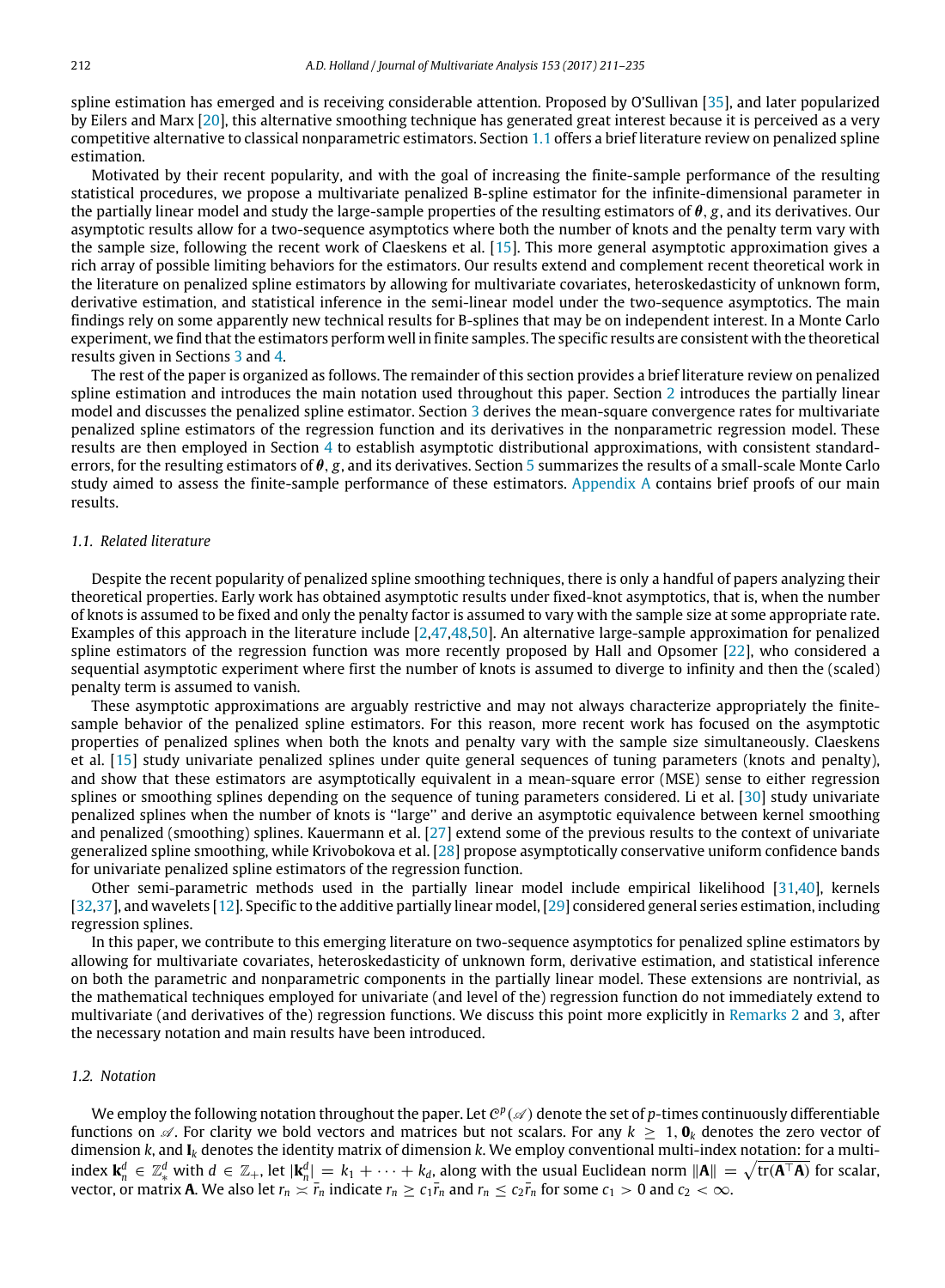### <span id="page-3-0"></span>**2. Model, estimator, and other preliminaries**

We assume a random sample  $\{(y_i, \mathbf{x}_i^\top, \mathbf{z}_i^\top)^\top : i = 1, \ldots, n\}$  of the random vector  $(y, \mathbf{x}^\top, \mathbf{z}^\top)^\top$  is observed, where  $y \in \mathbb{R}$  is a dependent variable and **x** ∈ R *<sup>d</sup><sup>x</sup>* and **z** ∈ R *<sup>d</sup><sup>z</sup>* are explanatory vectors. We will also assume **z** is continuously distributed, but we do not restrict *y* and **x** beyond the usual support and smoothness restrictions, formally discussed below. The semilinear model is

<span id="page-3-1"></span>
$$
y_i = \mathbf{x}_i^{\top} \boldsymbol{\theta} + g(\mathbf{z}_i) + \boldsymbol{\varepsilon}_i
$$
,  $E(\boldsymbol{\varepsilon}_i | \mathbf{x}_i, \mathbf{z}_i) = 0$ ,  $\sigma_{\varepsilon}^2(\mathbf{x}_i, \mathbf{z}_i) = E(\boldsymbol{\varepsilon}_i^2 | \mathbf{x}_i, \mathbf{z}_i)$ ,

where the vector-valued parameter  $\theta$  and the real-valued functions *g* and  $\sigma_{\varepsilon}^2$  are unknown. We impose the following conventional assumption on this model.

**Assumption 1.** (a)  $\{(y_i, \mathbf{x}_i^{\top}, \mathbf{z}_i^{\top})^{\top} : i = 1, ..., n\}$  is i.i.d., with  $\mathbf{z}_i \in \mathcal{Z} = [0, 1]^{d_Z}$ . (b)  $\mathsf{z}_i$  is continuously distributed on  $\mathscr{Z}$  with Lebesgue density  $f(\mathsf{z})$  bounded above and bounded away from zero.

(c)  $g \in C^{\alpha_g}(\mathscr{Z})$  for some  $\alpha_g \geq 1$ .

Our main goal is to develop asymptotically valid inference procedures for  $\theta$ ,  $g$ , and its derivatives, employing penalized B-splines to approximate nonparametrically the unknown function *g*. Specifically, we consider the estimation problem

<span id="page-3-2"></span>
$$
\{\hat{\boldsymbol{\theta}}, \hat{g}\} = \underset{\boldsymbol{\theta} \in \mathbb{R}^{d_{\mathsf{x}}}, s \in \delta_{n,r}}{\arg \min} \sum_{i=1}^{n} \{y_i - \mathbf{x}_i^{\top} \boldsymbol{\theta} - s(\mathbf{z}_i)\}^2 + \lambda_n \int_{\mathscr{Z}} \sum_{|\boldsymbol{\ell}| = m} \{\partial^{\boldsymbol{\ell}} s(\mathbf{z})\}^2 d\mathbf{z},
$$
\n(1)

where  $m \in \mathbb{Z}_+$ ,  $\lambda_n$  is the penalty sequence, and  $\delta_{n,r}$  is the set of tensor product B-spline functions of order  $r \in \mathbb{Z}_+$  (and degree  $r - 1$ ) with knot sequence controlled by the tuning parameter  $k_n \to \infty$ . For simplicity, we assume the same knot sequence is used for each covariate in  $\mathbf{z} = (z_1, \ldots, z_{d_z})^\top$ , denoted by  $\kappa(j, k_n) = \{k_{j,0} < \cdots < k_{j,r-1} = 0 < k_{j,r} < \cdots < k_{j,n} < \cdots < k_{j,n} < \cdots < k_{j,n} < \cdots < k_{j,n} < \cdots < k_{j,n} < \cdots < k_{j,n} < \cdots < k_{j,n} < \cdots < k_{j,n} < \cdots < k_{j,n} < \cdots < k_{j,n} < \cdots <$  $\kappa_{j,k_n} = 1 < \kappa_{j,k_n+1} < \cdots < \kappa_{j,k_n+r-1}$ , and that each knot is simple.

More specifically, the set  $\delta_{n,r}$  is constructed as follows (see, e.g., [\[18](#page-25-20)[,39,](#page-25-21)[46\]](#page-25-22) for more details). For each covariate in  $\mathbf{z}=(z_1,\ldots,z_{d_z})^\top$ , a B-spline basis of order  $r\in\mathbb{Z}_+$  for the jth covariate, denoted by  $\{p_{j,k,r}(z_j)\}_{k=1}^{k_n}$ , is constructed by first partitioning the support of  $z_j$ , [0, 1] under [Assumption 1,](#page-3-1) into the  $k_n-r+1$  intervals  $[\kappa_{j,r},\kappa_{j,r+1}],\ldots,[\kappa_{j,k_n},\kappa_{j,k_n+1}],$  with knots  $0 = \kappa_{j,r} < \cdots < \kappa_{j,k_n+1} = 1$ . To manage boundary effects, an extra 2(*r*−1) knots are added with  $\kappa_{i,1} < \cdots < \kappa_{i,r} = 0$ and  $1 = \kappa_{j,k_n+1} < \cdots < \kappa_{j,k_n+r}$ , creating an extended partition. Then the B-splines for the *j*th covariate are constructed using the well-known Cox–de Boor recursion relation:

$$
p_{j,k,1}(z_j) = \begin{cases} 1 & \kappa_{j,k} \le z_j < \kappa_{j,k+1} \\ 0 & \text{otherwise} \end{cases}
$$

and, for  $\ell > 2$ ,

$$
p_{j,k,\ell}(z_j) = \frac{z_j - \kappa_{j,k}}{\kappa_{j,k+\ell-1} - \kappa_{j,k}} p_{j,k,\ell-1}(z_j) + \frac{\kappa_{j,k+\ell} - z_j}{\kappa_{j,k+\ell} - \kappa_{j,k+1}} p_{j,k+1,\ell-1}(z_j),
$$

where  $p_{j,k,\ell}$  is the kth spline of order  $\ell$ , and the convention  $0/0=0$  is used. The set  $\{p_{j,k,r}\}_{k=1}^{k_n}$  spans  $\delta_{n,j,r}$ , where

 $\mathcal{S}_{n,j,r} = \{s \in \mathcal{C}^{r-2}([0, 1]) : s \text{ is a polynomial of order } r \text{ on each subinterval } [\kappa_{j,k}, \kappa_{j,k+1}]\}.$ 

Multivariate tensor-product splines are formed using

$$
\mathbf{p}_n(\mathbf{z}) = (p_1(\mathbf{z}), p_2(\mathbf{z}), \ldots, p_{k_n^{d_Z}}(\mathbf{z}))^\top = (p_{1,1,r}(z_1), \ldots, p_{1,k_n,r}(z_1))^\top \otimes \cdots \otimes (p_{d_Z,1,r}(z_{d_Z}), \ldots, p_{d_Z,k_n,r}(z_{d_Z}))^\top.
$$

Other references on B-splines and related nonparametric estimators include [\[9](#page-24-4)[,13,](#page-25-23)[20](#page-25-7)[,44\]](#page-25-24).

<span id="page-3-3"></span>We also impose the following rate restriction throughout.

**Assumption 2.** (a)  $|k_{j,k_n-1} - k_{j,k_n}| \ge 1/k_n$ , for all  $k_n$  and  $j = 1, ..., d_z$ . (b)  $\ln(k_n)k_n^{d_z}/n \to 0$ .

This assumption describes the conditions imposed in the construction of the B-splines. Part (a) of these conditions is weaker than those imposed in [\[15,](#page-25-8)[51](#page-25-25)[,52\]](#page-25-26), and analogous to those imposed in [\[8\]](#page-24-5), which allows for several bases of approximation, and [\[25\]](#page-25-27). Part (b) imposes a simple, well-known side condition on the (growth rate of the) number of knots relative to the sample size. See for example [\[24\]](#page-25-28).

Now observe that for  $s \in \mathcal{S}_{n,r}$ , the Cartesian product of  $\mathcal{S}_{n,1,r}, \ldots, \mathcal{S}_{n,d_z,r}$ ,

$$
\int_{\mathscr{Z}} \sum_{|\ell|=m} {\{\partial^{\ell} s(\mathbf{z})\}}^2 d\mathbf{z} = \int_{\mathscr{Z}} \sum_{|\ell|=m} {\{\partial^{\ell} \mathbf{p}_n(\mathbf{z})^{\top} \boldsymbol{\beta}\}}^2 d\mathbf{z} = \boldsymbol{\beta}^{\top} \mathbf{D} \boldsymbol{\beta}
$$

with **D** a  $k_n^{d_z} \times k_n^{d_z}$  matrix with typical element

$$
(D)_{k,j} = \int_{\mathscr{Z}} \sum_{|\boldsymbol{\ell}|=m} {\{\partial^{\boldsymbol{\ell}} p_k(\mathbf{z})\} {\{\partial^{\boldsymbol{\ell}} p_j(\mathbf{z})\}} d\mathbf{z}},
$$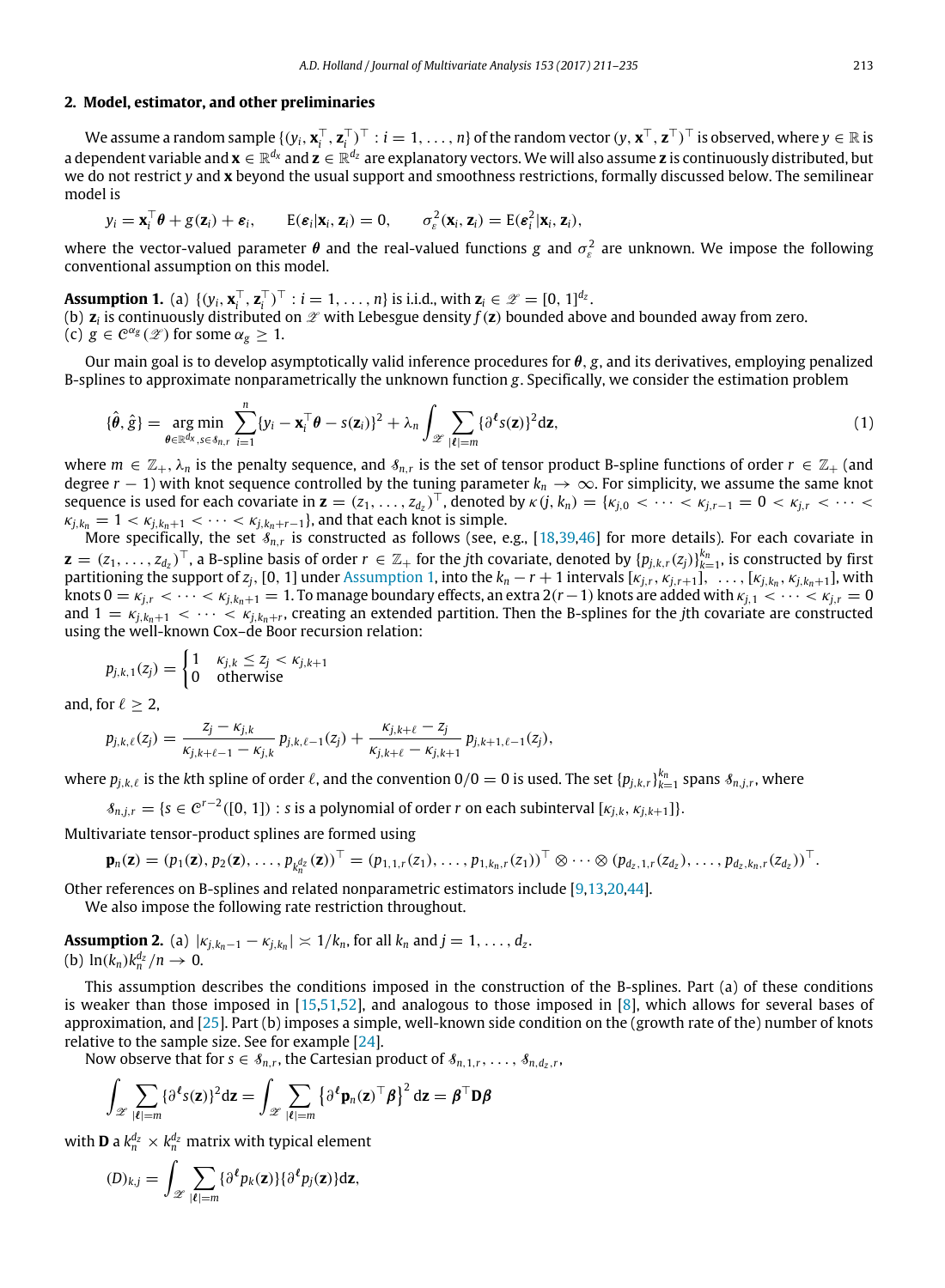and  $\beta$  =  $(\beta_1, ..., \beta_{k_n^{d_Z}})^{\top}$ . Define  $\mathbf{y}$  =  $(y_1, ..., y_n)^{\top}$ ,  $\mathbf{X}$  =  $(\mathbf{x}_1, ..., \mathbf{x}_n)^{\top}$ ,  $\mathbf{Z}$  =  $(\mathbf{z}_1, ..., \mathbf{z}_n)^{\top}$ . Also, let  $\mathbf{P}$  =  $(\mathbf{p}_n(\mathbf{z}_1), \ldots, \mathbf{p}_n(\mathbf{z}_n))$ <sup>⊤</sup>. Under the regularity conditions imposed, it follows that

$$
\hat{\theta} = (\tilde{\mathbf{X}}^{\top} \tilde{\mathbf{X}})^{-} \tilde{\mathbf{X}}^{\top} \tilde{\mathbf{y}}, \quad \tilde{\mathbf{X}} = \mathbf{X} - \mathbf{R} \mathbf{X}, \quad \tilde{\mathbf{y}} = \mathbf{y} - \mathbf{R} \mathbf{y}, \quad \mathbf{R} = \mathbf{P} (\mathbf{P}^{\top} \mathbf{P} + \lambda_n \mathbf{D})^{-} \mathbf{P}^{\top},
$$

and

$$
\hat{g}(\mathbf{z}) = \hat{g}(\mathbf{z}; \hat{\boldsymbol{\theta}}), \quad \hat{g}(\mathbf{z}; \boldsymbol{\theta}) = \mathbf{p}_n(\mathbf{z})^\top (\mathbf{P}^\top \mathbf{P} + \lambda_n \mathbf{D})^\top \mathbf{P}^\top (\mathbf{y} - \mathbf{X} \boldsymbol{\theta}),
$$

where **A** <sup>−</sup> denotes a generalized inverse of **A**. We drop the second evaluation point of *g*ˆ(**z**; θ) whenever possible for notational simplicity. We consider simultaneously *k<sup>n</sup>* and λ*<sup>n</sup>* varying with the sample size, which heuristically encompasses both regression and smoothing splines procedures for the approximation of the unknown control function *g*(**z**) in large samples.

## <span id="page-4-0"></span>**3. Convergence rates in the nonparametric regression model**

When  $\theta = 0$ , the estimation problem [\(1\)](#page-3-2) reduces to a conventional nonparametric multivariate penalized B-spline regression problem, and the resulting estimator of the regression function  $g(\mathbf{z})$ , which we will denote by  $g_{\theta-0}(\mathbf{z})$ , is given by  $\hat{g}_{\theta=0}(z) = \hat{g}(z; 0)$ . In this section, we derive mean-square convergence rates for this estimator and its derivatives, under the two-sequence asymptotics  $k_n \to \infty$  and  $\limsup_{n\to\infty} \lambda_n \leq \infty$ . Our results not only contribute to the recent literature on asymptotic properties of nonparametric penalized spline estimators, but also will be useful in the following section when studying the large-sample properties of the estimators discussed above for the partially linear model.

To describe the convergence rate result we define the following weighted *L*<sup>2</sup> norm:

$$
\|g_{\theta=0}\|_{w,2,\ell}^2=\sup_{|\ell|\leq \ell} \|\partial^\ell g_{\theta=0}\|_{w,2}^2=\sup_{|\ell|\leq \ell}\int{\{\partial^\ell g_{\theta=0}(\mathbf{z})\}}^2\mathrm{d} w(\mathbf{z}),\quad \ell\in\mathbb{Z}_*^{d_2}.
$$

Our results are based on  $w(z) = \hat{F}(z)$  with  $\hat{F}(z) = \sum_{i=1}^{n} \mathbb{1}(z_i \leq z) / n$  the empirical distribution function of **z**, but [Remark 1](#page-4-2) discusses other fixed norms including the more standard  $L_2$  norm where  $w(z) = F(z)$  with  $F(z)$  the distribution function of **z**.

**Theorem 1.** Suppose [Assumptions](#page-3-1) 1 and [2](#page-3-3) hold and  $E(y_i^2|\mathbf{z}_i)$  is bounded. Let  $r_g = min(\alpha_g, r - 2)$  and  $m \le r_g$ . (a) If  $\lambda_n k_n^{2m}/n < 1$  for all sufficiently large *n*, then

<span id="page-4-3"></span>
$$
\|\hat{g}_{\theta=0} - g_{\theta=0}\|_{\hat{F},2,\ell}^2 = O_p\left\{\frac{k_n^{d_z+2\ell}}{n} + \frac{\lambda_n^2}{n^2}k_n^{2(m+\ell)} + k_n^{-2(r_g-\ell)}\right\}.
$$

(b) If  $\lambda_n k_n^{2m}/n \ge 1$  for all sufficiently large n, and  $d_z/d < m$  if  $\limsup_{n\to\infty} \lambda_n k_n^{2m}/n = \infty$ , then

$$
\left\|\hat{g}_{\boldsymbol{\theta}=\boldsymbol{0}}-g_{\boldsymbol{\theta}=\boldsymbol{0}}\right\|_{\hat{F},2,\ell}^2=O_p\left\{\frac{n^{(d_Z-2m)/2m}k_n^{2\ell}}{\lambda_n^{d_Z/2m}}+\frac{\lambda_nk_n^{2\ell}}{n}+k_n^{-2(r_g-\ell)}\right\},
$$

*for any*  $\ell = (\ell_1, \ldots, \ell_{d_z}) \in \mathbb{Z}_*^{d_z}$  such that  $\max_{\ell \leq j \leq d_z} \ell_j \leq r_g$ .

This result establishes the (empirical) mean-square convergence rate for the penalized B-spline estimator of a multivariate regression function and its derivatives, under weak side rate-conditions (i.e., [Assumption 2\)](#page-3-3). It follows that the estimator behaves asymptotically as a regression splines estimator in case (a), while it behaves asymptotically as a smoothing splines estimator in case (b); see, e.g., [\[16,](#page-25-29)[34](#page-25-30)[,36\]](#page-25-31). The penalized B-spline estimator attains the optimal rate of convergence so that  $\|\hat{g}_{\theta=0} - g_{\theta=0}\|_{\hat{F},2,\ell}^2 = O_p\{n^{-2(r_g-\ell)/(2r_g+\ell_z)}\}\$  in case (a) if  $k_n \approx n^{1/(d_z+2r_g)}$  and  $\lambda_n \lesssim n^{(r_g-m+d_z)/(2r_g+\ell_z)}$ , and in case (b) if  $k_n \asymp n^{m/\{r_g(2m+d_z)\}}$  and  $\lambda_n \asymp n^{d_z/(2m+d_z)}$  with  $m = r_g$ .

We obtain the same rates of convergence as in the recent work of Claeskens et al. [\[15\]](#page-25-8) in the univariate case, but allow for random regressors of any dimension, derivative estimation, weaker rate conditions, and heteroskedasticity.

<span id="page-4-2"></span>**Remark 1.** Under the same assumptions and conditions of [Theorem 1,](#page-4-3) we also show in the supplemental appendix (see  $\beta$  [Appendix A\)](#page-24-6) that  $\|\hat{g}_{\theta=0} - g_{\theta=0}\|_{F,2,q}^2 \asymp_p \|\hat{g}_{\theta=0} - g_{\theta=0}\|_{F,2,q}^2$  $F_{F,2,q}$ , with  $F(\mathbf{z})$  the distribution function of  $\mathbf{z}$ . As the proof shows, other weighting functions could also be used under appropriate conditions. We present our results in terms of the empirical norm because the proof will be used heavily in the following section.

**Remark 2.** Extending [\[15\]](#page-25-8) to handle multivariate covariates is nontrivial. The main challenge is the eigenvalues of the penalization matrix, which are the solutions  $\hat{\mu}_1 \leq \cdots \leq \hat{\mu}_{k_n^{d_x}}$  to

<span id="page-4-1"></span>
$$
\int_{\mathscr{Z}} \sum_{|\ell|=m} {\partial^{\ell} u(\mathbf{z})} {\partial^{\ell} w(\mathbf{z})} d\mathbf{z} = \hat{\mu} \int_{\mathscr{Z}} u(\mathbf{z}) w(\mathbf{z}) f(\mathbf{z}) d\mathbf{z},\tag{2}
$$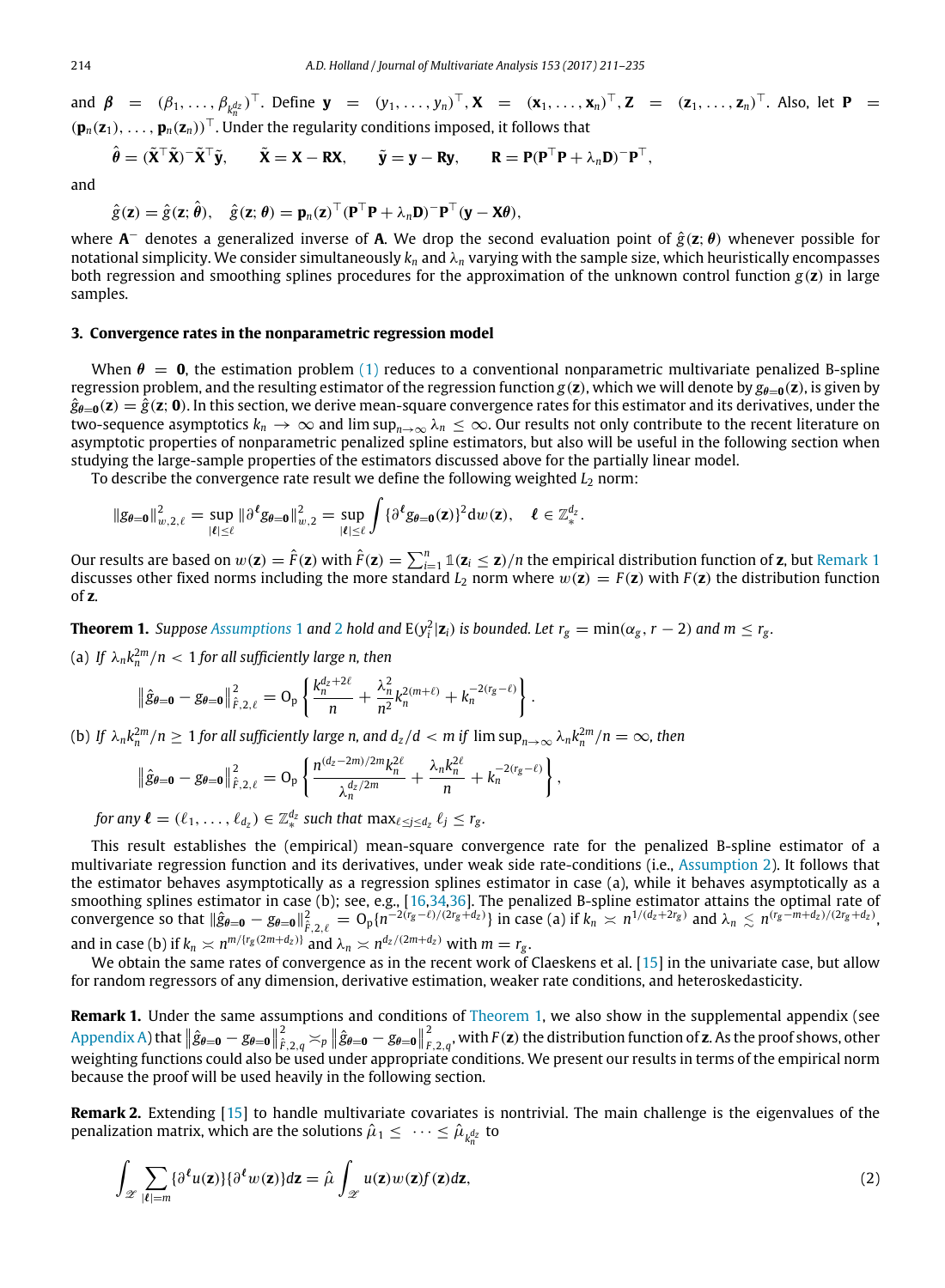for some  $u \in \mathcal{S}_{n,r}$ , for all  $w \in \mathcal{S}_{n,r}.$  These eigenvalues are usually approximated by the first  $k_n^{d_2}$  eigenvalues  $\mu_1 \leq \cdots \leq \mu_{k_n^{d_2}}$ of the continuous problem with the same equation but with  $u \in H^m(\mathscr{L})$  and  $w \in H^m(\mathscr{L})$ , where  $H^m(\mathscr{L})$  is the set of those  $L^2(\mathscr{Z})$  functions that have distributional derivatives up to order  $m$  in  $L^2$ , and  $L^2(\mathscr{Z})$  is the set of square-integrable real-valued functions; see, e.g., [\[1\]](#page-24-7).

In the univariate case, µ1, µ2, . . . are found by solving the differential equation (−*d <sup>m</sup>*w/*d*w*<sup>m</sup>*) <sup>2</sup> = µ*f* w with the Neumann boundary conditions, using a transformation (see, e.g., [\[3](#page-24-8)[,7\]](#page-24-9), [\[33,](#page-25-32) p.78], and [\[42\]](#page-25-33)), which is the approach taken implicitly in [\[15\]](#page-25-8). In the multivariate case, the differential equation is  $(-\Delta)^m w = \mu f w$ . If *f*(**z**) ≡ 1, the equation is easily solved for small values of *m*, as in [\[21,](#page-25-34)[45\]](#page-25-35) for example, but a solution for variable *f*(**z**) was not available in the literature, due to the difficulty associated with mixed partial derivatives. We appeal to a geometric argument using concepts in functional analysis to present an expression for the eigenvalues of the discrete problem directly, without comparing to the continuous problem. See [Lemmas 5](#page-17-0) and [6](#page-17-1) in [Appendix A.](#page-16-0)

<span id="page-5-1"></span>**Remark 3.** Our results permit derivative estimation of the multivariate regression function. We also obtain an apparently novel multivariate derivative approximation result [\(Lemma 4\)](#page-17-2), extending in particular the results reported in [\[52\]](#page-25-26) for univariate regression splines.

**Remark 4.** Recently, it was shown that splines achieve the optimal uniform rate of convergence [\[14\]](#page-25-36). We conjecture that [Theorem 1](#page-4-3) and [Remark 1](#page-4-2) could be used to establish optimal uniform rates of convergence for splines with a penalization, based on the uniform norm  $\|g\|^2_{\infty,\ell}=\sup_{|\ell|\leq \ell}\|\partial^\ell g\|^2_\infty=\sup_{|\ell|\leq \ell}\sup_{\mathbf{z}\in\mathscr{Z}}|\partial^\ell g(\mathbf{z})|^2.$  We do not spell out the details here to conserve space.

**Remark 5.** An extension of the partially linear model can be used in functional data analysis, which is an active field in the statistics literature and is of interest in applied statistics. Specifically, the semi-functional partially linear regression model is  $y_i = \mathbf{x}_i^{\top} \boldsymbol{\theta} + g(t_i) + \varepsilon_i$ , where as usual,  $E(\varepsilon_i | \mathbf{x}_i, t_i) = 0$  and g is an unknown smooth function, but now  $t_i$  is a random *function* instead of a single random variable. Some recent papers include [\[4,](#page-24-10)[5\]](#page-24-11). Aneiros and Vieu [\[4\]](#page-24-10) discuss using only some discretized values of the functional used to predict *y<sup>i</sup>* , on some grid, which relates to variable selection with many variables, and Aneiros–Pérez and Vieu [\[5\]](#page-24-11) use a functional version of the familiar Nadaraya–Watson-type kernel estimation. Aneiros and Vieu [\[4\]](#page-24-10) suggest using a least penalized least squares estimator. A natural question, which could be a topic of future research, is how well penalized splines or even regression splines would perform in this context, in place of the functional version of kernel estimation or penalized least squares.

## <span id="page-5-0"></span>**4. Inference in the partially linear model**

In this section we establish asymptotic normality of the estimators  $\hat{\bm{\theta}},\hat{g}(\bm{z})=\hat{g}(\bm{z};\hat{\bm{\theta}})$ , and its derivatives introduced in Section [2](#page-3-0) in the context of the partially linear model. We also prove consistency of the natural plug-in heteroskedasticityrobust standard-error estimators. To this end, we introduce the following additional notation:

 $\mathbf{x}_i = \mathbf{h}(\mathbf{z}_i) + \mathbf{v}_i$ ,  $\mathbf{h}(\mathbf{z}_i) = E(\mathbf{x}_i|\mathbf{z}_i)$ ,  $E(\mathbf{v}_i|\mathbf{z}_i) = \mathbf{0}$ ,  $\mathbf{\Sigma}_{\nu}(\mathbf{z}_i) = E(\mathbf{v}_i \mathbf{v}_i^{\top}|\mathbf{z}_i)$ ,

where  $\mathbf{h} = (h_1, \ldots, h_{d_x})^\top \in \mathbb{R}^{d_x}$  and  $\mathbf{\Sigma}_{\nu} \in \mathbb{R}^{d_x \times d_x}$  are unknown. We impose the following additional assumption.

**Assumption 3.** (a)  $E(\boldsymbol{\varepsilon}_i^4|\mathbf{x}_i, \mathbf{z}_i)$  and  $E(\|\boldsymbol{\varepsilon}_i\|^4|\mathbf{z}_i)$  are bounded. (**b**)  $\sigma_{\varepsilon}^2(\mathbf{x}, \mathbf{z})$  and  $\mathbf{\Sigma}_{\nu}(\mathbf{z})$  are bounded away from zero.  $\mathcal{A}(\mathbf{c})$  *h*<sub>j</sub>  $\in \mathcal{C}^{\alpha_h}(\mathscr{L})$  for all  $j = 1, \ldots, d_x$  and some  $\alpha_h \geq 0$ .

#### *4.1. Parametric component*

To obtain the asymptotic linear representation for  $\hat{\theta}$ , and establish consistency of an associated plug-in standard-error estimator, we define

$$
\mathbf{V}_n = \mathsf{V}(\hat{\boldsymbol{\theta}}|\mathbf{X}, \mathbf{Z}) = \boldsymbol{\Sigma}_{\nu}(\mathbf{z})_n^{-} \boldsymbol{\Omega}_n \boldsymbol{\Sigma}_{\nu}(\mathbf{z})_n^{-}, \quad \boldsymbol{\Sigma}_{\nu}(\mathbf{z})_n = \tilde{\mathbf{X}}^{\top} \tilde{\mathbf{X}}/n, \ \boldsymbol{\Omega}_n = \tilde{\mathbf{X}}^{\top} (\mathbf{I}_n - \mathbf{R}) \boldsymbol{\Sigma}_{\varepsilon} (\mathbf{I}_n - \mathbf{R})^{\top} \tilde{\mathbf{X}}/n,
$$
  

$$
\boldsymbol{\Sigma}_{\varepsilon} = \mathsf{E}(\boldsymbol{\varepsilon} \boldsymbol{\varepsilon}^{\top}|\mathbf{X}, \mathbf{Z}) = \mathrm{diag}\{\sigma_{\varepsilon}^2(\mathbf{x}_1, \mathbf{z}_1), \ldots, \sigma_{\varepsilon}^2(\mathbf{x}_n, \mathbf{z}_n)\},
$$

where  $\boldsymbol{\varepsilon} = (\varepsilon_1, \ldots, \varepsilon_n)^\top$ .

Since the only unknown matrix is  $\Sigma_{\epsilon}$ , a simple plug-in standard-error estimator is

$$
\hat{\mathbf{V}}_n = \mathbf{\Sigma}_{\nu}(\mathbf{z})_n^{-1} \hat{\mathbf{\Omega}}_n \mathbf{\Sigma}_{\nu}(\mathbf{z})_n^{-}, \quad \hat{\mathbf{\Omega}}_n = \tilde{\mathbf{X}}^{\top}(\mathbf{I}_n - \mathbf{R}) \hat{\mathbf{\Sigma}}_{\varepsilon}(\mathbf{I}_n - \mathbf{R})^{\top} \tilde{\mathbf{X}}/n
$$

with

$$
\hat{\boldsymbol{\Sigma}}_{\varepsilon} = \mathrm{diag}(\hat{\varepsilon}_1^2, \ldots, \hat{\varepsilon}_n^2), \quad \hat{\boldsymbol{\varepsilon}} = (\hat{\varepsilon}_1, \ldots, \hat{\varepsilon}_n)^{\top} = \mathbf{y} - \mathbf{X}\hat{\boldsymbol{\theta}} - \hat{\mathbf{G}},
$$

and  $\hat{\mathbf{G}} = (\hat{g}(\mathbf{z}_1), \dots, \hat{g}(\mathbf{z}_n))^{\top}$ .

The following theorem describes our result for  $\theta$ .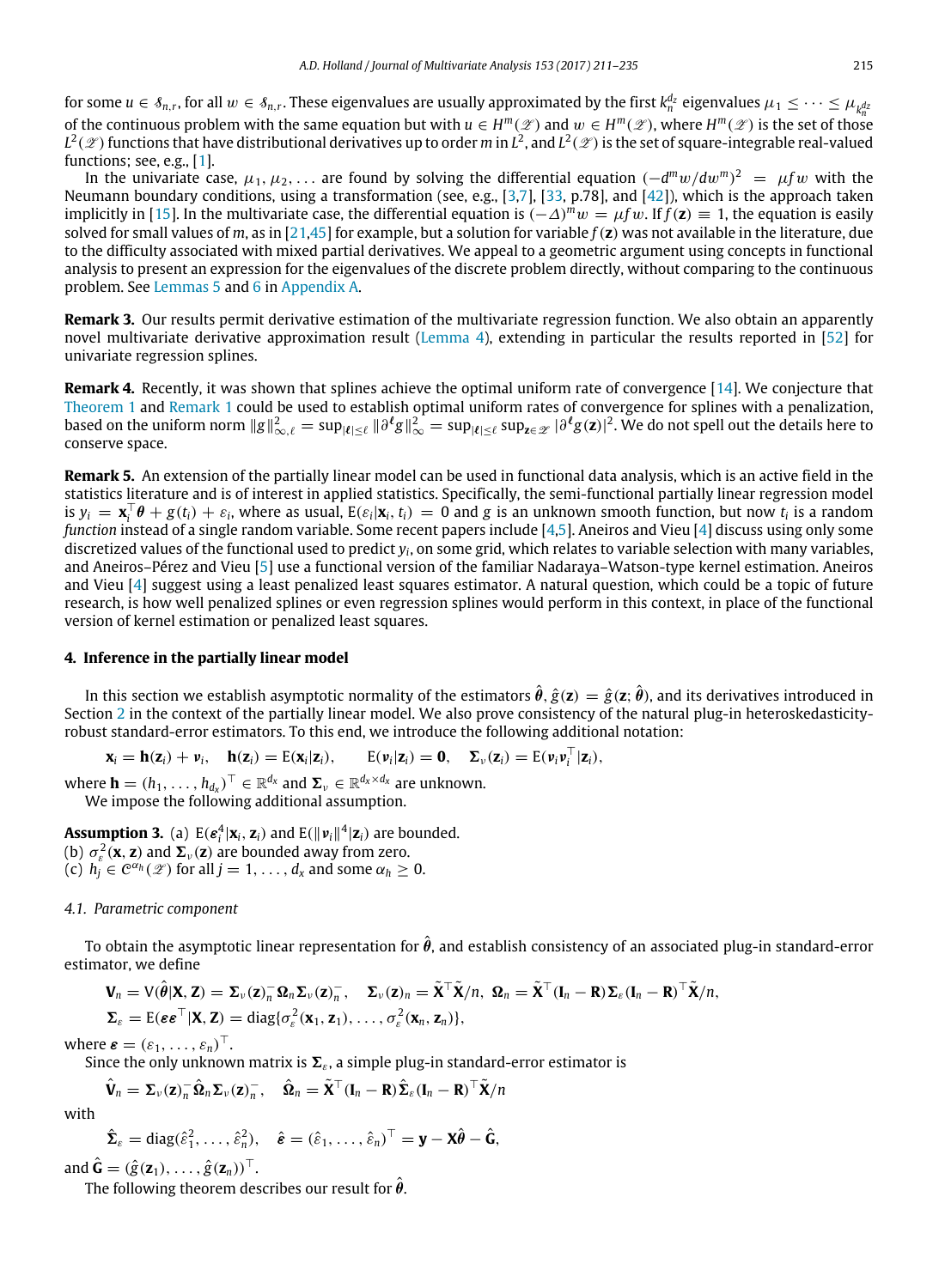<span id="page-6-1"></span>**Theorem 2.** *Suppose [Assumptions](#page-3-1)* 1–3 *hold, and define r<sup>h</sup>* <sup>=</sup> min(α*h*,*<sup>r</sup>* <sup>−</sup> <sup>2</sup>)*. In addition, assume that nk*−2*rg*−2*r<sup>h</sup> <sup>n</sup>* → 0 *and one of the following holds:*

- (i) If  $\lambda_n k_n^{2m}/n < 1$  for all sufficiently large n, then  $\lambda_n^2 k_n^{2m}/n \to 0$ .
- (ii) *If*  $\lambda_n k_n^{2m}/n \geq 1$  for all sufficiently large n, then  $\lambda_n \to 0$ .

*Then*

$$
\mathbf{V}_n^{-1/2}\sqrt{n}(\hat{\boldsymbol{\theta}} - \boldsymbol{\theta}) = \mathbf{V}_n^{-1/2}\frac{1}{\sqrt{n}}\sum_{i=1}^n \mathbf{\nu}_i \boldsymbol{\varepsilon}_i + o_p(1) \rightarrow_d \mathcal{N}(\mathbf{0}_{d_x}, \mathbf{I}_{d_x}),
$$
  

$$
\mathbf{V}_n = \boldsymbol{\Sigma}_v(\mathbf{z})^{-1}\boldsymbol{\Omega}\boldsymbol{\Sigma}_v(\mathbf{z})^{-1} + o_p(1), \quad \boldsymbol{\Sigma}_v(\mathbf{z}) = \mathbf{E}(\mathbf{\nu}_i \mathbf{\nu}_i^{\top}), \ \mathbf{\Omega} = \mathbf{E}(\mathbf{\nu}_i \mathbf{\nu}_i^{\top} \boldsymbol{\varepsilon}_i^2).
$$
  

$$
\hat{\mathbf{\Omega}}_n = \boldsymbol{\Omega}_n + o_p(1) = \boldsymbol{\Omega} + o_p(1).
$$

This theorem outlines a set of simple sufficient conditions to obtain the asymptotic linear representation of  $\hat{\theta}$  with heteroskedasticity-robust consistent standard-error estimators. For example, 95% confidence intervals for **c** <sup>⊤</sup>θ, with **c** ∈ R *dx* , may be easily constructed using these results, taking the familiar form

$$
\mathbf{c}^\top \hat{\boldsymbol{\theta}} \pm 1.96 \sqrt{\mathbf{c}^\top \hat{\mathbf{V}}_n \mathbf{c}/n}.
$$

In the next section, we explore the performance of these confidence intervals, as a function of the choice of tuning parameters  $k_n$  and  $\lambda_n$ .

The condition *nk*−2α*g*−2α*<sup>h</sup> <sup>n</sup>* → 0 imposes the usual ''undersmoothing'' required to remove asymptotically the presence of smoothing-bias in semiparametric estimation. The conditions  $\lambda_n^2 k_n^{2m}/n\to 0$  and  $\lambda_n\to 0$ , which may be binding depending on the asymptotic behavior of the sequence  $\lambda_n k_n^{2m}/n$ , ensure that the penalization-bias is also negligible in large samples.

#### *4.2. Nonparametric component*

Next, we establish the asymptotic distribution of the nonparametric component and its derivatives in the partially linear model. Define

$$
W_{n,\ell}(\mathbf{z};\boldsymbol{\theta}) = V\{\partial^{\ell}\hat{g}(\mathbf{z};\boldsymbol{\theta})|\mathbf{X},\mathbf{Z}\} = \partial^{\ell}\mathbf{p}_n(\mathbf{z})^{\top}(\mathbf{P}^{\top}\mathbf{P} + \lambda_n\mathbf{D})^{\top}\mathbf{P}^{\top}\Sigma_{\varepsilon}\mathbf{P}(\mathbf{P}^{\top}\mathbf{P} + \lambda_n\mathbf{D})^{\top}\partial^{\ell}\mathbf{p}_n(\mathbf{z}),
$$

for multi-index  $\boldsymbol{\ell} \in \mathbb{Z}^{d_{\boldsymbol{z}}}_{*}$ . A simple plug-in estimator is

$$
\hat{W}_{n,\ell}(\mathbf{z}) = \partial^{\ell} \mathbf{p}_n(\mathbf{z})^{\top} (\mathbf{P}^{\top} \mathbf{P} + \lambda_n \mathbf{D})^{-} \mathbf{P}^{\top} \hat{\boldsymbol{\Sigma}}_{\varepsilon} \mathbf{P} (\mathbf{P}^{\top} \mathbf{P} + \lambda_n \mathbf{D})^{-} \partial^{\ell} \mathbf{p}_n(\mathbf{z}),
$$

with  $\hat{\boldsymbol{\Sigma}}_{\varepsilon}$  as given in the previous subsection.

<span id="page-6-0"></span>Using this notation we have the following result.

**Theorem 3.** Suppose [Assumptions](#page-3-1) 1–3 hold,  $m \leq r_g$ , and  $k_n^{2|\ell|+d_z}/n \to 0$ . In addition, the following hold:

(i) If  $\lambda_n k_n^{2m}/n < 1$  for all sufficiently large n, then

$$
\frac{\lambda_n^2 k_n^{2m-d_z}}{n} \to 0 \quad \text{and} \quad n k_n^{-d_z - 2r_g} \to 0.
$$

(ii) If  $\lambda_n k_n^{2m}/n \geq 1$  is bounded above for all sufficiently large n, then  $\lambda_n/k_n^{d_z} \to 0.$ 

(iii) If 
$$
\lambda_n k_n^{2m}/n \to \infty
$$
, then

$$
\frac{\max(\lambda_n, 1)\lambda_n^2 k_n^{4m-d_z}}{n^2} \to 0 \text{ and } d_z/4 < m.
$$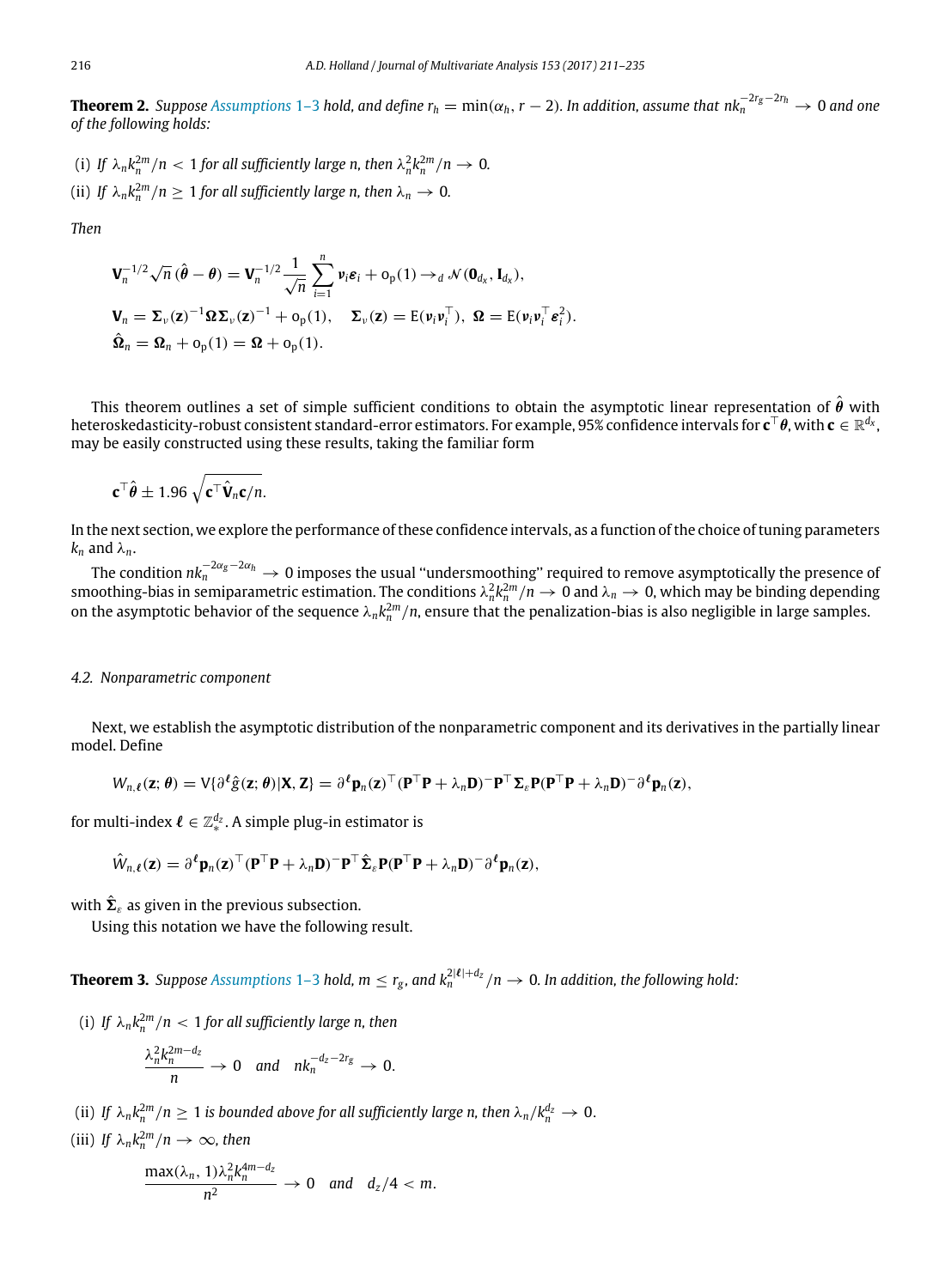Then, for 
$$
\hat{g}(\mathbf{z}) = \hat{g}(\mathbf{z}; \hat{\boldsymbol{\theta}}),
$$
  
\n
$$
\frac{\partial^{\ell} \hat{g}(\mathbf{z}) - \partial^{\ell} g(\mathbf{z})}{\sqrt{W_{n,\ell}(\mathbf{z})}} \rightarrow_d \mathcal{N}(0, 1), \quad \hat{W}_{n,\ell}(\mathbf{z}) = W_{n,\ell}(\mathbf{z}) + o_p(1),
$$

*for any*  $\ell = (\ell_1, \ldots, \ell_{d_z}) \in \mathbb{Z}_*^{d_z}$  such that  $\max_{1 \leq j \leq d_z} \ell_j \leq r_g$ .

This theorem gives asymptotic normality of the nonparametric component and its derivatives. The theorem could also be extended to functionals of the nonparametric component, as in  $[9]$ , for example. The rate restrictions are necessary in order to ensure that the bias vanishes asymptotically.

## <span id="page-7-0"></span>**5. Simulations**

This section reports results from a Monte Carlo experiment designed to explore the interaction between the tuning parameters, along with their effect on the coverage rates of the 95% confidence intervals, the mean-square error of  $\hat{\theta}$ , and the average mean squared error of  $\hat{g}(\mathbf{z})$ . Specifically, we considered the following model, with  $d_z = 1$  and  $d_z = 2$ :

 $y_i = x_i^\top \beta + g(z_i) + \varepsilon_i, \quad \varepsilon_i = \sigma_\varepsilon u_{1i}$  $x_i = h(z_i) + v_i,$   $v_i = \sigma_v u_{2i}$ 

In the univariate model,  $d_z = 1$ ,  $g(z_i) = e^{-32(z_i - 0.5)^2} + 2z_i - 1$ , and  $h(z_i) = \frac{z_i}{\sqrt{2 + z_i}}$ . In the bivariate model,  $d_z = 2$ ,  $g(z_i) = 3x_i + e^{-32((z_{1i}-0.5)^2 + (z_{2i}-0.5)^2)} + 2(z_{1i} + z_{2i}) - 1$ , and  $h(z_i) = z_{1i}/\sqrt{2 + z_{1i}} + z_{2i}/\sqrt{2 + z_{2i}}$ , chosen to be additive for simplicity. In both models,  $d_x = 1$ ,  $\beta = 3$ ,  $z_i \sim \mathcal{U}(0, 1)$ ,  $\sigma_\varepsilon = 0.1$ ,  $\sigma_\nu = 1$ , and  $u = (u_{1i}, u_{2i})^\top \sim \mathcal{N}(0, I_2)$ .

In the first part of the study, we considered the empirical coverage rates of  $\beta = 3$  and  $g(0.67)$  in the first model, along with the mean-square error of  $\hat{\beta}$  and the average mean squared error of  $\hat{g}(z)$ . We used a grid of  $\lambda_n = 0, 0.00025, \ldots, 0.0015$ and *k<sup>n</sup>* −*r* +1 = 10, 50, 100, 200, 400, 800, where as above, *k<sup>n</sup>* −*r* +1 is the number of subintervals of [0, 1]. In the second model, we considered  $\beta = 3$  and  $g(z_1, z_2)$  with  $z_1 = 0.67$  and  $z_2 = 0.33$ , and with a grid of  $\lambda_n = 0, 0.0005, \ldots, 0.004$  and *k<sub>n</sub>* − *r* + 1 = 10, 18, 26. The study is based on 1000 replications, with *n* = 1000, *n* = 500, and *n* = 100.

In each case, the results illustrate that the mean-square error of  $\hat{\theta}$  and the average mean-square error of  $\hat{g}$  decrease and the coverage rates of  $\theta$ , *g*(0.67), and *g*(0.67, 0.33) get closer to 95% as the sample size increases.

The first set of results correspond to  $n = 1000$  (see [Tables 1–8\)](#page-7-1), the second set correspond to  $n = 500$  (see [Tables 9–16\)](#page-9-0), and the third set correspond to  $n = 100$  (see [Tables 17–24\)](#page-11-0).

In this study, we also considered the bias and variance of *g*ˆ in the bivariate model, in order to better understand the empirical coverage rates. The column "95% CI, without bias" reports the coverage of the 95% confidence intervals using

$$
z_{b} \equiv \frac{\hat{g}(0.67, 0.33) - \mathrm{E}_{n}\hat{g}(0.67, 0.33)}{\sqrt{W_{n,(0,0)}(0.67, 0.33)}},
$$

<span id="page-7-1"></span>**Table 1**

Empirical coverage rates of 95% confidence intervals for  $g(0.67)$ , univariate model,  $n = 1000$ .

| $\lambda_n$ ( $\times 10^{-4}$ ) | $k_n - r + 1$ |       |       |       |       |       |
|----------------------------------|---------------|-------|-------|-------|-------|-------|
|                                  | 10            | 50    | 100   | 200   | 400   | 800   |
| 0                                | 0.941         | 0.937 | 0.906 | 0.829 | 0.711 | 0.344 |
| 2.5                              | 0.936         | 0.947 | 0.947 | 0.948 | 0.940 | 0.938 |
|                                  | 0.921         | 0.935 | 0.942 | 0.947 | 0.937 | 0.934 |
| 7.5                              | 0.887         | 0.920 | 0.934 | 0.944 | 0.932 | 0.934 |
| 10                               | 0.847         | 0.902 | 0.923 | 0.932 | 0.929 | 0.930 |
| 12.5                             | 0.804         | 0.877 | 0.918 | 0.924 | 0.930 | 0.927 |
| 15                               | 0.746         | 0.861 | 0.900 | 0.924 | 0.920 | 0.929 |

Average mean squared error  $(\times 10^{-2})$  of  $\hat{g}(z_i)$ , univariate model,  $n = 1000$ .

| $\lambda_n$ ( $\times$ 10 <sup>-4</sup> ) | $k_n - r + 1$ |       |       |       |       |       |  |
|-------------------------------------------|---------------|-------|-------|-------|-------|-------|--|
|                                           | 10            | 50    | 100   | 200   | 400   | 800   |  |
|                                           | 0.013         | 0.053 | 0.103 | 0.204 | 0.404 | 0.768 |  |
|                                           | 0.015         | 0.325 | 1.148 | 2.368 | 3.354 | 3.935 |  |
|                                           | 0.018         | 0.562 | 1.719 | 3.148 | 4.182 | 4.765 |  |
| 8                                         | 0.021         | 0.763 | 2.141 | 3.680 | 4.734 | 5.314 |  |
| 10                                        | 0.025         | 0.941 | 2.484 | 4.094 | 5.158 | 5.736 |  |
| 13                                        | 0.030         | 1.103 | 2.777 | 4.437 | 5.507 | 6.083 |  |
| 15                                        | 0.035         | 1.252 | 3.034 | 4.733 | 5.806 | 6.379 |  |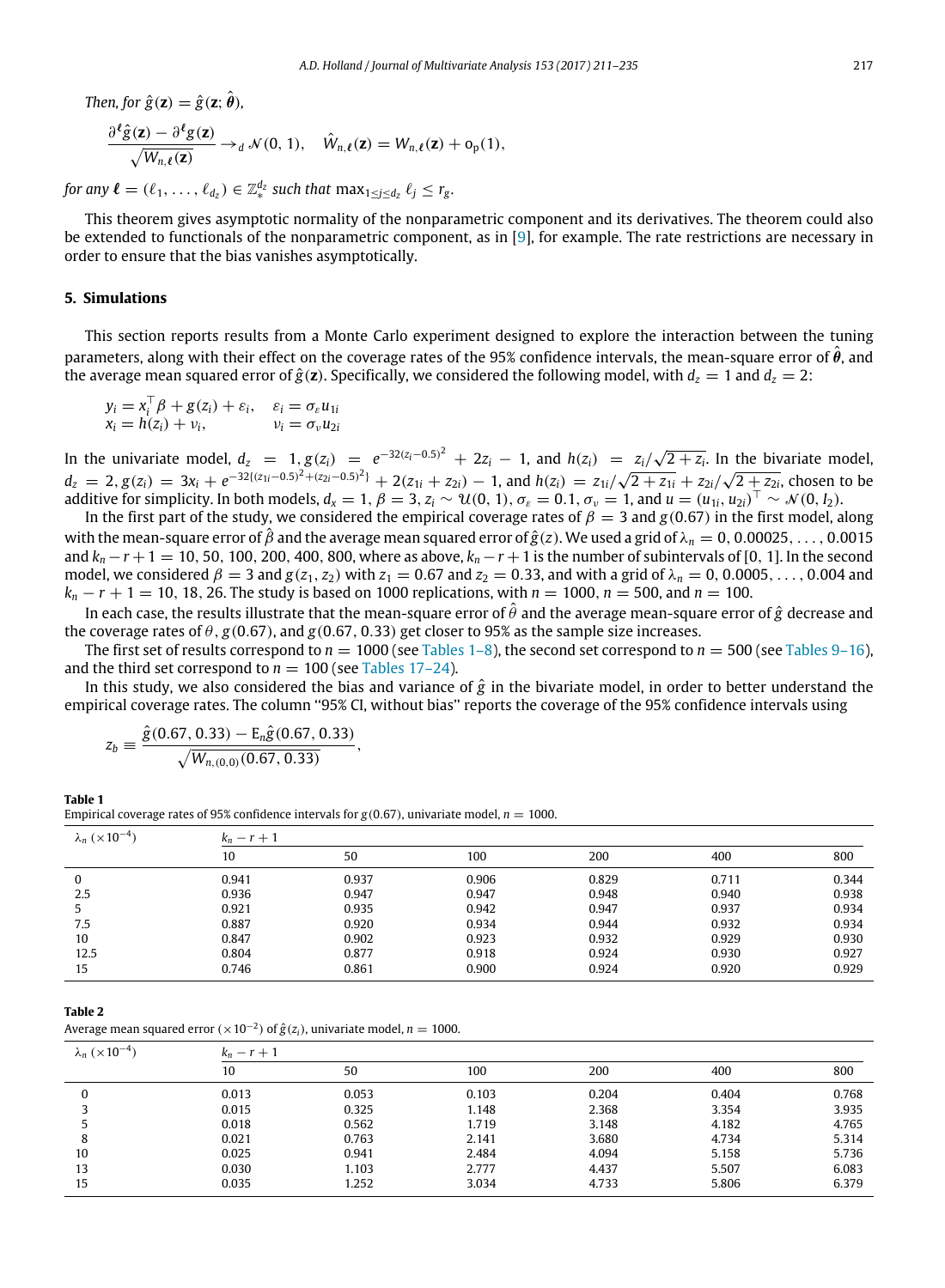Empirical coverage rates of 95% confidence intervals for  $\theta$ , univariate model,  $n = 1000$ .

| $\lambda_n$ ( $\times$ 10 <sup>-4</sup> ) | $k_n - r + 1$ |       |       |       |       |       |
|-------------------------------------------|---------------|-------|-------|-------|-------|-------|
|                                           | 10            | 50    | 100   | 200   | 400   | 800   |
| 0                                         | 0.946         | 0.942 | 0.933 | 0.923 | 0.893 | 0.847 |
| 2.5                                       | 0.948         | 0.955 | 0.923 | 0.830 | 0.745 | 0.693 |
|                                           | 0.948         | 0.956 | 0.892 | 0.761 | 0.668 | 0.621 |
| 7.5                                       | 0.948         | 0.946 | 0.854 | 0.705 | 0.624 | 0.572 |
| 10                                        | 0.949         | 0.936 | 0.825 | 0.675 | 0.586 | 0.534 |
| 12.5                                      | 0.949         | 0.930 | 0.794 | 0.651 | 0.551 | 0.498 |
| 15                                        | 0.950         | 0.922 | 0.766 | 0.625 | 0.520 | 0.474 |

#### **Table 4**

Mean squared error ( $\times$  10<sup>-4</sup>) of  $\hat{\theta}$ , univariate model,  $n=1000$ .

| $\lambda_n$ ( $\times$ 10 <sup>-4</sup> ) | $k_n - r + 1$ |       |       |       |       |       |
|-------------------------------------------|---------------|-------|-------|-------|-------|-------|
|                                           | 10            | 50    | 100   | 200   | 400   | 800   |
| 0                                         | 0.101         | 0.106 | 0.111 | 0.124 | 0.164 | 0.424 |
| 2.5                                       | 0.101         | 0.118 | 0.256 | 0.697 | 1.252 | 1.659 |
|                                           | 0.101         | 0.143 | 0.422 | 1.104 | 1.823 | 2.307 |
| 7.5                                       | 0.101         | 0.173 | 0.580 | 1.438 | 2.263 | 2.796 |
| 10                                        | 0.101         | 0.205 | 0.731 | 1.730 | 2.634 | 3.203 |
| 12.5                                      | 0.101         | 0.239 | 0.876 | 1.993 | 2.959 | 3.558 |
| 15                                        | 0.101         | 0.275 | 1.014 | 2.233 | 3.253 | 3.875 |

#### **Table 5**

Empirical coverage rates of 95% confidence intervals for  $g(0.67, 0.33)$ , bivariate model,  $n =$ 1000.

| $\lambda_n$ ( $\times 10^{-4}$ ) | $k_n-r+1$ |       |       |  |  |
|----------------------------------|-----------|-------|-------|--|--|
|                                  | 10        | 18    | 26    |  |  |
| $\Omega$                         | 0.912     | 0.816 | 0.634 |  |  |
| 5                                | 0.912     | 0.888 | 0.882 |  |  |
| 10                               | 0.901     | 0.891 | 0.89  |  |  |
| 15                               | 0.893     | 0.894 | 0.899 |  |  |
| 20                               | 0.884     | 0.894 | 0.903 |  |  |
| 25                               | 0.864     | 0.883 | 0.903 |  |  |
| 30                               | 0.844     | 0.878 | 0.902 |  |  |
| 35                               | 0.829     | 0.872 | 0.900 |  |  |
| 40                               | 0.804     | 0.860 | 0.899 |  |  |

## **Table 6**

Average mean squared error ( $\times$ 10<sup>-2</sup>) of  $\hat{g}(z_i)$ , bivariate model,  $n=1000$ .

| $\lambda_n \ (\times 10^{-4})$ | $k_n-r+1$ |       |       |
|--------------------------------|-----------|-------|-------|
|                                | 10        | 18    | 26    |
| 0                              | 0.170     | 0.443 | 0.819 |
| 5                              | 0.107     | 0.262 | 0.562 |
| 10                             | 0.129     | 0.430 | 1.011 |
| 15                             | 0.162     | 0.609 | 1.451 |
| 20                             | 0.200     | 0.789 | 1.874 |
| 25                             | 0.240     | 0.969 | 2.281 |
| 30                             | 0.283     | 1.148 | 2.675 |
| 35                             | 0.326     | 1.325 | 3.057 |
| 40                             | 0.371     | 1.501 | 3.427 |

where  $W_{n,(0,0)}$  is as in [Theorem 3](#page-6-0) and  $E_n\hat{g}(0.67, 0.33)$  equals the average estimate of  $g(0.67, 0.33)$  in the simulations with 1000 repetitions.

The column ''95% CI, sim SE'' reports the coverage of the 95% confidence intervals using

,

$$
z_{se} \equiv \frac{\hat{g}(0.67, 0.33) - g(0.67, 0.33)}{\sqrt{V_n \{\hat{g}(0.67, 0.33)\}}}
$$

with  $V_n$ { $\hat{g}$ (0.67, 0.33)} is equal to the simulation variance with 1000 repetitions (see [Tables 25–27\)](#page-13-0).

We note that for samples sizes of 1000 and 500, the coverage rates were best using  $z_{se}$  for small values of  $\lambda_n$  and  $z_b$  for large values of λ*n*. For a sample size of 100, the coverage was best with *zse* and small λ*n*. This illustrates that the standard error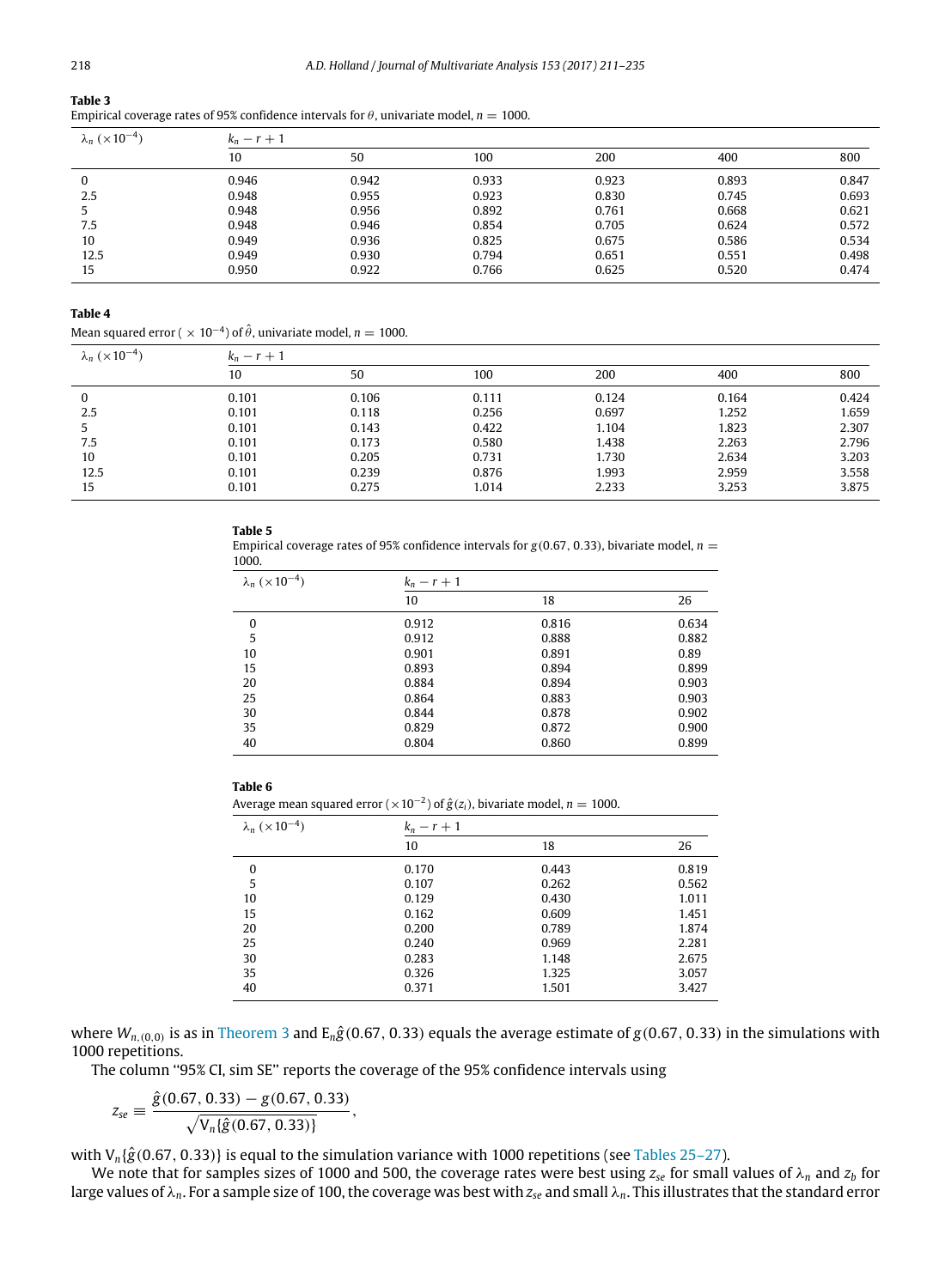## *A.D. Holland / Journal of Multivariate Analysis 153 (2017) 211–235* 219

|                                  |           | Empirical coverage rates of 95% confidence intervals for $\theta$ , bivariate model, $n = 1000$ . |       |
|----------------------------------|-----------|---------------------------------------------------------------------------------------------------|-------|
| $\lambda_n$ ( $\times 10^{-4}$ ) | $k_n-r+1$ |                                                                                                   |       |
|                                  | 10        | 18                                                                                                | 26    |
| 0                                | 0.924     | 0.895                                                                                             | 0.798 |
| 5                                | 0.935     | 0.936                                                                                             | 0.921 |
| 10                               | 0.949     | 0.94                                                                                              | 0.864 |
| 15                               | 0.952     | 0.936                                                                                             | 0.786 |
| 20                               | 0.959     | 0.915                                                                                             | 0.698 |
| 25                               | 0.961     | 0.894                                                                                             | 0.612 |
| 30                               | 0.965     | 0.873                                                                                             | 0.536 |
| 35                               | 0.962     | 0.846                                                                                             | 0.459 |
| 40                               | 0.961     | 0.818                                                                                             | 0.393 |

#### **Table 8**

**Table 7**

Average mean squared error ( $\times$ 10<sup>–4</sup>) of  $\hat{\theta}$ , bivariate model,  $n=1000$ .

| $\lambda_n$ (×10 <sup>-4</sup> ) | $k_n-r+1$ |       |       |  |  |
|----------------------------------|-----------|-------|-------|--|--|
|                                  | 10        | 18    | 26    |  |  |
| 0                                | 0.120     | 0.175 | 0.536 |  |  |
| 5                                | 0.111     | 0.120 | 0.177 |  |  |
| 10                               | 0.110     | 0.140 | 0.327 |  |  |
| 15                               | 0.110     | 0.175 | 0.546 |  |  |
| 20                               | 0.111     | 0.222 | 0.818 |  |  |
| 25                               | 0.113     | 0.279 | 1.136 |  |  |
| 30                               | 0.115     | 0.347 | 1.493 |  |  |
| 35                               | 0.119     | 0.424 | 1.883 |  |  |
| 40                               | 0.123     | 0.509 | 2.305 |  |  |

#### <span id="page-9-0"></span>**Table 9**

Empirical coverage rates of 95% confidence intervals for  $g(0.67)$ , univariate model,  $n = 500$ .

| $\lambda_n$ ( $\times$ 10 <sup>-4</sup> ) | $k_n - r + 1$ |       |       |       |       |
|-------------------------------------------|---------------|-------|-------|-------|-------|
|                                           | 10            | 50    | 100   | 200   | 300   |
| 0                                         | 0.957         | 0.929 | 0.856 | 0.681 | 0.517 |
| 2.5                                       | 0.938         | 0.951 | 0.954 | 0.959 | 0.960 |
| 5                                         | 0.905         | 0.93  | 0.95  | 0.955 | 0.955 |
| 7.5                                       | 0.846         | 0.905 | 0.931 | 0.946 | 0.948 |
| 10                                        | 0.794         | 0.874 | 0.909 | 0.93  | 0.937 |
| 12.5                                      | 0.735         | 0.828 | 0.883 | 0.907 | 0.909 |
| 15                                        | 0.679         | 0.776 | 0.841 | 0.875 | 0.882 |

#### **Table 10**

Average mean squared error ( $\times$ 10<sup>-2</sup>) of  $\hat{g}(z_i)$ , univariate model,  $n=500$ .

| $\lambda_n$ ( $\times 10^{-4}$ ) | $k_n - r + 1$ |       |       |       |       |
|----------------------------------|---------------|-------|-------|-------|-------|
|                                  | 10            | 50    | 100   | 200   | 300   |
| 0                                | 0.026         | 0.107 | 0.207 | 0.407 | 0.604 |
| 2.5                              | 0.028         | 0.569 | 1.721 | 3.149 | 3.816 |
|                                  | 0.035         | 0.946 | 2.485 | 4.094 | 4.787 |
| 7.5                              | 0.044         | 1.257 | 3.035 | 4.732 | 5.434 |
| 10                               | 0.054         | 1.525 | 3.475 | 5.226 | 5.932 |
| 12.5                             | 0.066         | 1.765 | 3.846 | 5.635 | 6.342 |
| 15                               | 0.078         | 1.984 | 4.171 | 5.985 | 6.693 |

## **Table 11**

Empirical coverage rates of 95% confidence intervals for  $\theta$ , univariate model,  $n = 500$ .

| $\lambda_n$ ( $\times$ 10 <sup>-4</sup> ) | $k_n - r + 1$ |       |       |       |       |
|-------------------------------------------|---------------|-------|-------|-------|-------|
|                                           | 10            | 50    | 100   | 200   | 300   |
| $\Omega$                                  | 0.933         | 0.915 | 0.900 | 0.878 | 0.846 |
| 2.5                                       | 0.931         | 0.955 | 0.933 | 0.874 | 0.838 |
|                                           | 0.934         | 0.954 | 0.910 | 0.821 | 0.782 |
| 7.5                                       | 0.933         | 0.947 | 0.881 | 0.784 | 0.745 |
| 10                                        | 0.934         | 0.938 | 0.861 | 0.759 | 0.715 |
| 12.5                                      | 0.936         | 0.931 | 0.842 | 0.733 | 0.693 |
| 15                                        | 0.935         | 0.925 | 0.818 | 0.712 | 0.674 |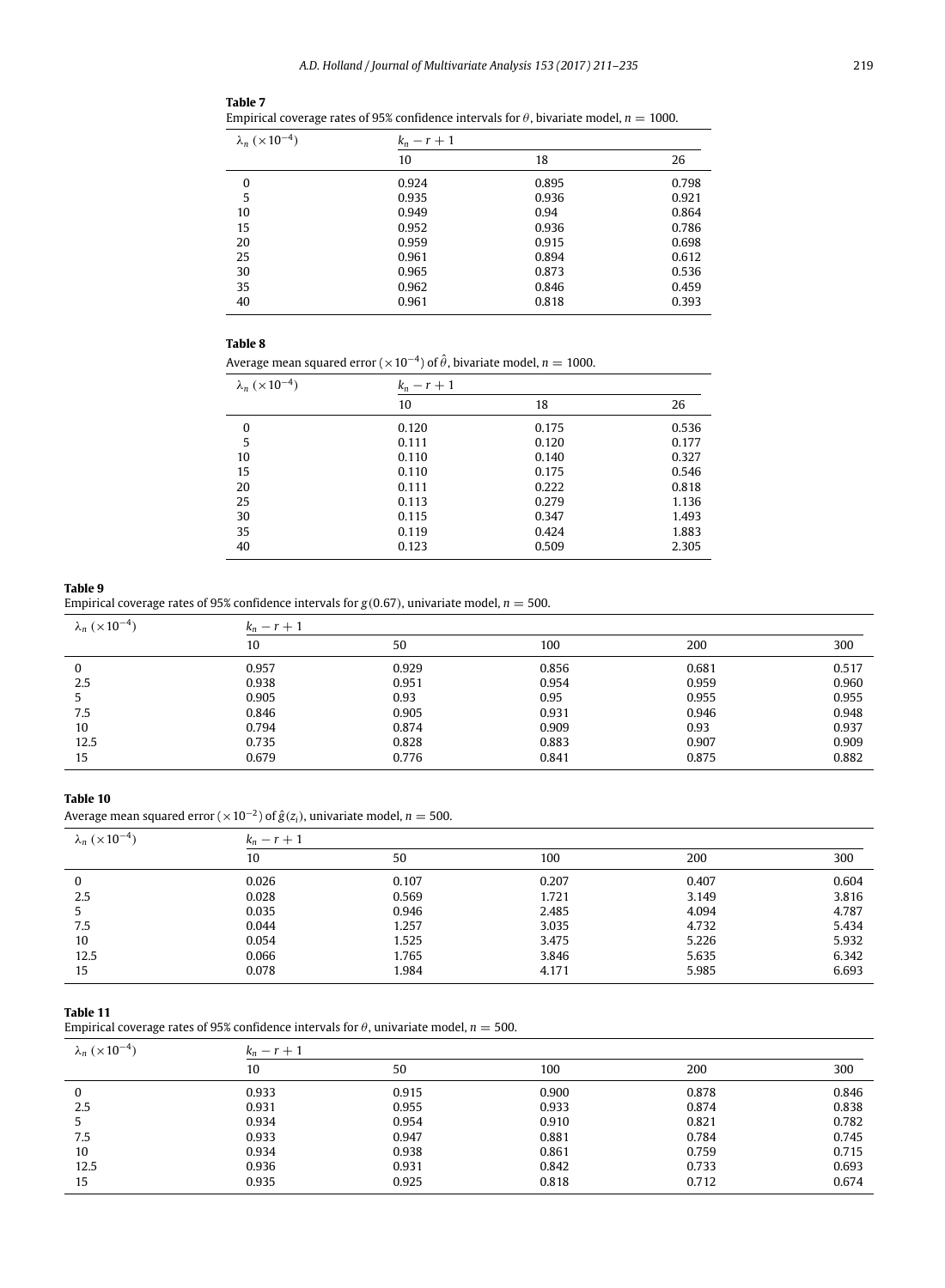| Mean squared error ( $\times$ 10 <sup>-4</sup> ) of $\hat{\theta}$ , Univariate Model, $n=$ 500. |  |  |  |
|--------------------------------------------------------------------------------------------------|--|--|--|
|                                                                                                  |  |  |  |

| $\lambda_n$ ( $\times$ 10 <sup>-4</sup> ) | $k_n - r + 1$ |       |       |       |       |
|-------------------------------------------|---------------|-------|-------|-------|-------|
|                                           | 10            | 50    | 100   | 200   | 300   |
| 0                                         | 0.225         | 0.244 | 0.270 | 0.363 | 0.540 |
| 2.5                                       | 0.225         | 0.299 | 0.664 | 1.497 | 2.025 |
|                                           | 0.225         | 0.382 | 1.035 | 2.222 | 2.885 |
| 7.5                                       | 0.226         | 0.470 | 1.367 | 2.796 | 3.544 |
| 10                                        | 0.226         | 0.560 | 1.670 | 3.286 | 4.096 |
| 12.5                                      | 0.227         | 0.652 | 1.952 | 3.721 | 4.580 |
| 15                                        | 0.227         | 0.744 | 2.217 | 4.116 | 5.017 |

#### **Table 13**

Empirical coverage rates of 95% confidence intervals for  $g(0.67, 0.33)$ , bivariate model,  $n =$ 500.

| $\lambda_n$ (×10 <sup>-4</sup> ) | $k_n - r + 1$ |       |       |
|----------------------------------|---------------|-------|-------|
|                                  | 10            | 15    | 20    |
| 0                                | 0.884         | 0.747 | 0.494 |
| 5                                | 0.902         | 0.874 | 0.867 |
| 10                               | 0.895         | 0.873 | 0.877 |
| 15                               | 0.876         | 0.87  | 0.882 |
| 20                               | 0.854         | 0.863 | 0.879 |
| 25                               | 0.821         | 0.834 | 0.863 |
| 30                               | 0.77          | 0.806 | 0.844 |
| 35                               | 0.716         | 0.769 | 0.808 |
| 40                               | 0.674         | 0.719 | 0.774 |

#### **Table 14**

Average mean squared error ( $\times$ 10<sup>-2</sup>) of  $\hat{g}(z_i)$ , bivariate model,  $n=$  500.

| $\lambda_n$ (×10 <sup>-4</sup> ) | $k_n - r + 1$ |       |       |  |
|----------------------------------|---------------|-------|-------|--|
|                                  | 10            | 15    | 20    |  |
| 0                                | 0.339         | 0.646 | 0.998 |  |
| 5                                | 0.178         | 0.323 | 0.553 |  |
| 10                               | 0.233         | 0.518 | 0.979 |  |
| 15                               | 0.306         | 0.733 | 1.413 |  |
| 20                               | 0.387         | 0.953 | 1.840 |  |
| 25                               | 0.472         | 1.175 | 2.258 |  |
| 30                               | 0.560         | 1.397 | 2.667 |  |
| 35                               | 0.650         | 1.618 | 3.067 |  |
| 40                               | 0.741         | 1.838 | 3.458 |  |

#### **Table 15**

Empirical coverage rates of 95% confidence intervals for  $\theta$ , bivariate model,  $n = 500$ .

| $\lambda_n \ (\times 10^{-4})$ | $k_n - r + 1$ |       |       |  |  |
|--------------------------------|---------------|-------|-------|--|--|
|                                | 10            | 15    | 20    |  |  |
| 0                              | 0.886         | 0.834 | 0.720 |  |  |
| 50                             | 0.919         | 0.910 | 0.899 |  |  |
| 100                            | 0.924         | 0.919 | 0.894 |  |  |
| 150                            | 0.930         | 0.922 | 0.861 |  |  |
| 200                            | 0.931         | 0.914 | 0.819 |  |  |
| 250                            | 0.939         | 0.900 | 0.782 |  |  |
| 300                            | 0.941         | 0.890 | 0.751 |  |  |
| 350                            | 0.939         | 0.870 | 0.713 |  |  |
| 40                             | 0.940         | 0.855 | 0.665 |  |  |

estimates converge more slowly than the estimate, and other methods for estimating the variance, such as bootstrapping, may perform better. This is a topic of future work.

Choosing the parameters  $k_n$  and  $\lambda_n$  in practice is a subject of much discussion in the smoothing spline, penalized spline, and ridge regression literature. The most common data-driven method is generalized cross-validation, which is used to determine the optimal λ*<sup>n</sup>* for a fixed *kn*. See, for example, [\[6,](#page-24-12)[17,](#page-25-37)[20](#page-25-7)[,41,](#page-25-38)[49\]](#page-25-39). In this method, the generalized cross validation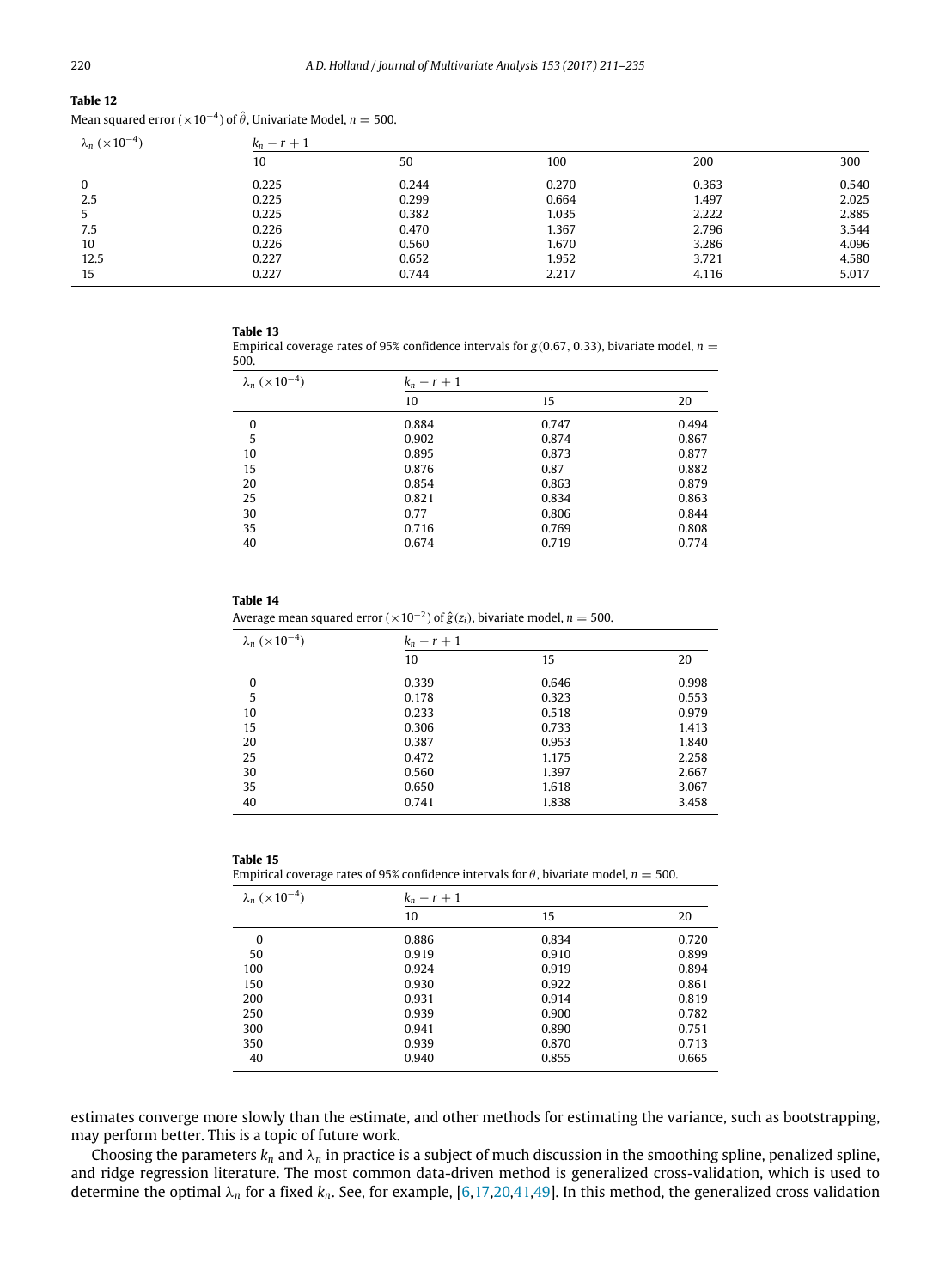| Average mean squared error ( $\times$ 10 <sup>-4</sup> ) of $\hat{\theta}$ , bivariate model, $n = 500$ . |               |        |        |  |  |  |
|-----------------------------------------------------------------------------------------------------------|---------------|--------|--------|--|--|--|
| $\lambda_n$ ( $\times 10^{-4}$ )                                                                          | $k_n - r + 1$ |        |        |  |  |  |
|                                                                                                           | 10            | 15     | 20     |  |  |  |
| 0                                                                                                         | 0.3236        | 0.5978 | 4.0237 |  |  |  |
| 5                                                                                                         | 0.262         | 0.2858 | 0.3558 |  |  |  |
| 10                                                                                                        | 0.2602        | 0.3241 | 0.5279 |  |  |  |
| 15                                                                                                        | 0.2662        | 0.3874 | 0.7741 |  |  |  |
| 20                                                                                                        | 0.2767        | 0.4694 | 1.079  |  |  |  |
| 25                                                                                                        | 0.2907        | 0.5681 | 1.434  |  |  |  |
| 30                                                                                                        | 0.3076        | 0.6821 | 1.833  |  |  |  |
| 35                                                                                                        | 0.3273        | 0.8103 | 2.2714 |  |  |  |
| 40                                                                                                        | 0.3495        | 0.952  | 2.7454 |  |  |  |

| Table 16<br>---- |  |
|------------------|--|
|------------------|--|

<span id="page-11-0"></span>Empirical coverage rates of 95% confidence intervals for  $g(0.67)$ , univariate model,  $n = 100$ .

| $\lambda_n$ (×10 <sup>-4</sup> ) | $k_n - r + 1$ |       |       |       |       |
|----------------------------------|---------------|-------|-------|-------|-------|
|                                  | 10            | 20    | 30    | 40    | 50    |
| 0                                | 0.89          | 0.857 | 0.771 | 0.688 | 0.586 |
| 0.5                              | 0.898         | 0.87  | 0.87  | 0.868 | 0.869 |
|                                  | 0.895         | 0.875 | 0.876 | 0.878 | 0.878 |
| 1.5                              | 0.892         | 0.874 | 0.876 | 0.874 | 0.873 |
| 2                                | 0.885         | 0.871 | 0.866 | 0.869 | 0.871 |
| 2.5                              | 0.869         | 0.864 | 0.862 | 0.859 | 0.862 |
| 5                                | 0.797         | 0.78  | 0.789 | 0.787 | 0.783 |
| 7.5                              | 0.706         | 0.659 | 0.662 | 0.668 | 0.668 |
| 10                               | 0.62          | 0.555 | 0.559 | 0.563 | 0.559 |
| 12.5                             | 0.528         | 0.436 | 0.424 | 0.412 | 0.413 |
| 15                               | 0.462         | 0.347 | 0.332 | 0.327 | 0.326 |

## **Table 18**

Average mean squared error ( $\times$ 10<sup>-2</sup>) of  $\hat{g}(z_i)$ , univariate model,  $n=100$ .

| $\lambda_n$ ( $\times 10^{-4}$ ) | $k_n - r + 1$ |       |       |       |       |
|----------------------------------|---------------|-------|-------|-------|-------|
|                                  | 10            | 50    | 100   | 200   | 300   |
| 0                                | 0.133         | 0.234 | 0.336 | 0.440 | 0.542 |
| 0.5                              | 0.104         | 0.155 | 0.255 | 0.408 | 0.601 |
|                                  | 0.103         | 0.195 | 0.379 | 0.643 | 0.951 |
| 1.5                              | 0.107         | 0.241 | 0.501 | 0.852 | 1.246 |
| C.                               | 0.114         | 0.288 | 0.616 | 1.043 | 1.505 |
| 2.5                              | 0.123         | 0.337 | 0.727 | 1.219 | 1.738 |
| 5                                | 0.181         | 0.576 | 1.223 | 1.958 | 2.670 |
| 7.5                              | 0.252         | 0.805 | 1.651 | 2.553 | 3.385 |
| 10                               | 0.327         | 1.023 | 2.033 | 3.061 | 3.979 |
| 12.5                             | 0.404         | 1.233 | 2.382 | 3.512 | 4.494 |
| 15                               | 0.481         | 1.433 | 2.705 | 3.918 | 4.952 |

## **Table 19**

Empirical coverage rates of 95% confidence intervals for  $\theta$ , univariate model,  $n = 100$ .

| $\lambda_n$ ( $\times$ 10 <sup>-4</sup> ) | $k_n - r + 1$ |       |       |       |       |
|-------------------------------------------|---------------|-------|-------|-------|-------|
|                                           | 10            | 50    | 100   | 200   | 300   |
| 0                                         | 0.925         | 0.912 | 0.894 | 0.873 | 0.856 |
| 0.5                                       | 0.93          | 0.929 | 0.938 | 0.943 | 0.952 |
|                                           | 0.929         | 0.934 | 0.943 | 0.955 | 0.954 |
| 1.5                                       | 0.932         | 0.94  | 0.952 | 0.958 | 0.962 |
| 2                                         | 0.93          | 0.939 | 0.957 | 0.962 | 0.964 |
| 2.5                                       | 0.931         | 0.943 | 0.961 | 0.964 | 0.964 |
| 5                                         | 0.933         | 0.958 | 0.966 | 0.961 | 0.96  |
| 7.5                                       | 0.94          | 0.962 | 0.966 | 0.961 | 0.952 |
| 10                                        | 0.947         | 0.959 | 0.961 | 0.956 | 0.946 |
| 12.5                                      | 0.95          | 0.962 | 0.962 | 0.951 | 0.942 |
| 15                                        | 0.955         | 0.965 | 0.961 | 0.944 | 0.937 |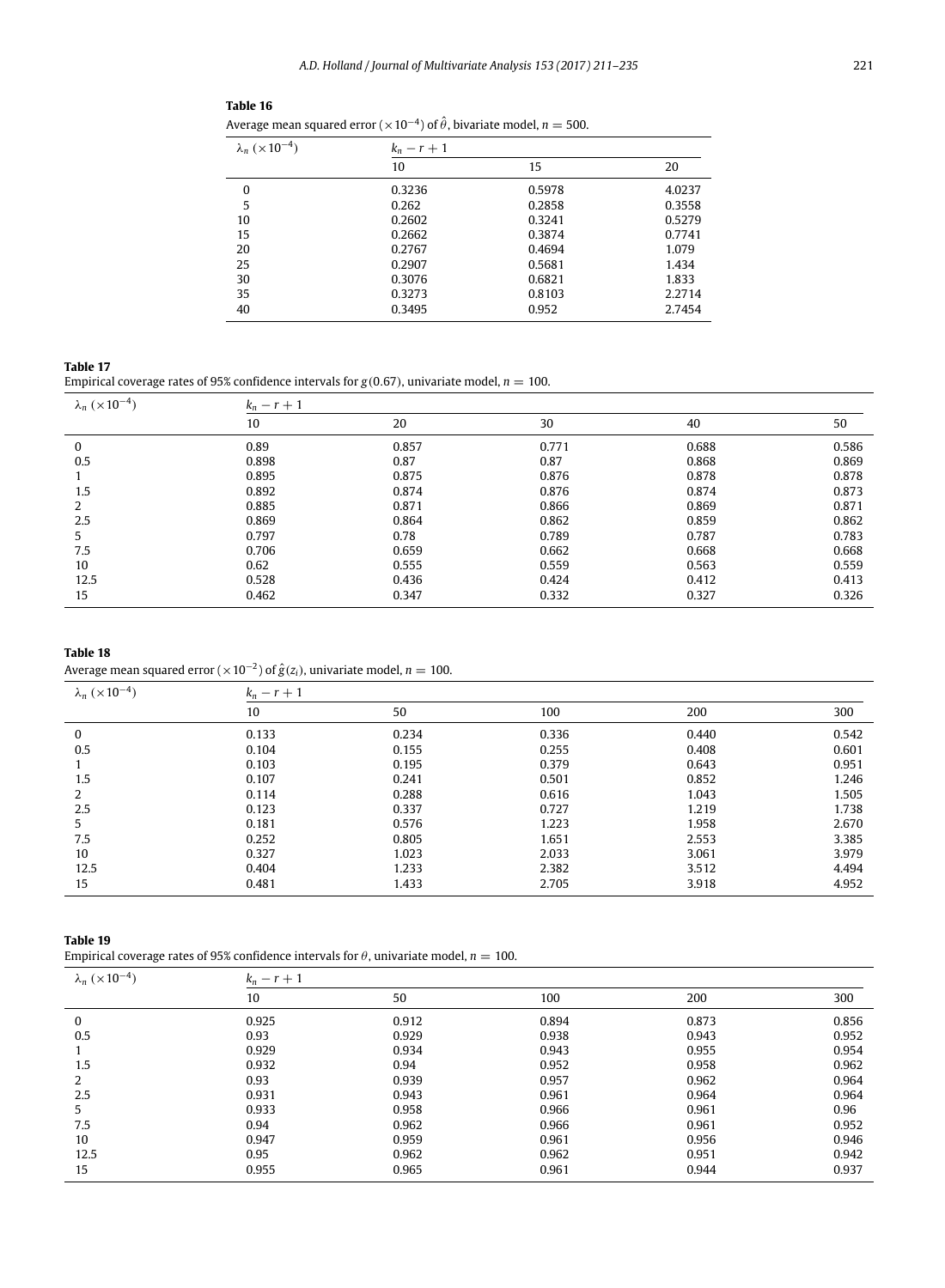| Mean squared error ( $\times$ 10 <sup>-4</sup> ) of $\hat{\theta}$ , univariate model, $n = 100$ . |  |  |
|----------------------------------------------------------------------------------------------------|--|--|

| $\lambda_n$ (×10 <sup>-4</sup> ) | $k_n - r + 1$ |        |        |        |        |
|----------------------------------|---------------|--------|--------|--------|--------|
|                                  | 10            | 50     | 100    | 200    | 300    |
| $\Omega$                         | 1.1447        | 1.2855 | 1.4706 | 1.7557 | 2.0835 |
| 0.5                              | 1.1182        | 1.1511 | 1.2034 | 1.2982 | 1.4451 |
| 1                                | 1.109         | 1.1478 | 1.2495 | 1.4338 | 1.7023 |
| 1.5                              | 1.1021        | 1.1566 | 1.3091 | 1.5777 | 1.9528 |
| 2                                | 1.0976        | 1.1707 | 1.3739 | 1.7223 | 2.1934 |
| 2.5                              | 1.0946        | 1.1878 | 1.4414 | 1.8659 | 2.4252 |
| 5                                | 1.0933        | 1.2956 | 1.795  | 2.5617 | 3.4877 |
| 7.5                              | 1.1048        | 1.4218 | 2.1584 | 3.2231 | 4.4396 |
| 10                               | 1.1247        | 1.5582 | 2.5234 | 3.854  | 5.3126 |
| 12.5                             | 1.1513        | 1.7014 | 2.8862 | 4.4562 | 6.1216 |
| 15                               | 1.1833        | 1.8491 | 3.244  | 5.0311 | 6.8758 |

## **Table 21**

Empirical coverage rates of 95% confidence intervals for  $g(0.67, 0.33)$ , bivariate model,  $n =$ 100.

| $\lambda_n$ ( $\times 10^{-4}$ ) | $k_n-r+1$ |       |       |  |
|----------------------------------|-----------|-------|-------|--|
|                                  | 4         | 6     | 8     |  |
| 0                                | 0.808     | 0.639 | 0.035 |  |
| 5                                | 0.758     | 0.813 | 0.744 |  |
| 10                               | 0.687     | 0.771 | 0.686 |  |
| 15                               | 0.614     | 0.703 | 0.606 |  |
| 20                               | 0.549     | 0.643 | 0.550 |  |
| 25                               | 0.498     | 0.584 | 0.505 |  |
| 30                               | 0.451     | 0.552 | 0.458 |  |
| 35                               | 0.417     | 0.511 | 0.423 |  |
| 40                               | 0.394     | 0.464 | 0.386 |  |

## **Table 22**

Average mean squared error ( $\times$ 10<sup>-2</sup>) of  $\hat{g}(z_i)$ , bivariate model,  $n=100$ .

| $\lambda_n$ (×10 <sup>-4</sup> ) | $k_n - r + 1$ |       |         |
|----------------------------------|---------------|-------|---------|
|                                  | 4             | 6     | 8       |
| $\Omega$                         | 0.517         | 0.870 | 140.276 |
| 5                                | 0.279         | 0.350 | 0.445   |
| 10                               | 0.325         | 0.446 | 0.631   |
| 15                               | 0.392         | 0.583 | 0.869   |
| 20                               | 0.469         | 0.734 | 1.124   |
| 25                               | 0.551         | 0.891 | 1.385   |
| 30                               | 0.636         | 1.050 | 1.646   |
| 35                               | 0.722         | 1.208 | 1.905   |
| 40                               | 0.808         | 1.365 | 2.160   |

## **Table 23**

Empirical coverage rates of 95% confidence intervals for  $\theta$ , bivariate model,  $n = 100$ .

| $\lambda_n$ ( $\times 10^{-4}$ ) | $k_n - r + 1$ |       |       |  |  |
|----------------------------------|---------------|-------|-------|--|--|
|                                  | 4             | 6     | 8     |  |  |
| $\Omega$                         | 0.889         | 0.760 | 0.056 |  |  |
| 5                                | 0.926         | 0.912 | 0.899 |  |  |
| 10                               | 0.939         | 0.938 | 0.924 |  |  |
| 15                               | 0.948         | 0.948 | 0.936 |  |  |
| 20                               | 0.958         | 0.953 | 0.946 |  |  |
| 25                               | 0.961         | 0.963 | 0.954 |  |  |
| 30                               | 0.963         | 0.963 | 0.955 |  |  |
| 35                               | 0.964         | 0.967 | 0.963 |  |  |
| 40                               | 0.965         | 0.971 | 0.961 |  |  |

score for the data generating process  $y = \mathbf{x}^\top \boldsymbol{\theta} + g(\mathbf{z}) + \varepsilon$  is given by

$$
GCV(\lambda_n) = \frac{1}{n} \sum_{i=1}^n (\mathbf{x}_i^\top \hat{\boldsymbol{\theta}}_{\lambda_n}^{[i]} + \hat{g}_{\lambda_n}^{[i]} - y_i)^2 w_i(\lambda_n), \quad w_i(\lambda_n) = \left[ \frac{1 - r_{ii}(\lambda_n)}{\frac{1}{n} tr\{\mathbf{I} - \mathbf{R}(\lambda_n)\}} \right]^2
$$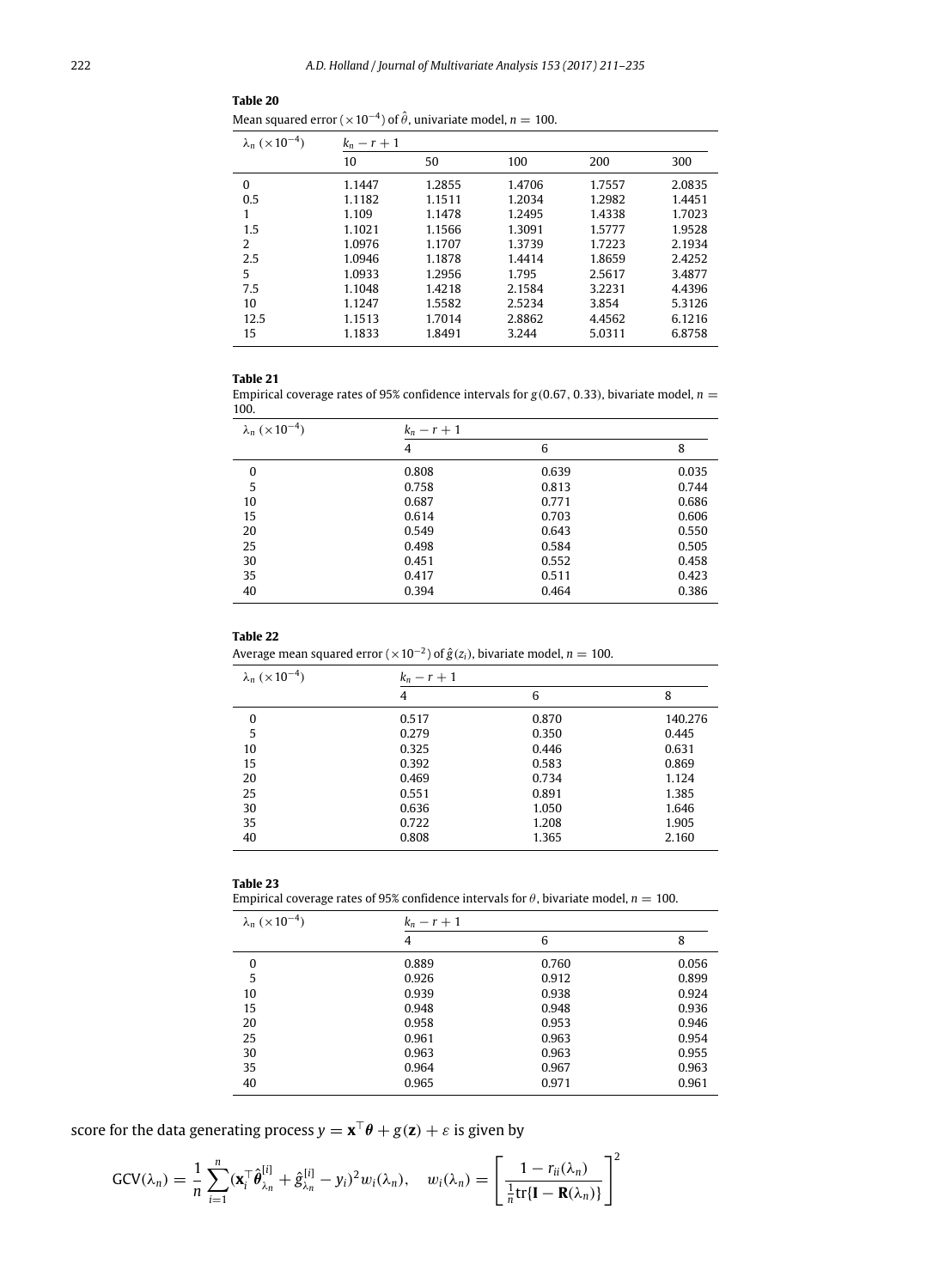| Mean squared error ( $\times 10^{-4}$ ) of $\hat{\theta}$ , bivariate model, $n = 100$ . |               |       |          |  |  |
|------------------------------------------------------------------------------------------|---------------|-------|----------|--|--|
| $\lambda_n$ (×10 <sup>-4</sup> )                                                         | $k_n - r + 1$ |       |          |  |  |
|                                                                                          | 4             | 6     | 8        |  |  |
| $\Omega$                                                                                 | 1.805         | 5.664 | 9993.012 |  |  |
| 5                                                                                        | 1.257         | 1.372 | 1.513    |  |  |
| 10                                                                                       | 1.250         | 1.328 | 1.521    |  |  |
| 15                                                                                       | 1.255         | 1.358 | 1.648    |  |  |
| 20                                                                                       | 1.271         | 1.424 | 1.829    |  |  |
| 25                                                                                       | 1.296         | 1.511 | 2.044    |  |  |
| 30                                                                                       | 1.328         | 1.613 | 2.286    |  |  |
| 35                                                                                       | 1.365         | 1.725 | 2.547    |  |  |
| 40                                                                                       | 1.406         | 1.844 | 2.824    |  |  |

<span id="page-13-0"></span>

Empirical coverage rates of 95% confidence intervals for  $\hat{g}$ (0.67, 0.33), bivariate model, *n* = 1000.

| $k_n-r+1$ | $\lambda_n(\times 10^{-4})$ | 95% CI | 95% CI, without bias | 95% CI, sim SE |
|-----------|-----------------------------|--------|----------------------|----------------|
| 10        | 0                           | 0.912  | 0.914                | 0.947          |
| 10        | 5                           | 0.912  | 0.920                | 0.953          |
| 10        | 10                          | 0.901  | 0.920                | 0.936          |
| 10        | 15                          | 0.893  | 0.919                | 0.922          |
| 10        | 20                          | 0.884  | 0.927                | 0.907          |
| 10        | 25                          | 0.864  | 0.931                | 0.888          |
| 10        | 30                          | 0.844  | 0.932                | 0.871          |
| 10        | 35                          | 0.829  | 0.931                | 0.850          |
| 10        | 40                          | 0.804  | 0.932                | 0.829          |
| 18        | 0                           | 0.816  | 0.816                | 0.951          |
| 18        | 5                           | 0.888  | 0.893                | 0.947          |
| 18        | 10                          | 0.891  | 0.904                | 0.944          |
| 18        | 15                          | 0.894  | 0.907                | 0.937          |
| 18        | 20                          | 0.894  | 0.913                | 0.930          |
| 18        | 25                          | 0.883  | 0.918                | 0.919          |
| 18        | 30                          | 0.878  | 0.924                | 0.906          |
| 18        | 35                          | 0.872  | 0.925                | 0.902          |
| 18        | 40                          | 0.860  | 0.926                | 0.890          |
| 26        | 0                           | 0.634  | 0.617                | 0.976          |
| 26        | 5                           | 0.882  | 0.887                | 0.946          |
| 26        | 10                          | 0.890  | 0.902                | 0.947          |
| 26        | 15                          | 0.899  | 0.902                | 0.947          |
| 26        | 20                          | 0.903  | 0.907                | 0.946          |
| 26        | 25                          | 0.903  | 0.914                | 0.943          |
| 26        | 30                          | 0.902  | 0.921                | 0.936          |
| 26        | 35                          | 0.900  | 0.923                | 0.932          |
| 26        | 40                          | 0.899  | 0.927                | 0.925          |

where  $\hat{\pmb{\theta}}_{\lambda n}^{[i]}$  $\frac{1}{\lambda_n}$  and  $\hat{g}^{[i]}_{\lambda_n}$  $\lambda_n$ , the so-called leave-one-out estimators, are the minimizers of [\(1\),](#page-3-2) with **R**( $\lambda_n$ )  $\equiv$  **R** and  $r_{ii}(\lambda_n)$  equal to the *i*th diagonal element of **R**(λ*n*). A computational formula of the generalized cross validation score is

$$
GCV(\lambda_n) = \frac{\frac{1}{n}\sum_{i=1}^n \{\mathbf{x}_i^\top \hat{\boldsymbol{\theta}} + \hat{g}(\mathbf{z}_i) - y_i\}^2}{\left[1 - \frac{1}{n} \text{tr}\{\mathbf{R}(\lambda_n)\}\right]^2}
$$

The optimal  $\lambda_n$  is the minimizer of  $GCV(\lambda_n)$  and is approximated using some type of grid search.

The second part of the simulation study used generalized cross-validation, with an appropriate grid in each case, to select an optimal λ*<sup>n</sup>* for various values of the number of knots. The grid was selected in each case by adjusting the maximum value and step size of  $\lambda_n$  based on the optimal value chosen by GCV in the first several repetitions. The same data generating process was used as in the first part of the study, for both the univariate and bivariate cases. The columns ''%, *g*(0.67)'', ''%, *g*(0.67, 0.33)'', and ''%, θ'' report the coverage rates for the 95% confidence intervals. (See [Tables 28–33\)](#page-15-0).

The same method can be used to choose  $k_n$  and  $\lambda_n$  simultaneously. The equation for the generalized cross validation score becomes

$$
GCV(k_n, \lambda_n) = \frac{\frac{1}{n} \sum_{i=1}^n {\{\mathbf{x}^\top \hat{\boldsymbol{\theta}} + \hat{g}(\mathbf{z}_i) - y_i\}^2}}{\left[1 - \frac{1}{n} \text{Tr}\{\mathbf{R}(k_n, \lambda_n)\}\right]^2},
$$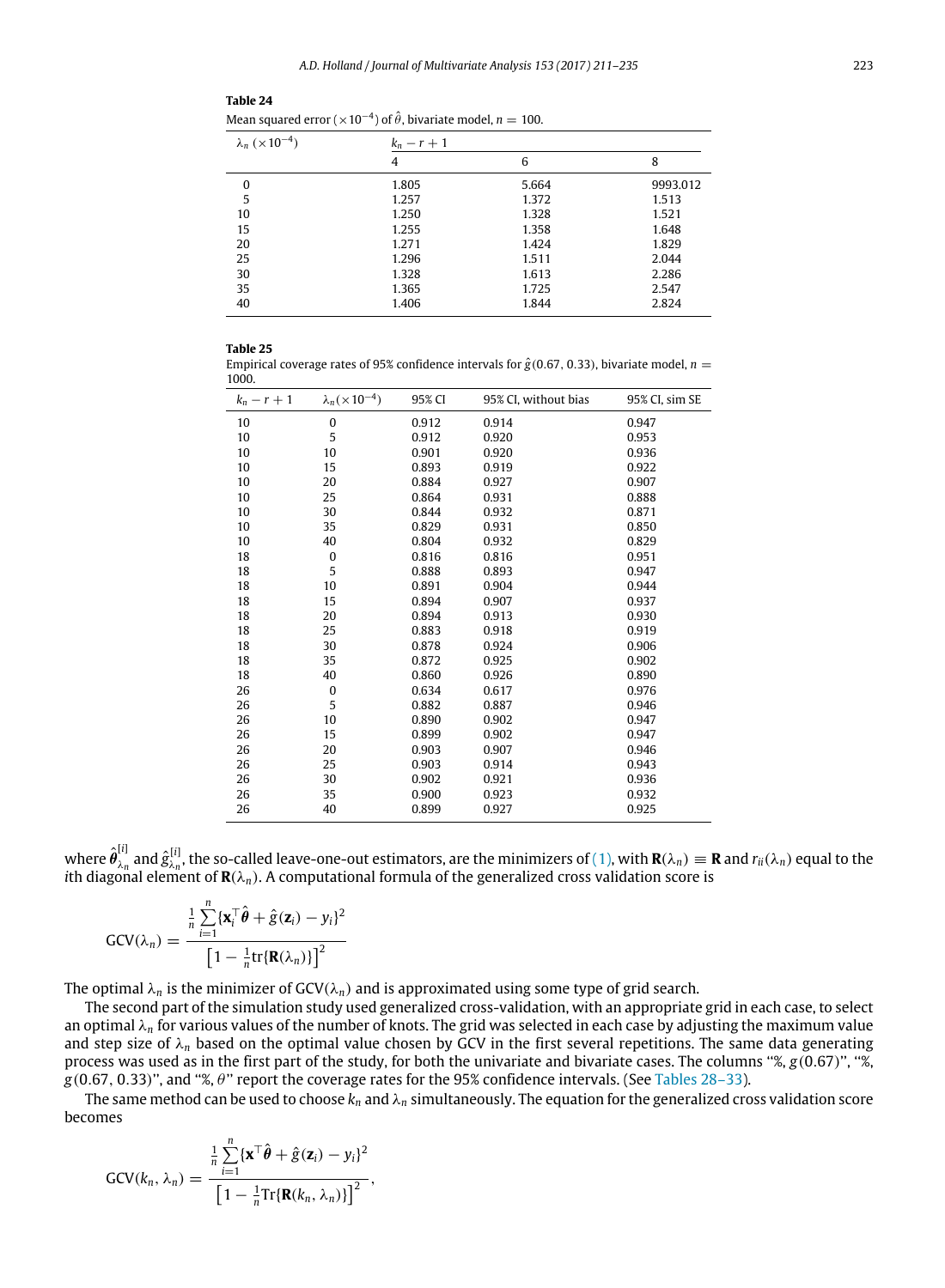| JUU.          |                             |        |                      |                |
|---------------|-----------------------------|--------|----------------------|----------------|
| $k_n - r + 1$ | $\lambda_n(\times 10^{-4})$ | 95% CI | 95% CI, without bias | 95% CI, sim SE |
| 10            | 10                          | 0.884  | 0.889                | 0.944          |
| 10            | 10                          | 0.902  | 0.902                | 0.942          |
| 10            | 10                          | 0.895  | 0.909                | 0.929          |
| 10            | 10                          | 0.876  | 0.916                | 0.920          |
| 10            | 10                          | 0.854  | 0.922                | 0.893          |
| 10            | 10                          | 0.821  | 0.926                | 0.858          |
| 10            | 10                          | 0.770  | 0.931                | 0.822          |
| 10            | 10                          | 0.716  | 0.929                | 0.783          |
| 10            | 10                          | 0.674  | 0.934                | 0.727          |
| 15            | 15                          | 0.747  | 0.752                | 0.941          |
| 15            | 15                          | 0.874  | 0.884                | 0.935          |
| 15            | 15                          | 0.873  | 0.907                | 0.936          |
| 15            | 15                          | 0.870  | 0.913                | 0.929          |
| 15            | 15                          | 0.863  | 0.917                | 0.918          |
| 15            | 15                          | 0.834  | 0.920                | 0.891          |
| 15            | 15                          | 0.806  | 0.922                | 0.861          |
| 15            | 15                          | 0.769  | 0.925                | 0.818          |
| 15            | 15                          | 0.719  | 0.929                | 0.775          |
| 20            | 20                          | 0.494  | 0.097                | 0.992          |
| 20            | 20                          | 0.867  | 0.878                | 0.937          |
| 20            | 20                          | 0.877  | 0.905                | 0.937          |
| 20            | 20                          | 0.882  | 0.911                | 0.936          |
| 20            | 20                          | 0.879  | 0.911                | 0.931          |
| 20            | 20                          | 0.863  | 0.916                | 0.915          |
| 20            | 20                          | 0.844  | 0.918                | 0.894          |
| 20            | 20                          | 0.808  | 0.919                | 0.856          |
| 20            | 20                          | 0.774  | 0.923                | 0.814          |
|               |                             |        |                      |                |

**Table 26**

Empirical coverage rates of 95% confidence intervals for  $\hat{g}$ (0.67, 0.33), bivariate model, *n* =  $500$ 

Empirical coverage rates of 95% confidence intervals for  $\hat{g}$ (0.67, 0.33), bivariate model, *n* = 100.

| $k_n-r+1$ | $\lambda_n(\times 10^{-4})$ | 95% CI | 95% CI, without bias | 95% CI, sim SE |
|-----------|-----------------------------|--------|----------------------|----------------|
| 4         | $\mathbf{0}$                | 0.808  | 0.816                | 0.947          |
| 4         | 5                           | 0.758  | 0.885                | 0.871          |
| 4         | 10                          | 0.687  | 0.897                | 0.791          |
| 4         | 15                          | 0.614  | 0.898                | 0.724          |
| 4         | 20                          | 0.549  | 0.906                | 0.656          |
| 4         | 25                          | 0.498  | 0.909                | 0.600          |
| 4         | 30                          | 0.451  | 0.911                | 0.562          |
| 4         | 35                          | 0.417  | 0.910                | 0.532          |
| 4         | 40                          | 0.394  | 0.910                | 0.508          |
| 6         | $\mathbf{0}$                | 0.639  | 0.641                | 0.985          |
| 6         | 5                           | 0.813  | 0.831                | 0.937          |
| 6         | 10                          | 0.771  | 0.853                | 0.890          |
| 6         | 15                          | 0.703  | 0.863                | 0.842          |
| 6         | 20                          | 0.643  | 0.873                | 0.787          |
| 6         | 25                          | 0.584  | 0.882                | 0.734          |
| 6         | 30                          | 0.552  | 0.883                | 0.685          |
| 6         | 35                          | 0.511  | 0.887                | 0.636          |
| 6         | 40                          | 0.464  | 0.889                | 0.598          |
| 8         | $\mathbf{0}$                | 0.035  | 0.001                | 0.995          |
| 8         | 5                           | 0.744  | 0.794                | 0.911          |
| 8         | 10                          | 0.686  | 0.829                | 0.855          |
| 8         | 15                          | 0.606  | 0.855                | 0.790          |
| 8         | 20                          | 0.550  | 0.864                | 0.732          |
| 8         | 25                          | 0.505  | 0.872                | 0.673          |
| 8         | 30                          | 0.458  | 0.875                | 0.620          |
| 8         | 35                          | 0.423  | 0.877                | 0.577          |
| 8         | 40                          | 0.386  | 0.887                | 0.542          |

where **R**( $k_n$ ,  $\lambda_n$ ) = **R**. The optimal pair of ( $k_n$ ,  $\lambda_n$ ) is the minimizer of GCV( $k_n$ ,  $\lambda_n$ ) and can be approximated using a grid search on both  $k_n$  and  $\lambda_n$ . We present coverage rates and mean-square errors for sample sizes of  $n = 1000$ , 500, and 100, using the same data-generating process as used above (see [Tables 34](#page-15-1) and [35\)](#page-16-1).

As seen in these results, generalized cross-validation usually performs well in that it produces small mean-square and average mean-square errors. However, when both  $\lambda_n$  and  $k_n$  are allowed to vary, and when  $k_n$  is fixed and  $\lambda_n$  varies,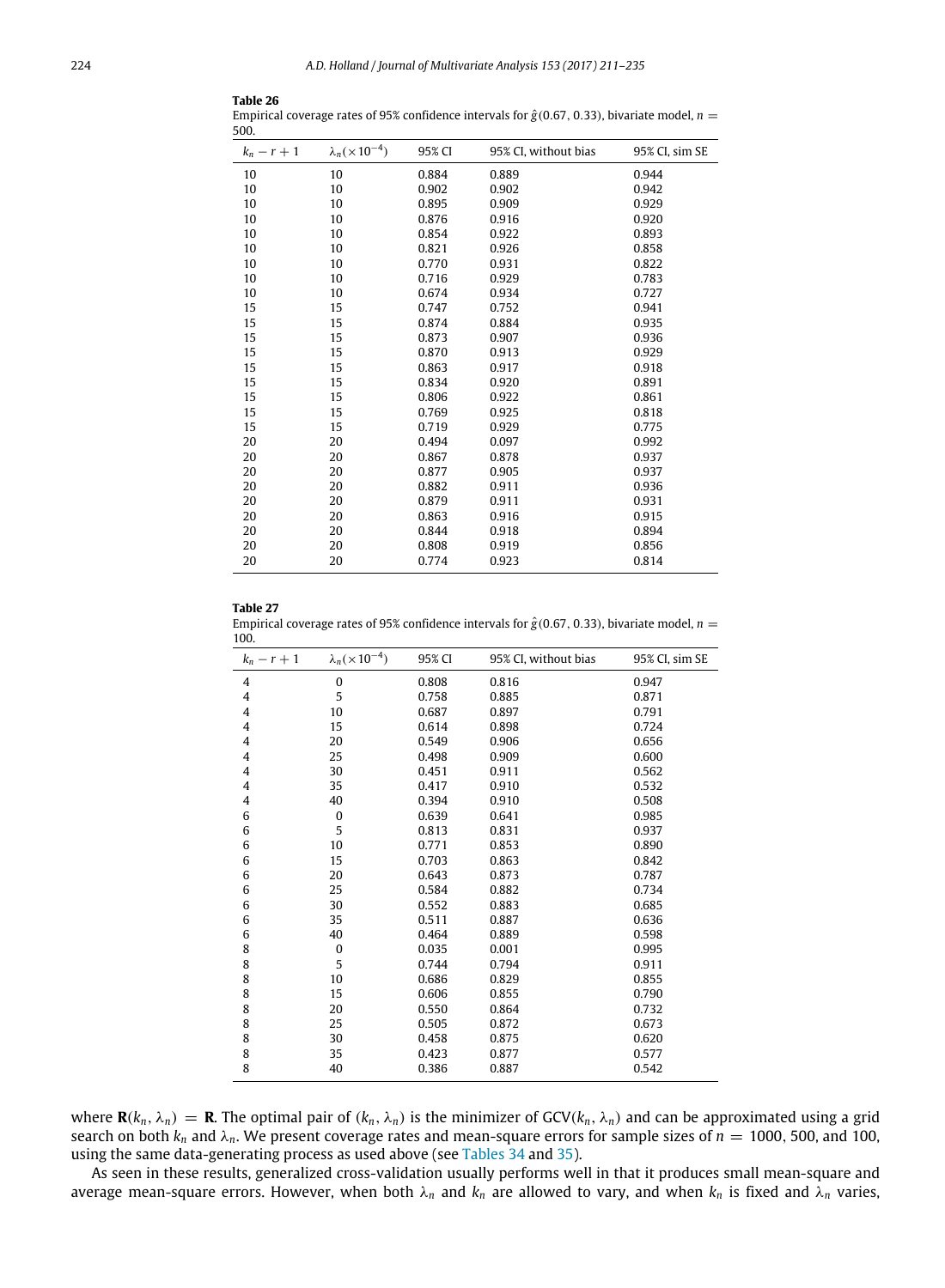<span id="page-15-0"></span>Generalized cross-validation, univariate model,  $n = 1000$ .

| $k_n - r + 1$ | $\lambda_n$ ( $\times$ 10 <sup>-6</sup> ) | %, $g(0.67)$ | $\%$ , $\theta$ | AMSE, $\hat{g}$ ( $\times$ 10 <sup>-2</sup> ) | MSE, $\hat{\theta}$ ( $\times$ 10 <sup>-4</sup> ) |
|---------------|-------------------------------------------|--------------|-----------------|-----------------------------------------------|---------------------------------------------------|
| 10            | 38.88                                     | 0.945        | 0.946           | 0.013                                         | 0.101                                             |
| 50            | 4.533                                     | 0.937        | 0.945           | 0.039                                         | 0.105                                             |
| 100           | 0.996                                     | 0.911        | 0.939           | 0.059                                         | 0.107                                             |
| 200           | 0.215                                     | 0.900        | 0.939           | 0.087                                         | 0.110                                             |
| 400           | 0.051                                     | 0.879        | 0.930           | 0.126                                         | 0.114                                             |
| 800           | 0.014                                     | 0.840        | 0.921           | 0.177                                         | 0.121                                             |

### **Table 29**

Generalized cross-validation, bivariate model,  $n = 1000$ .

| $\overline{\phantom{a}}$<br>$\overline{\phantom{0}}$<br>$\kappa_n$ | $n (1 \times 10^{-4})$<br>Λn. | $\frac{9}{2}$ , g(0.67, 0.33) | $\alpha$<br>%, U | AMSE, $\hat{g}$ ( $\times 10^{-2}$ ) | MSE, $\theta$ ( $\times$ 10 <sup>-4</sup> ) |
|--------------------------------------------------------------------|-------------------------------|-------------------------------|------------------|--------------------------------------|---------------------------------------------|
| 10                                                                 | 3.543                         | 0.915                         | 0.933            | 0.106                                | 0.112                                       |
| 18                                                                 | 1.529                         | 0.853                         | 0.920            | 0.189                                | 0.123                                       |
| 26                                                                 | 0.812                         | 0.797                         | 0.900            | 0.264                                | 0.137                                       |

#### **Table 30**

Generalized cross-validation, univariate model,  $n = 500$ .

| $k_n - r + 1$ | $\lambda_n$ ( $\times 10^{-6}$ ) | $\frac{9}{2}$ , g(0.67) | $\%$ , $\theta$ | AMSE, $\hat{g}$ ( $\times$ 10 <sup>-2</sup> ) | MSE, $\theta$ ( $\times$ 10 <sup>-4</sup> ) |
|---------------|----------------------------------|-------------------------|-----------------|-----------------------------------------------|---------------------------------------------|
| 10            | 53.560                           | 0.953                   | 0.934           | 0.026                                         | 0.226                                       |
| 50            | 4.277                            | 0.941                   | 0.920           | 0.069                                         | 0.239                                       |
| 100           | 0.942                            | 0.910                   | 0.922           | 0.102                                         | 0.246                                       |
| 200           | 0.221                            | 0.884                   | 0.913           | 0.148                                         | 0.259                                       |
| 300           | 0.114                            | 0.866                   | 0.904           | 0.181                                         | 0.268                                       |

## **Table 31**

Generalized cross-validation, bivariate model,  $n = 500$ .

| $k_n - r + 1$ | $\lambda_n$ ( $\times$ 10 <sup>-4</sup> ) | %, $g(0.67, 0.33)$ | $\%$ , $\theta$ | AMSE, $\hat{g}$ ( $\times 10^{-2}$ ) | MSE, $\theta$ ( $\times$ 10 <sup>-4</sup> ) |
|---------------|-------------------------------------------|--------------------|-----------------|--------------------------------------|---------------------------------------------|
| 10            | 3.118                                     | 0.901              | 0.916           | 0.172                                | 0.267                                       |
| 15            | 1.702                                     | 0.840              | 0.879           | 0.249                                | 0.297                                       |
| 20            | .049                                      | 0.791              | 0.856           | 0.317                                | 0.331                                       |

## **Table 32**

Generalized cross-validation, univariate model,  $n = 100$ .

| $k_n - r + 1$ | $\lambda_n$ ( $\times$ 10 <sup>-6</sup> ) | $\frac{9}{2}$ , g(0.67) | $\%$ , $\theta$ | AMSE, $\hat{g}$ ( $\times$ 10 <sup>-2</sup> ) | MSE, $\hat{\theta}$ ( $\times$ 10 <sup>-4</sup> ) |
|---------------|-------------------------------------------|-------------------------|-----------------|-----------------------------------------------|---------------------------------------------------|
| 10            | 74.970                                    | 0.890                   | 0.926           | 0.112                                         | 1.124                                             |
| 20            | 25.480                                    | 0.853                   | 0.918           | 0.155                                         | 1.185                                             |
| 30            | 10.880                                    | 0.833                   | 0.909           | 0.189                                         | 1.234                                             |
| 40            | 5.836                                     | 0.817                   | 0.901           | 0.216                                         | 1.273                                             |
| 50            | 3.737                                     | 0.794                   | 0.893           | 0.242                                         | 1.314                                             |

## <span id="page-15-2"></span>**Table 33**

Generalized cross-validation, bivariate model,  $n = 100$ .

| $k_n-r+1$ | $\lambda_n (\times 10^{-4})$ | $\frac{9}{2}$ , g(0.67, 0.33) | $\%$ , $\theta$ | AMSE, $\hat{g}$ ( $\times 10^{-2}$ ) | MSE, $\hat{\theta}$ ( $\times$ 10 <sup>-4</sup> ) |
|-----------|------------------------------|-------------------------------|-----------------|--------------------------------------|---------------------------------------------------|
| <b>L</b>  | 0.079                        | 0.289                         | 0.916           | 0.450                                | 1.535                                             |
|           | 2.500                        | 0.791                         | 0.922           | 0.284                                | 1.261                                             |
|           | 3.117                        | 0.805                         | 0.891           | 0.349                                | .443                                              |

## <span id="page-15-1"></span>**Table 34**

Generalized cross-validation, univariate model.

| n    | $r + 1$<br>$k_n-r$ | $\lambda_n$ ( $\times$ 10 <sup>-6</sup> ) | %, $g(0.67)$ | $\%$ , $\theta$ | AMSE, $\hat{g}$ ( $\times$ 10 <sup>-2</sup> ) | MSE, $\theta$ ( $\times$ 10 <sup>-4</sup> ) |
|------|--------------------|-------------------------------------------|--------------|-----------------|-----------------------------------------------|---------------------------------------------|
| 1000 | 7.546              | 40.970                                    | 0.925        | 0.947           | 0.013                                         | 0.101                                       |
| 500  | 7.188              | 47.120                                    | 0.921        | 0.931           | 0.024                                         | 0.226                                       |
| 100  | 7.160              | 53.390                                    | 0.819        | 0.914           | 0.111                                         | 1.130                                       |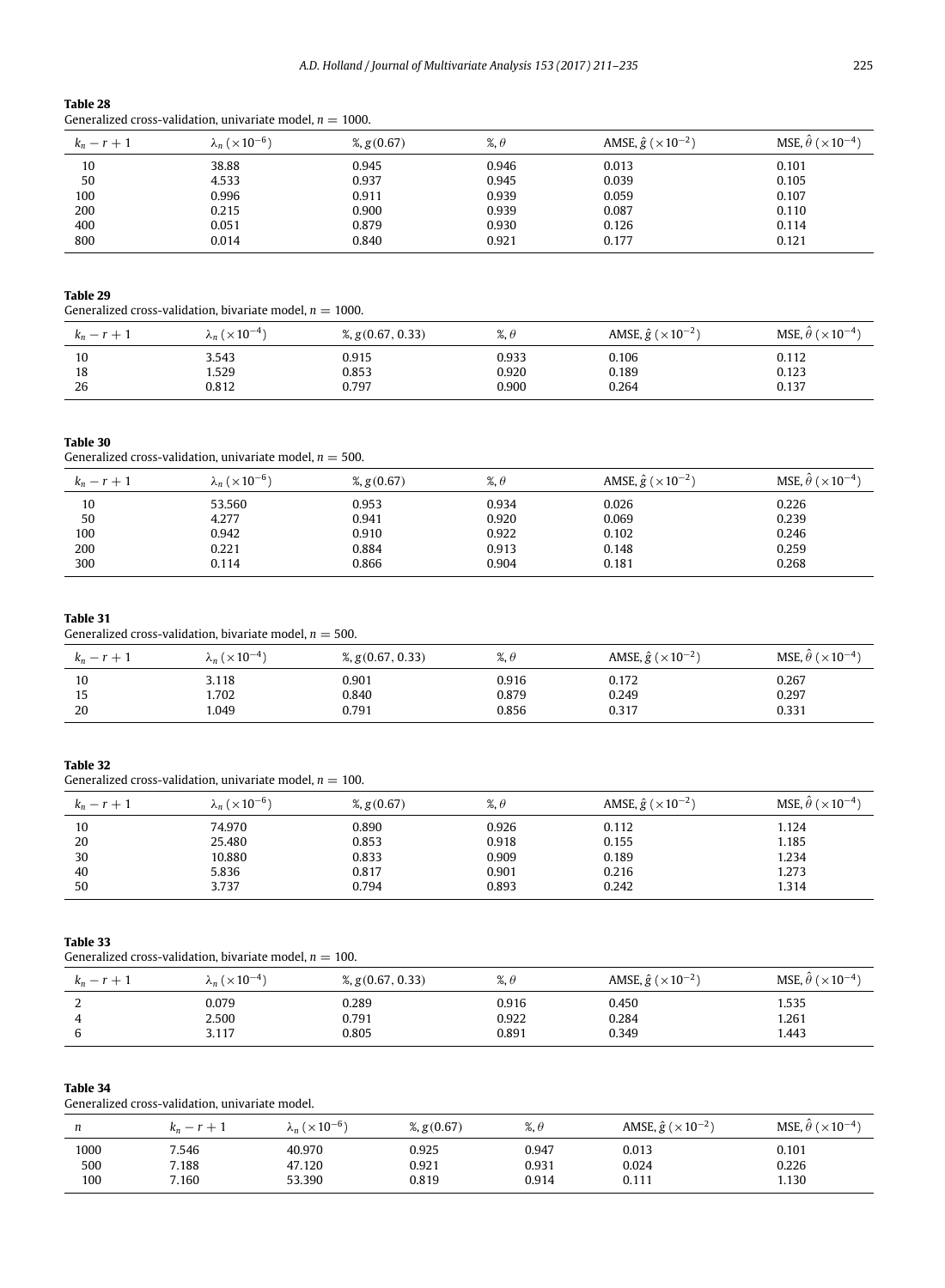<span id="page-16-1"></span>Generalized cross-validation, bivariate model.

| n    | $r +$ .<br>$\kappa_n-r$ | $\mathcal{M}_n$ ( $\times 10^{-4}$ ) | $\frac{9}{2}$ , g(0.67, 0.33) | $\%$ , $\theta$ | AMSE, $\hat{g}$ ( $\times$ 10 <sup>-2</sup> ) | MSE, $\theta$ ( $\times$ 10 <sup>-4</sup> ) |
|------|-------------------------|--------------------------------------|-------------------------------|-----------------|-----------------------------------------------|---------------------------------------------|
| 1000 | 4.396                   | .263                                 | 0.706                         | 0.945           | 0.053                                         | 0.105                                       |
| 500  | 4.122                   | 1.352                                | 0.756                         | 0.931           | 0.085                                         | 0.234                                       |
| 100  | 4.880                   | .864                                 | 0.604                         | 0.727           | 3.681                                         | 243.429                                     |

#### <span id="page-16-2"></span>**Table 36**

Robinson's kernel estimator, univariate model.

| n                  |                         |                         | 07<br>%. t              | AMSE, $\hat{g}$ ( $\times$ 10 <sup>-2</sup> ) | MSE, $\hat{\theta}$ ( $\times$ 10 <sup>-4</sup> ) |
|--------------------|-------------------------|-------------------------|-------------------------|-----------------------------------------------|---------------------------------------------------|
| 1000<br>500<br>100 | 0.030<br>0.035<br>0.049 | 0.001<br>0.001<br>0.001 | 0.971<br>0.926<br>0.940 | 0.028<br>0.052<br>0.212                       | 0.103<br>0.237<br>.255                            |

#### <span id="page-16-3"></span>**Table 37**

Robinson's kernel estimator, bivariate model.

| n    |       |       | %.6   | AMSE, $\hat{g}$ ( $\times$ 10 <sup>-2</sup> ) | MSE, $\theta$ ( $\times$ 10 <sup>-4</sup> ) |
|------|-------|-------|-------|-----------------------------------------------|---------------------------------------------|
| 1000 | 0.064 | 0.001 | 0.974 | 0.199                                         | 0.121                                       |
| 500  | 0.075 | 0.001 | 0.969 | 0.337                                         | 0.282                                       |
| 100  | 0.104 | 0.001 | 0.946 | 1.099                                         | 9.773                                       |

generalized cross-validation does not achieve the optimal coverage rate for *g*ˆ. Also, for 100 observations, it does not choose the optimal parameter values for our purposes, as seen when comparing [Tables 33](#page-15-2) and [35.](#page-16-1) Using other data-driven methods in this model is a topic of future research.

The third part of the simulation study evaluated the results from another type of semiparametric estimation, as a way to evaluate and compare the performance of the estimators proposed herein. Specifically, we used Robinson's kernel estimators [\[37\]](#page-25-4) with the same data generating process used above. In their notation, we used  $k(u) = \frac{1}{2}$ **1**( $|u| \le 1$ ) with  $K(u) = \Pi_{j=1}^{d_Z} k(u_j)$ . We choose the bandwidth *a* and the parameter *b*, which is used to trim out any small values of the estimate of  $f(\mathbf{z})$  via the indicator function  $\mathbf{1}(|\hat{f}_i|>b)$ , using generalized cross-validation with criterion function

$$
GCV(a, b) = \frac{\frac{1}{n}\sum_{i=1}^{n} {\{\mathbf{x}_i^{\top}\hat{\boldsymbol{\theta}} + \tilde{g}(\mathbf{z}_i) - y_i\}^2}}{\left(1 - \frac{1}{n}\sum_{i=1}^{n} L_i\right)^2},
$$

with  $L_i\equiv L_i(a)=K(0)/\sum_{j=1}^nK\{(\mathbf{Z}_i-\mathbf{Z}_j)/a\}$  and  $\tilde{g}(\mathbf{Z}_i)=\hat{y}_i-\hat{\mathbf{x}}_i^\top\hat{\pmb{\theta}},$  on an appropriate grid. (The dependence on  $b$  is through  $\hat{\theta}$ .) We noted that the value of *b* apparently did not change the cross-validation score, implying that none of the estimates of *f*(**z**) were small enough to be trimmed out in our study. To the knowledge of the author, Robinson [\[37\]](#page-25-4) did not propose an estimator for *g*(**z**) for **z** not in the set of observations, so we did not report the coverage rates of *g*(0.67) and *g*(0.67, 0.33) here (see [Tables 36](#page-16-2) and [37\)](#page-16-3).

In the univariate case using cross-validation, the results are very similar for penalized spline estimation and kernel estimation. The mean-square error of  $\hat{\theta}$  and average mean-square error of  $\hat{g}$  are slightly smaller with spline estimation, whereas the coverage rates of  $\theta$  are slightly better with kernel estimation. In the bivariate case with cross-validation, penalized spline estimation performs slightly better for 500 and 1000 observations. For 100 observations (which is quite small for  $d_z = 2$ ), kernel estimation performs better. We suspect that better results could be achieved for spline estimation with a different parameter selector.

## **Acknowledgments**

The author gratefully acknowledges the consistently insightful guidance and mentorship of Matias Cattaneo with this project and paper. The author also wishes to thank Volker Elling for invaluable contributions to this project and paper, along with Mouli Banerjee, Kristen Moore, and Virginia Young, who all provided comments on early versions of the manuscript. The author gratefully acknowledges financial support from the National Science Foundation (SES 1122994).

## <span id="page-16-0"></span>**Appendix A**

Let  $\lambda_{\min}(A)$  and  $\lambda_{\max}(A)$  denote the minimum and maximum eigenvalues of the square matrix A. We also introduce the usual regression B-spline estimator  $\hat{s}(z) = p_n(z)^\top (P^\top P)^{-}P^\top y$ ,  $\hat{s} \in \mathcal{S}_{n,r}$ , which equals  $\hat{g}(z; \mathbf{0}_{d_x})$  when  $\lambda_n = 0$ .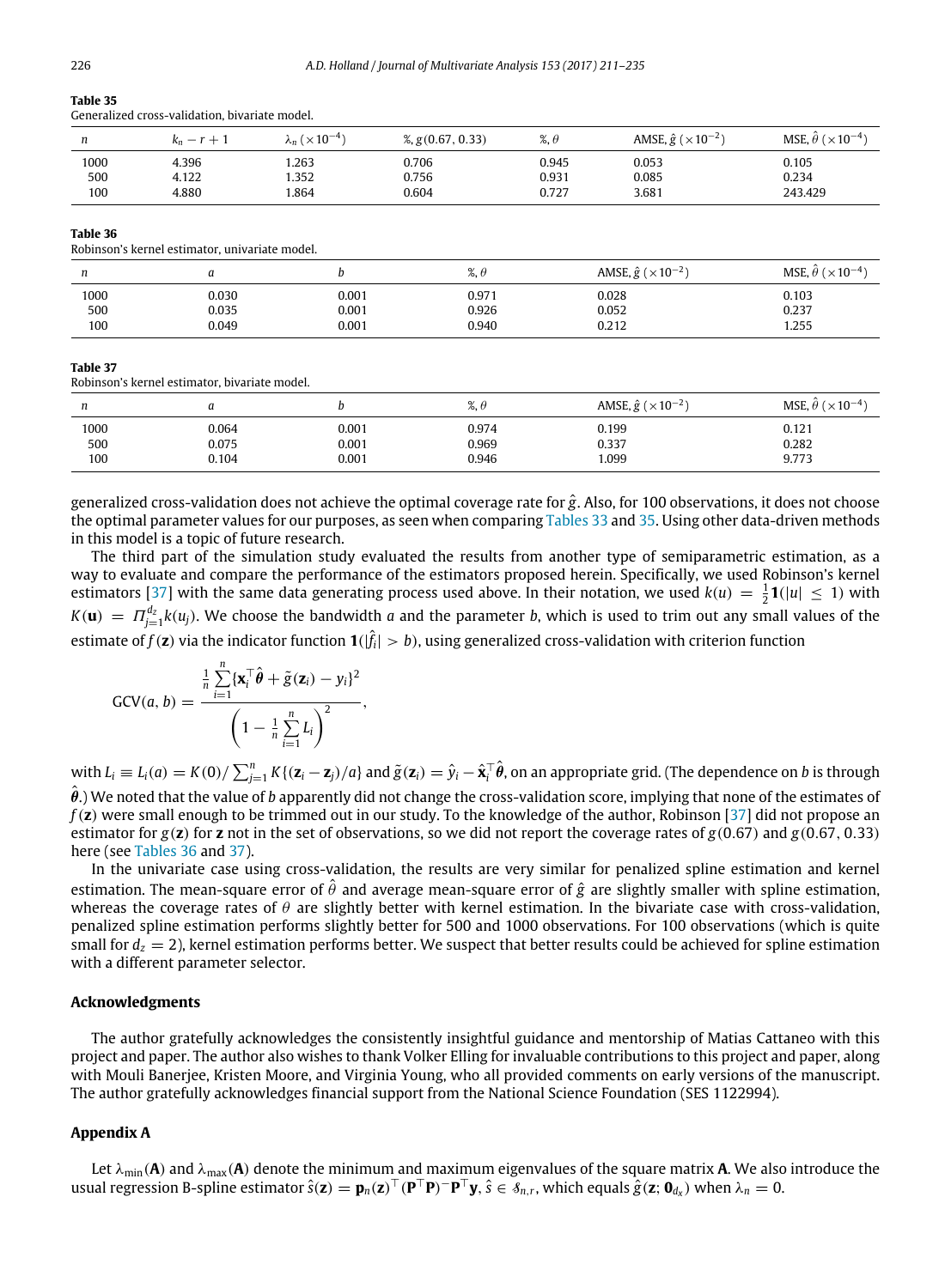### *A.1. Preliminary lemmas*

We present six preliminary technical lemmas and discuss their novelty relative to the literature on regression and penalized B-splines. The first lemma is a well-known result from the regression B-splines literature [\[25\]](#page-25-27), which gives (asymptotic) control of the eigenvalues of the B-splines (random) design matrix.

**Lemma 1.** *Suppose [Assumptions](#page-3-1)* 1 and [2](#page-3-3) *hold. Then, for all sufficiently large n,*

<span id="page-17-4"></span> $\lambda_{\min}(\mathbf{P}^{\top}\mathbf{P}/n) \asymp_{p} 1, \quad \lambda_{\max}(\mathbf{P}^{\top}\mathbf{P}/n) \asymp_{p} 1, \quad \text{and} \quad \lambda_{\max}(\mathbf{E}(\mathbf{P}^{\top}\mathbf{P}/n) - \mathbf{P}^{\top}\mathbf{P}/n) = o_{p}(1).$ 

<span id="page-17-5"></span>The following lemma gives the best  $L_\infty$  approximation rate to derivatives of  $g$  over  $s_{n,r}.$  (Recall that  $\partial^{\bm{0}_{d_Z}}g(\bm{z})\equiv g(\bm{z}).$ )

**Lemma [2](#page-3-3).** Suppose [Assumptions](#page-3-1) 1 and 2 hold. Then, for  $g \in C^{\alpha_g}(\mathscr{Z})$  and  $\ell = (\ell_1, \ldots, \ell_{d_z})^\top \in \mathbb{Z}^{d_z}_*$  with  $\max_{1 \leq j \leq d_z} \ell_j \leq r_g$ , *there exists*  $s_g \in \mathcal{S}_{n,r}$  *such that* 

$$
\sup_{\mathbf{z}\in\mathscr{Z}}|\partial^\ell s_g(\mathbf{z})-\partial^\ell g(\mathbf{z})|\lesssim k_n^{-(r_g-|\ell|)},\qquad \sup_{\mathbf{z}\in\mathscr{Z}}|s_g(\mathbf{z})-g(\mathbf{z})|\lesssim k_n^{-r_g}.
$$

The next lemma gives simple sufficient conditions ensuring that a particular band matrix has its minimum eigenvalue bounded away from zero. This result will be used in the proof of [Lemma 4.](#page-17-2)

**Lemma 3.** Let  $A_N$  be a band matrix of the form

<span id="page-17-6"></span>

|             | $a_1b_1$ | $a_1b_1$ | $a_2^2 + b_1^2$ $a_2b_2$ 0 |                                         |                         |                                   |  |
|-------------|----------|----------|----------------------------|-----------------------------------------|-------------------------|-----------------------------------|--|
|             | $\bf{0}$ | $a_2b_2$ | $a_3^2 + b_2^2$ .          |                                         |                         |                                   |  |
| ${\bf A}_N$ |          |          | $a_3b_3$                   | $\mathcal{L}^{\text{max}}_{\text{max}}$ |                         |                                   |  |
|             |          |          |                            |                                         | $a_{N-2}b_{N-2}$        |                                   |  |
|             |          |          | 0                          | 0                                       | $a_{N-1}^2 + b_{N-2}^2$ | $a_{N-1}$ <i>b</i> <sub>N-1</sub> |  |
|             |          |          | 0                          | 0                                       | $a_{N-1} b_{N-1}$       | $a_N^2 + b_{N-1}^2$               |  |

*Suppose that*  $a_i > c > 0$  *for all*  $i = 1, ..., N$ *, where c is independent of N. Then*  $\lambda_{\min}(\mathbf{A}_N) > c$ .

The following lemma describes the rate of approximation of the derivative of a regression B-spline to the unknown regression function for each evaluation point not taking a knots value. We conjecture that this latter restriction, which is not crucial for our purposes, is in fact an artifact of our method of proof. This result extends Lemma 5.1 of Huang [\[25\]](#page-25-27) to multivariate derivatives.

**Lemma 4.** *Suppose [Assumptions](#page-3-1)* 1 and [2](#page-3-3) *hold. Then,*

<span id="page-17-2"></span>
$$
|\partial^{\ell} E\{\hat{s}(\mathbf{z})|\mathbf{X},\mathbf{Z}\} - \partial^{\ell} g(\mathbf{z})| \lesssim_{p} k_n^{-(r_g - |\ell|)}
$$

for any  $\mathbf{z}=(z_1,\ldots,z_{d_2})^\top\in\mathscr{Z}$  such that  $z_j$  is not equal to a knot value,  $j=1,\ldots,d_z$ , and for any  $\boldsymbol{\ell}=(\ell_1,\ldots,\ell_{d_2})^\top\in\mathbb{Z}_*^{d_2}$  $with \max_{1 \leq j \leq d_z} \ell_j \leq r_g$ .

The final two technical lemmas are used to characterize (and control) asymptotically the properly standardized penalization matrix **D**. More specifically, [Lemma 5](#page-17-0) finds a simple representation of an appropriately scaled version of **D** based on its eigenvalues. Then, [Lemma 6](#page-17-1) characterizes asymptotically the rate of the eigenvalues.

For any  $u, v \in H$ , let  $\tilde{a}(u, v)$ ,  $b(u, v)$ , and  $a(u, v)$  be the bilinear forms:

$$
\tilde{a}(u, v) = \int_{\mathscr{Z}} \sum_{|\ell|=m} {\partial^{\ell} u(\mathbf{z})} {\partial^{\ell} v(\mathbf{z})} d\mathbf{z}, \qquad b(u, v) = \int_{\mathscr{Z}} u(\mathbf{z}) v(\mathbf{z}) f(\mathbf{z}) d\mathbf{z}, \qquad a(u, v) = \tilde{a}(u, v) + b(u, v).
$$

We consider the eigenvalues of the differential equation

 $a(u, v) = \mu b(u, v)$ , for all  $v \in \mathcal{S}_{n,r}$  and for some  $u \in \mathcal{S}_{n,r}$ , (3) which we denote by  $\hat{\mu}_1 \leq \cdots \leq \hat{\mu}_{k_n^{d_z}}$ .

**Lemma 5.** *Suppose [Assumptions](#page-3-1)* 1 and [2](#page-3-3) *hold. Then, for all n large enough,*

<span id="page-17-1"></span><span id="page-17-0"></span>
$$
\{\mathsf{E}(\mathbf{P}^{\top}\mathbf{P}/n)\}^{-1/2}\mathbf{D}\{\mathsf{E}(\mathbf{P}^{\top}\mathbf{P}/n)\}^{-1/2} = \mathbf{U}\mathbf{M}\mathbf{U}^{\top}
$$

where **M** is the  $(k_n^{d_2} \times k_n^{d_2})$  diagonal matrix of eigenvalues  $\hat{\mu}_1,\ldots,\hat{\mu}_{k_n^{d_2}}$  and **U** is an orthogonal matrix of eigenvectors.

<span id="page-17-3"></span>,

**Lemma 6.** Let  $\{\hat{\mu}_k : k = 1, ..., k_n^{d_z}\}$  be the eigenvalues associated with [\(3\)](#page-17-3). Then,  $\hat{\mu}_1 = \cdots = \hat{\mu}_m = 0$ , and for  $k=m+1,\ldots,k_n^{d_z},$   $c_1k^{2m/d_z}\leq \hat{\mu}_k\leq c_2k^{2m/d_z}$ , where  $c_1>0$  and  $c_2<\infty$  are independent of k and  $k_n$ .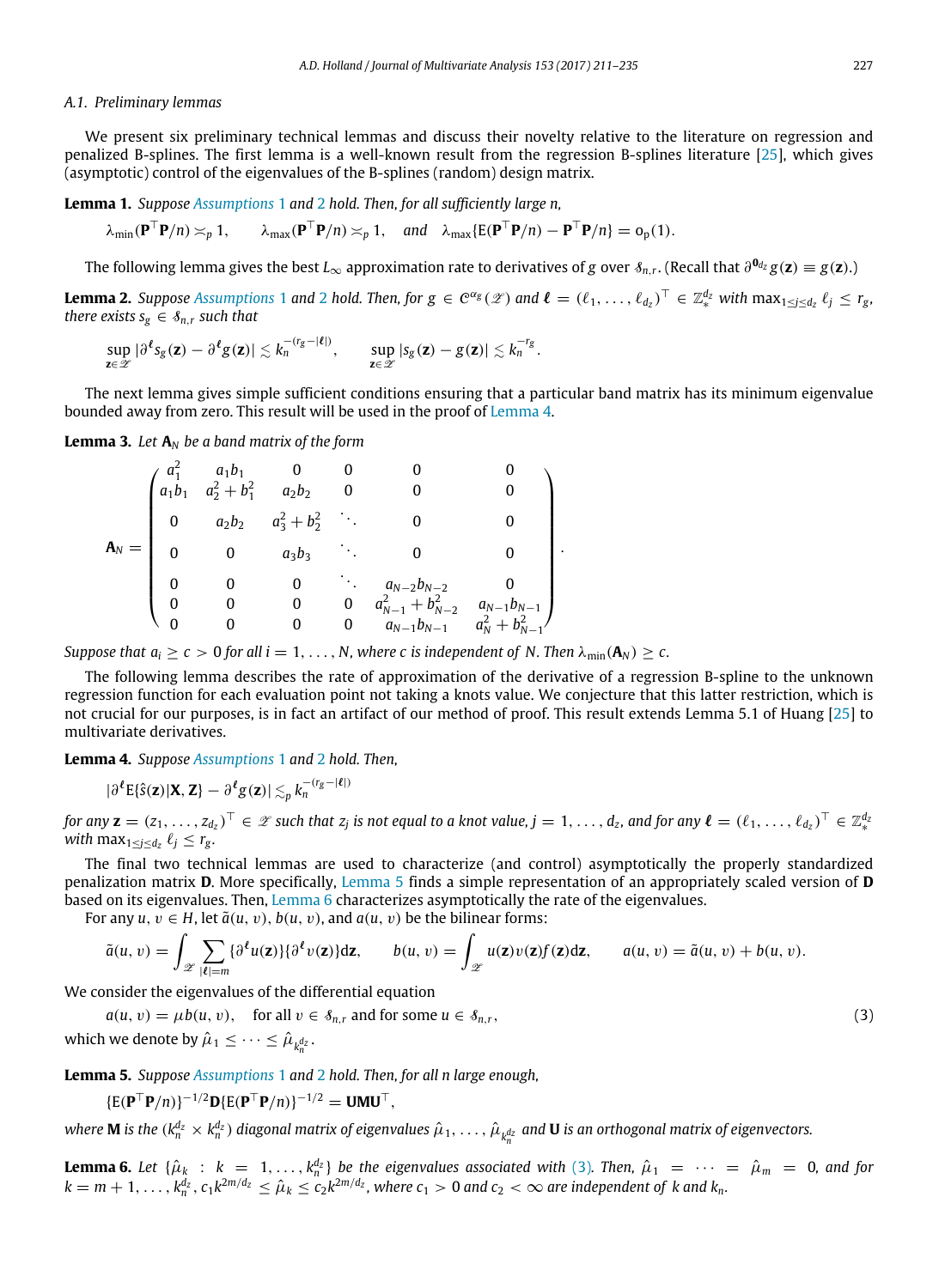## *A.2. Proof of theorems*

**Proof of Theorem 1.** Let  $\mathbb{1}_n$  equal 1 if  $\lambda_{\min}(\mathbf{P}^\top \mathbf{P}/n)$  is bounded away from 0 and  $\lambda_{\max}(\mathbf{P}^\top \mathbf{P}/n)$  and  $\lambda_{\max} \{ \mathrm{E}(\mathbf{P}^\top \mathbf{P}/n) - \mathbf{P}^\top \mathbf{P}/n \}$ are bounded away from infinity, and equal 0 otherwise. Note that  $\mathbb{1}_n\to_p1$  by [Lemma 1.](#page-17-4) Recall  $\theta=\bm{0}_{d_x}$  in this theorem. Define  $\hat{\mathbf{G}} = (\hat{g}(\mathbf{z}_1), \dots, \hat{g}(\mathbf{z}_n))^{\top}$  and  $\hat{\mathbf{S}} = (\hat{s}(\mathbf{z}_1), \dots, \hat{s}(\mathbf{z}_n))^{\top}$ .

Observe that

$$
\mathrm{E}(\mathbb{1}_n\|\hat{g}-g\|_{\hat{F},2,0}^2|\mathbf{Z})\asymp \mathrm{E}\{\mathbb{1}_n\|\hat{G}-\mathrm{E}(\hat{G}|\mathbf{Z})\|^2|\mathbf{Z}\}/n+\|\mathrm{E}\{\mathbb{1}_n(\hat{G}-\hat{S})|\mathbf{Z}\}\|^2/n+\|\mathrm{E}\{\mathbb{1}_n(\hat{S}-G)|\mathbf{Z}\}\|^2/n.
$$

We first study each of these three terms. Let **B** = **P**(**P** <sup>⊤</sup>**P**) <sup>−</sup>1/2**U** and **M** as given in [Lemma 5.](#page-17-0) We omit qualifiers such as ''for all *n* large enough'' or ''with probability approaching 1'' whenever possible to simplify the exposition.

For the first term (variance) we have:

$$
\begin{aligned} \mathrm{E}\{\mathbb{1}_n\|\hat{\mathbf{G}}-\mathrm{E}(\hat{\mathbf{G}}|\mathbf{Z})\|^2|\mathbf{Z}\}/n &= \mathrm{E}\{\mathbb{1}_n\|(\mathbf{I}_n+\lambda_n\mathbf{M}/n)^{-1}\mathbf{B}^\top(\mathbf{y}-\mathbf{G})\|^2|\mathbf{Z}\}/n \\ &\lesssim \mathbb{1}_n\frac{1}{n}\sum_{k=1}^{k_n^{\mathbf{d}_2}}\frac{1}{\left(1+\frac{\lambda_n}{n}\hat{\mu}_k\right)^2} \quad \text{(using } \mathrm{E}(y_i^2|\mathbf{z}_i) \text{ bounded}) \\ &\asymp \mathbb{1}_n\frac{1}{n}\sum_{k=1}^{k_n^{\mathbf{d}_2}}\frac{1}{\left(1+\frac{\lambda_n}{n}k^{2m/d_2}\right)^2} \quad \text{(using Lemma 6)}, \end{aligned}
$$

where the first inequality is an equality under homoscedasticity (and the numerator would be replaced with  $\sigma_\varepsilon^2$ ).

For the second term (penalization bias), letting  $(b_1, \ldots, b_{k_n^{d_z}})^\top = \mathbf{B}^\top \mathbf{G}$ , we have:

$$
\|\mathbf{E}\{\mathbb{1}_{n}(\hat{\mathbf{G}}-\hat{\mathbf{S}})|\mathbf{Z}\}\|^{2}/n=\mathbf{E}[\mathbb{1}_{n}\|\{\mathbf{I}_{n}-(\mathbf{I}_{n}+\lambda_{n}\mathbf{M}/n)^{-1}\}\mathbf{B}^{\top}\mathbf{G}\|^{2}|\mathbf{Z}]/n
$$
  

$$
\lesssim \mathbb{1}_{n}\frac{1}{n}\sum_{k=1}^{k_{n}^{d_{2}}}b_{k}^{2}\left(\frac{\frac{\lambda_{n}}{n}\hat{\mu}_{k}}{1+\frac{\lambda_{n}}{n}\hat{\mu}_{k}}\right)^{2}
$$

$$
\asymp \mathbb{1}_{n}\frac{\lambda_{n}^{2}}{n}\sum_{k=1}^{k_{n}^{d_{2}}}b_{k}^{2}\frac{\left(\frac{1}{n}k_{n}^{2m/d_{2}}\right)}{\left(1+\frac{\lambda_{n}}{n}k_{n}^{2m/d_{2}}\right)^{2}} \quad \text{(using Lemma 6)}.
$$

For the third term (smoothing bias) we have  $\|E\{{1\!\!1}_n(\hat{\bf S}-\bf G)|{\bf Z}\}|^2/n \lesssim_p k_n^{-2r_g}$ , using [Lemmas 2](#page-17-5) and [4.](#page-17-2) Now, if  $\lambda_n k_n^{2m}/n < 1$ , we have:

$$
\frac{1}{n}\sum_{k=1}^{k_n^{d_2}}\frac{1}{\left(1+\frac{\lambda_n}{n}k_n^{2m/d_2}\right)^2}\leq \frac{k_n^{d_2}}{n},
$$

and

$$
\mathrm{E}\left\{\mathbb{1}_n\frac{\lambda_n^2}{n}b_k^2\sum_{k=1}^{k_n^d}\frac{\left(\frac{\hat\mu_k}{n}\right)\left(\frac{1}{n}k^{2m/d_2}\right)}{\left(1+\frac{\lambda_n}{n}k^{2m/d_2}\right)^2}\right\}\leq \mathrm{E}\left(\mathbb{1}_n\frac{\lambda_n^2k_n^{2m}}{n^2}\sum_{k=1}^{k_n^d}b_k^2\frac{\hat\mu_k}{n}\right)\lesssim \frac{\lambda_n^2k_n^{2m}}{n^2},
$$

because

$$
E\left(\mathbb{1}_n\sum_{k=1}^{k_n^{d_Z}} b_k^2 \hat{\mu}_k/n\right)=E(\mathbb{1}_n\mathbf{G}^\top \mathbf{P}(\mathbf{P}^\top \mathbf{P})^{-1/2}\mathbf{U}\mathbf{M}\mathbf{U}^\top(\mathbf{P}^\top \mathbf{P})^{-1/2}\mathbf{P}^\top \mathbf{G}/n)\lesssim 1.
$$

Therefore, in this case, we conclude that  $\|\hat{g}-g\|_{\hat{F},2,0}^2 \lesssim_p k_n^{d_{\mathbb{Z}}}/n + \lambda_n^2 k_n^{2m}/n^2 + k_n^{-2r_g}.$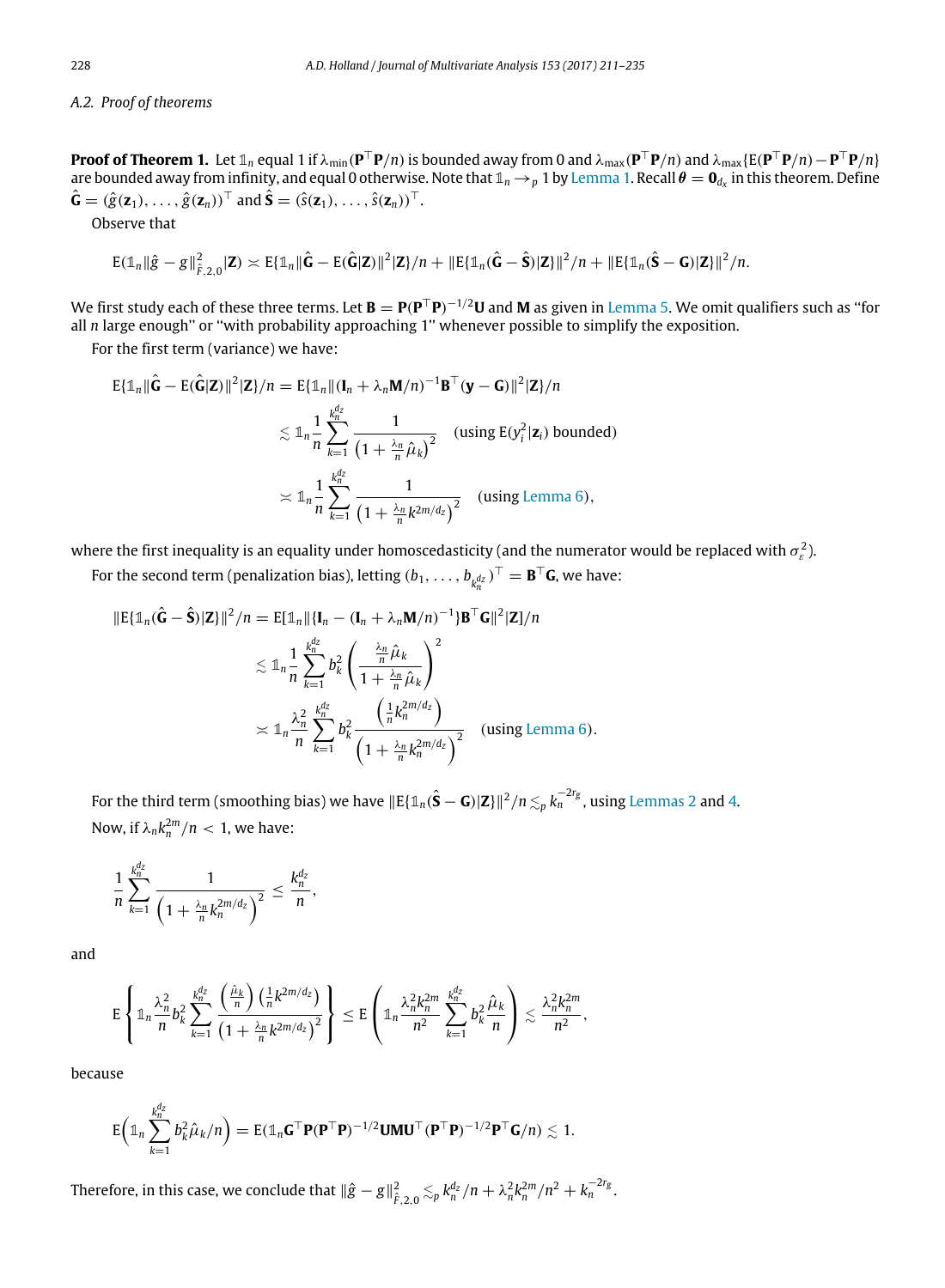Next, if  $\lambda_n k_n^{2m}/n \geq 1$  for all sufficiently large *n*, we have:

$$
\frac{1}{n} \sum_{k=1}^{k_n^{d_2}} \frac{1}{\left(1 + \frac{\lambda_n}{n} k^{2m/d_2}\right)^2} = \frac{1}{n} \int_0^{k_n^{d_2}} \frac{dv}{\left(1 + \frac{\lambda_n}{n} v^{2m/d_2}\right)^2} + r_m
$$
\n
$$
= \frac{1}{n} \left(\frac{\lambda_n}{n}\right)^{-d_2/2m} \int_0^{(\lambda_n/n)^{d_2/2m} k_n^{d_2}} \frac{du}{\left(1 + u^{2m/d_2}\right)^2} + r_m
$$
\n
$$
\lesssim \frac{1}{n} \left(\frac{\lambda_n}{n}\right)^{-d_2/2m}
$$

with  $r_m$  the remainder term from the Euler–Maclaurin formula, using the substitution  $u = (\lambda_n/n)^{d_z/2m}v$  (the integral is finite for  $m > d_z/4$ , even if  $\lambda_n k_n^{2m}/n$  is unbounded), and

$$
\mathrm{E}\left\{\frac{\lambda_n}{n}\sum_{k=1}^{\frac{\ell_n^d}{n}}b_k^2\frac{\left(\frac{\hat{\mu}_k}{n}\right)(\frac{\lambda_n}{n}k^{2m/d_z})}{\left(1+\frac{\lambda_n}{n}k^{2m/d_z}\right)^2}\right\}\leq \mathrm{E}\left(\frac{\lambda_n}{4n}\sum_{k=1}^{\frac{\ell_n^d}{n}}b_k^2\frac{\hat{\mu}_k}{n}\right)\lesssim \frac{\lambda_n}{n}
$$

because  $x(1+x)^{-2} \le 0.25$  for  $x \ge 1$ . Therefore, in this case,  $\|\hat{g}-g\|_{\hat{F},2,0}^2 \lesssim_p n^{(d_Z-2m)/2m}/\lambda_n^{d_Z/2m} + \lambda_n/n + k_n^{-2r_g}$ .

This completes the proof for the case  $|\ell|=0$ , so we consider next the case  $|\ell|>0$ . Let  $\ell=(\ell_1,\ldots,\ell_{d_z})^\top\in\mathbb{Z}_*^{d_z}$ , and define  $\Delta_{j,(\ell)} = \Delta_{j,1}^\top \cdots \Delta_{j,\ell}^\top$ , where  $\ell \in \mathbb{Z}_+$  and

$$
\Delta_{j,\eta} = (r - \eta) \begin{pmatrix}\n\frac{-1}{\kappa_{j,r+1} - \kappa_{j,\eta+1}} & 0 & 0 & \dots & 0 \\
\frac{1}{\kappa_{j,r+1} - \kappa_{j,\eta+1}} & \frac{-1}{\kappa_{j,r+2} - \kappa_{j,\eta+2}} & 0 & \dots & 0 \\
0 & \frac{1}{\kappa_{j,r+2} - \kappa_{j,\eta+2}} & \frac{-1}{\kappa_{j,r+3} - \kappa_{j,\eta+3}} & \dots & 0 \\
0 & 0 & \frac{1}{\kappa_{j,r+3} - \kappa_{j,\eta+3}} & \ddots & 0 \\
\vdots & \vdots & \vdots & \ddots & \frac{-1}{\kappa_{j,k_n+r-\eta} - \kappa_{j,k_n}} \\
0 & 0 & 0 & \dots & \frac{1}{\kappa_{j,k_n+r-\eta} - \kappa_{j,k_n}}\n\end{pmatrix}
$$

for  $\eta = 1, \ldots, \ell$ . As shown in [\[52\]](#page-25-26) using [\[18\]](#page-25-20) when  $d_z = 1$ ,

$$
\hat{s}^{(\ell)}(\mathbf{z}) = \partial^{\ell} \hat{s}(\mathbf{z}) = \partial^{\ell} \{ \mathbf{p}_n(\mathbf{z})^{\top} \hat{\boldsymbol{\beta}} \} = \mathbf{p}_{n,(\ell)}(\mathbf{z})^{\top} \Delta_{1,(\ell)} \hat{\boldsymbol{\beta}},
$$

where  $\mathbf{p}_{n,(l)}(\mathbf{z})$  is the vector of B-spline basis functions of order  $r - l$ . Thus, let  $\mathbf{p}_{n,j,(l_j)}$  be the vector of B-spline basis functions in direction *j* of degree  $r - \ell_j$ , and let  $\Delta_{j,(\ell_j)}$  be the matrix given above using the knots in direction *j*. Also, let  $\mathbf{p}_{n,(\ell)}(\mathbf{z})=\mathbf{p}_{n,1,(\ell_1)}(\mathbf{z})\otimes\cdots\otimes\mathbf{p}_{n,d_z,(\ell_{d_z})}(\mathbf{z})$ , and  $\mathbf{P}_{(\ell)}$  be the B-spline design matrix using B-splines of order  $r-\ell_j$  in direction *j* and  $\mathbf{\Delta}_{(\ell)} = \mathbf{\Delta}_{1,(\ell_1)} \otimes \cdots \otimes \mathbf{\Delta}_{d_z,(\ell_{d_z})}$ .

Using this notation and for  $\bar{\mathbf{S}}_{g}(\mathbf{z})=\mathbf{p}_{n}(\mathbf{z})^{\top}\bar{\pmb{\beta}}$  in [Lemma 2,](#page-17-5) we have  $\partial^{\ell}\hat{g}(\mathbf{z})-\partial^{\ell}\bar{\mathbf{S}}_{g}(\mathbf{z})=\mathbf{p}_{n,(\ell)}(\mathbf{z})^{\top}\boldsymbol{\Delta}_{(\ell)}(\hat{\pmb{\beta}}-\bar{\pmb{\beta}})$  and therefore, using [Lemma 2,](#page-17-5)

$$
\mathbb{1}_{n} \|\hat{g}-g\|_{\hat{F},2,\ell}^{2} \lesssim_{p} \mathbb{1}_{n} \sup_{|\ell| \leq \ell} \|(\hat{\beta}-\bar{\beta})^{\top} \Delta_{(\ell)}^{\top} \mathbf{P}_{(\ell)}^{\top} \mathbf{P}_{(\ell)} \Delta_{(\ell)}(\hat{\beta}-\bar{\beta})/n\|^{2} + k_{n}^{-2(r_{g}-\ell)}.
$$

Finally, using [Lemma 1,](#page-17-4)  $\mathbb{1}_n\|\hat{\bm{\beta}}-\bar{\bm{\beta}}\|\mathbb{1}_n\lesssim_p\|\hat{\bm{g}}-\bar{\bm{s}}_{\bm{g}}\|_{\hat{F},2,0}$  and  $\lambda_{\max}(\bm{\mathsf{P}}_{(\bm{\ell})}^{\top}\bm{\mathsf{P}}_{(\bm{\ell})}/n)$  bounded in probability for all  $\bm{\ell}\in\mathbb{Z}_+^{d_{\bm{Z}}}$ . Therefore, because  $\sup_{|\ell|\leq \ell}\|\mathbb{1}_n\bm{\Delta}_{(\ell)}\|\lesssim k_n^\ell,$  collecting the results above the proof is complete.

**Proof of Theorem 2.** Observe that  $\sqrt{n}(\hat{\theta}-\theta) = (\tilde{\mathbf{X}}^{\top}\tilde{\mathbf{X}}/n)^{-1}\tilde{\mathbf{X}}^{\top}(\mathbf{I}_n-\mathbf{R})\boldsymbol{\varepsilon}/\sqrt{n} + (\tilde{\mathbf{X}}^{\top}\tilde{\mathbf{X}}/n)^{-1}\tilde{\mathbf{X}}^{\top}(\mathbf{I}_n-\mathbf{R})\mathbf{G}/\sqrt{n}$ , and let  $\nu = (\nu_1, \ldots, \nu_n)^\top$  and  $\mathbf{H} = (\mathbf{h}(\mathbf{z}_1), \ldots, \mathbf{h}(\mathbf{z}_n))^\top$ . Also, let  $\nu^{\top}$  be the *j*th row of  $\nu$  and  $\mathbf{h}^{\top}$  be the *j*th row of **H**, and let **R**<sub>0</sub> equal **R** when  $\lambda_n = 0$ .

First, we show that  $\tilde{\mathbf{X}}^{\top} \tilde{\mathbf{X}} / n = E(\mathbf{v}_i \mathbf{v}_i^{\top}) + o_p(1)$ . Note that

$$
\tilde{\mathbf{X}}^{\top} \tilde{\mathbf{X}}/n = \mathbf{\nu}^{\top} (\mathbf{I}_n - \mathbf{R})^{\top} (\mathbf{I}_n - \mathbf{R}) \mathbf{\nu}/n + \mathbf{H}^{\top} (\mathbf{I}_n - \mathbf{R})^{\top} (\mathbf{I}_n - \mathbf{R}) \mathbf{\nu}/n + \mathbf{\nu}^{\top} (\mathbf{I}_n - \mathbf{R})^{\top} (\mathbf{I}_n - \mathbf{R}) \mathbf{H}/n + \mathbf{H}^{\top} (\mathbf{I}_n - \mathbf{R})^{\top} (\mathbf{I}_n - \mathbf{R}) \mathbf{H}/n,
$$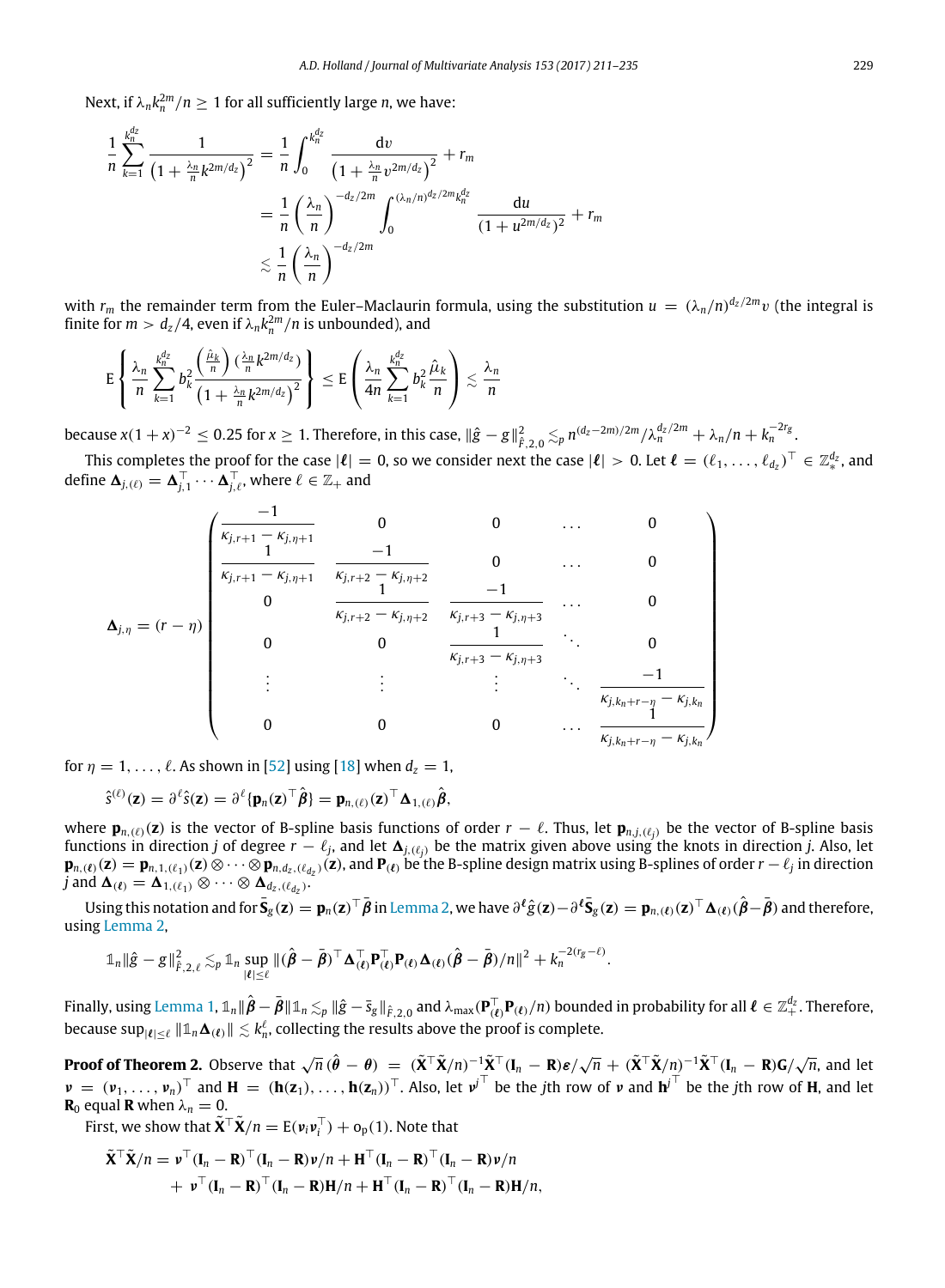where (i)  $v^{\top}(\mathbf{I}_n - \mathbf{R})^{\top}(\mathbf{I}_n - \mathbf{R})v/n = v^{\top}v + o_p(1) = E(v_iv_i^{\top}) + o_p(1)$ , (ii)  $\mathbf{H}^{\top}(\mathbf{I}_n - \mathbf{R})^{\top}(\mathbf{I}_n - \mathbf{R})v/n = o_p(1)$ , (iii)  $\mathbf{v}^\top (\mathbf{I}_n - \mathbf{R})^\top (\mathbf{I}_n - \mathbf{R}) \mathbf{H}/n = o_p(1)$ , and (iv)  $\mathbf{H}^\top (\mathbf{I}_n - \mathbf{R})^\top (\mathbf{I}_n - \mathbf{R}) \mathbf{H}/n = o_p(1)$ . More specifically, for (i), note that

$$
E(\mathbb{1}_n \nu^{j\top} \mathbf{R} \nu^j)/n = E[\mathbb{1}_n \text{tr}\{\mathbf{R} E(\nu^j \nu^{j\top} | \mathbf{Z})\}]/n = \frac{\mathbb{1}_n}{n} \sum_{k=1}^{k_n^{d_Z}} \frac{1}{1 + \frac{\lambda_n}{n} \hat{\mu}_k} \leq k_n^{d_Z}/n,
$$

and

$$
\mathrm{E}(\mathbb{1}_n \mathbf{v}^j^\top \mathbf{R} \mathbf{R}^\top \mathbf{v}^j)/n = \mathrm{E}[\mathbb{1}_n \mathrm{Tr}\{\mathbf{R} \mathbf{R}^\top \mathrm{E}(\mathbf{v}^j \mathbf{v}^j^\top \mathbf{Z})\}]/n = \frac{\mathbb{1}_n}{n} \sum_{k=1}^{k_n^{\frac{d_2}{2}}} \frac{1}{\left(1 + \frac{\lambda_n}{n} \hat{\mu}_k\right)^2} \leq k_n^{\frac{d_2}{2}}/n.
$$

So  $\mathbf{v}^\top \mathbf{R} \mathbf{v}/n = \mathrm{O}_p (k_n^{d_z}/n)$  and  $\mathbf{v}^\top \mathbf{R} \mathbf{R}^\top \mathbf{v}/n = \mathrm{O}_p (k_n^{d_z}/n)$ , and thus  $\mathbf{v}^\top (\mathbf{I}_n - \mathbf{R})^\top (\mathbf{I}_n - \mathbf{R}) \mathbf{v}/n = \mathrm{E}(v_i v_i^\top |z_i) + \mathrm{O}_p(1)$ . For (iv), define  $\hat{h}_{0}^{j} = \hat{h}^{j}$  when  $\lambda_{n} = 0$ . Then

$$
\mathbf{h}^{j\top}\{(\mathbf{I}_n-\mathbf{R})-(\mathbf{I}_n-\mathbf{R}_0)\}^{\top}\{(\mathbf{I}_n-\mathbf{R})-(\mathbf{I}_n-\mathbf{R}_0)\}\mathbf{h}^j/n=\sum_{i=1}^n\{E(\hat{h}_0^j(\mathbf{z}_i)-\hat{h}_j(\mathbf{z}_i)|\mathbf{Z})\}^2/n,
$$

which is  $O_p(\lambda_n k_n^m/n)$  if  $\lambda_n k_n^{2m}/n < 1$  and  $O_p(\lambda_n)$ √  $\overline{\lambda_n/n}$ ) if  $\lambda_n k_n^{2m}/n \geq 1$ . Also,  ${\bf h}^{j\top}({\bf I}_n - {\bf R}_0)({\bf I}_n - {\bf R}_0)^{\top} {\bf h}^{j}/n = O_p(k_n^{-2r_h})$ , so  $\mathbf{H}^{\top}(\mathbf{I}_{n} - \mathbf{R})(\mathbf{I}_{n} - \mathbf{R})^{\top}\mathbf{H}/n = o_{p}(1)$ . For (ii) and (iii),

$$
\mathbf{h}^{j\top}(\mathbf{I}_n - \mathbf{R})(\mathbf{I}_n - \mathbf{R})^{\top} \mathbf{v}^j / n = \mathbf{v}^{j\top} (\mathbf{I}_n - \mathbf{R})(\mathbf{I}_n - \mathbf{R})^{\top} \mathbf{h}^j / n
$$
  
\n
$$
\leq {\{\mathbf{h}^{j\top} (\mathbf{I}_n - \mathbf{R})(\mathbf{I}_n - \mathbf{R})^{\top} \mathbf{h}^j / n \cdot \mathbf{v}^{j\top} (\mathbf{I}_n - \mathbf{R})(\mathbf{I}_n - \mathbf{R})^{\top} \mathbf{v}^j / n\}^{1/2}
$$
  
\n
$$
= o_p(1).
$$

Second, we show that  $\tilde{\mathbf{X}}^{\top}(\mathbf{I}_n - \mathbf{R})\boldsymbol{\varepsilon}/\sqrt{n} = \boldsymbol{v}^{\top}\boldsymbol{\varepsilon}/\sqrt{n} + \mathrm{o}_{\mathrm{p}}(1)$ . Note that

$$
\tilde{\mathbf{X}}^{\top}(\mathbf{I}_n - \mathbf{R})\boldsymbol{\varepsilon}/\sqrt{n} = \boldsymbol{\nu}^{\top}(\mathbf{I}_n - \mathbf{R})^{\top}(\mathbf{I}_n - \mathbf{R})\boldsymbol{\varepsilon}/\sqrt{n} + \mathbf{H}^{\top}(\mathbf{I}_n - \mathbf{R})^{\top}(\mathbf{I}_n - \mathbf{R})\boldsymbol{\varepsilon}/\sqrt{n},
$$

 $\mathbf{w}$  **here (i)**  $\mathbf{v}^{\top}(\mathbf{I}_n - \mathbf{R})^{\top}(\mathbf{I}_n - \mathbf{R})\boldsymbol{\varepsilon}/\sqrt{n} = \mathbf{v}^{\top}\boldsymbol{\varepsilon}/\sqrt{n} + o_p(1)$  and (ii)  $\mathbf{H}^{\top}(\mathbf{I}_n - \mathbf{R})^{\top}(\mathbf{I}_n - \mathbf{R})\boldsymbol{\varepsilon}/n = o_p(1)$ . For (i),

$$
E(\mathbb{1}_n \nu^{j\top} \mathbf{R} \varepsilon / \sqrt{n})^2 \lesssim E(\mathbb{1}_n \nu^{j\top} \mathbf{R}^{\top} \mathbf{R} \nu^j) / n \lesssim \lambda_{\min}^{-2} (\mathbf{I} + \lambda_n \mathbf{M}/n) E(\mathbb{1}_n \nu^{j\top} \mathbf{R} \nu^j) / n \lesssim k_n^{d_z}/n.
$$

Also, since  $\lambda_{\min}(\mathbf{I} + \lambda_n \mathbf{M}/n) \geq 1$ ,  $\nu^\top \mathbf{R} \mathbf{R}^\top \boldsymbol{\varepsilon}/\sqrt{n} \leq \nu^\top \mathbf{R} \boldsymbol{\varepsilon}/\sqrt{n} = o_p(1)$ . For (ii), since the *k*th diagonal element of  ${[I – (I + λ<sub>n</sub>M/n)<sup>-1</sup>}<sup>2</sup>$  is  $[(λ $\hat{\mu}_k/n$ )/(1 – (λ $\hat{\mu}_k/n$ )}<sup>2</sup>]<sup>2</sup> ≤ 1,$ 

$$
E[\mathbb{1}_n[\boldsymbol{h}^j]^{\top}\{(\boldsymbol{I}_n - \boldsymbol{R}) - (\boldsymbol{I}_n - \boldsymbol{R}_0)\}\{(\boldsymbol{I}_n - \boldsymbol{R}) - (\boldsymbol{I}_n - \boldsymbol{R}_0)\}^{\top}\boldsymbol{\varepsilon}/\sqrt{n}]^2|\boldsymbol{X}, \boldsymbol{Z}] \lesssim E(\hat{\boldsymbol{h}}_0^j - \hat{\boldsymbol{h}}^j|\boldsymbol{Z})^{\top}E(\hat{\boldsymbol{h}}_0^j - \hat{\boldsymbol{h}}^j|\boldsymbol{Z}),
$$

so  $[\mathbf{H}^{\top}\{(\mathbf{I}_n - \mathbf{R}) - (\mathbf{I}_n - \mathbf{R}_0)\}\{(\mathbf{I}_n - \mathbf{R}) - (\mathbf{I}_n - \mathbf{R}_0)\}^{\top}\mathbf{\mathcal{E}}/\sqrt{n}]^2$  is  $O_p(\lambda_n k_n^m/d)$  if  $\lambda k^{2m}/d_z < 1$  and  $O_p(\sqrt{n})$  $\sqrt{\lambda_n/n}$ ) is  $\lambda k_n^{2m}/d_z \geq 1$ . Also,  $E[\mathbf{1}_n[\mathbf{h}^T(\mathbf{I}_n - \mathbf{R}_0)(\mathbf{I}_n - \mathbf{R}_0)]^T \mathbf{e}/\sqrt{n}]^2 |\mathbf{X}, \mathbf{Z}| \leq \mathbf{h}^T(\mathbf{I}_n - \mathbf{R}_0)(\mathbf{I}_n - \mathbf{R}_0)^T \mathbf{h}/n$ , so  $\mathbf{H}^T(\mathbf{I}_n - \mathbf{R})(\mathbf{I}_n - \mathbf{R})^T \mathbf{e} = O_p(k_n^{2n}n)$ .

Third, we show that  $\tilde{\mathbf{X}}^{\top}(\mathbf{I}_n - \mathbf{R})\mathbf{G}/\sqrt{n} = o_p(1)$  because (i)  $\mathbf{v}^{\top}(\mathbf{I}_n - \mathbf{R})\mathbf{G}/\sqrt{n} = o_p(1)$  and (ii)  $\mathbf{H}^{\top}(\mathbf{I}_n - \mathbf{R})\mathbf{G}/\sqrt{n} = o_p(1)$ **R**)**G**/  $\sqrt{n} = o_p(1)$ . Specifically, for (i), we have  $v^j (I_n - R)(I_n - R)^T G / \sqrt{n} \leq \sqrt{n} \{v^j (I_n - R)(I_n - R)^T v^j / n\}^{1/2} \{G^T (I_n - R)(I_n - R)^T G / \sqrt{n}\}$  $\mathbf{R} \cdot \mathbf{G}/\mathbf{v} = \mathbf{G}_{p}(1)$ . Specifically, for (1), we have  $V(\mathbf{r}_{n} - \mathbf{K})(\mathbf{r}_{n} - \mathbf{K})$   $\mathbf{G}/\mathbf{v}$   $\Delta V$   $\Delta V$   $\Delta V$   $\Delta V$   $\Delta V$   $\Delta V$   $\Delta V$   $\Delta V$   $\Delta V$   $\Delta V$   $\Delta V$   $\Delta V$   $\Delta V$   $\Delta V$   $\Delta V$   $\Delta V$   $\Delta V$   $\Delta V$ using the assumptions in the statement of [Theorem 2.](#page-6-1)

Finally, note that  $E(\nu_i \varepsilon_i) = E{\nu_i E(\varepsilon_i | \mathbf{x}_i, \mathbf{z}_i)} = 0$ . Then  $\Omega \equiv V(\nu^{\top} \varepsilon / \sqrt{n}) = E{(\nu_i \nu_i^{\top} \varepsilon_i^2)}$ , so by the Central Limit Theorem,  $\Omega^{-1/2} \nu^{\top} \varepsilon / \sqrt{n} \rightarrow_d \mathcal{N}(0, 1)$ . So  $V_n^{-1/2} \sqrt{n} (\hat{\theta} - \theta) \rightarrow_d \mathcal{N}(0, 1)$ .

Last, we show that  $\hat{\boldsymbol{\Omega}}_n = \boldsymbol{\varOmega} + \mathrm{o}_{\mathrm{p}}(1).$  Note that

$$
\mathbb{1}_n \sum_{j=1}^n (\mathbf{R})_{ij}^2 = \mathbb{1}_n \sum_{j=1}^n \mathbf{p}_n(\mathbf{z}_i)^\top (\mathbf{P}^\top \mathbf{P} + \lambda_n \mathbf{D})^{-1} \mathbf{p}_n(\mathbf{z}_j) \mathbf{p}_n(\mathbf{z}_j)^\top (\mathbf{P}^\top \mathbf{P} + \lambda_n \mathbf{D})^{-1} \mathbf{p}_n(\mathbf{z}_i)
$$
\n
$$
= \mathbb{1}_n \mathbf{p}_n(\mathbf{z}_i)^\top (\mathbf{P}^\top \mathbf{P})^{-1/2} \mathbf{U} (\mathbf{I} + \lambda_n \mathbf{M}/n)^{-2} \mathbf{U}^\top (\mathbf{P}^\top \mathbf{P})^{-1/2} \mathbf{p}_n(\mathbf{z}_i)
$$
\n
$$
\leq \mathbb{1}_n \lambda_{\min}^{-1} (\mathbf{P}^\top \mathbf{P}/n) \lambda_{\min}^{-2} (\mathbf{I} + \lambda_n \mathbf{M}/n) \mathbf{p}_n(\mathbf{z}_i)^\top \mathbf{p}_n(\mathbf{z}_i)/n
$$
\n
$$
\leq k_n^{dz}/n.
$$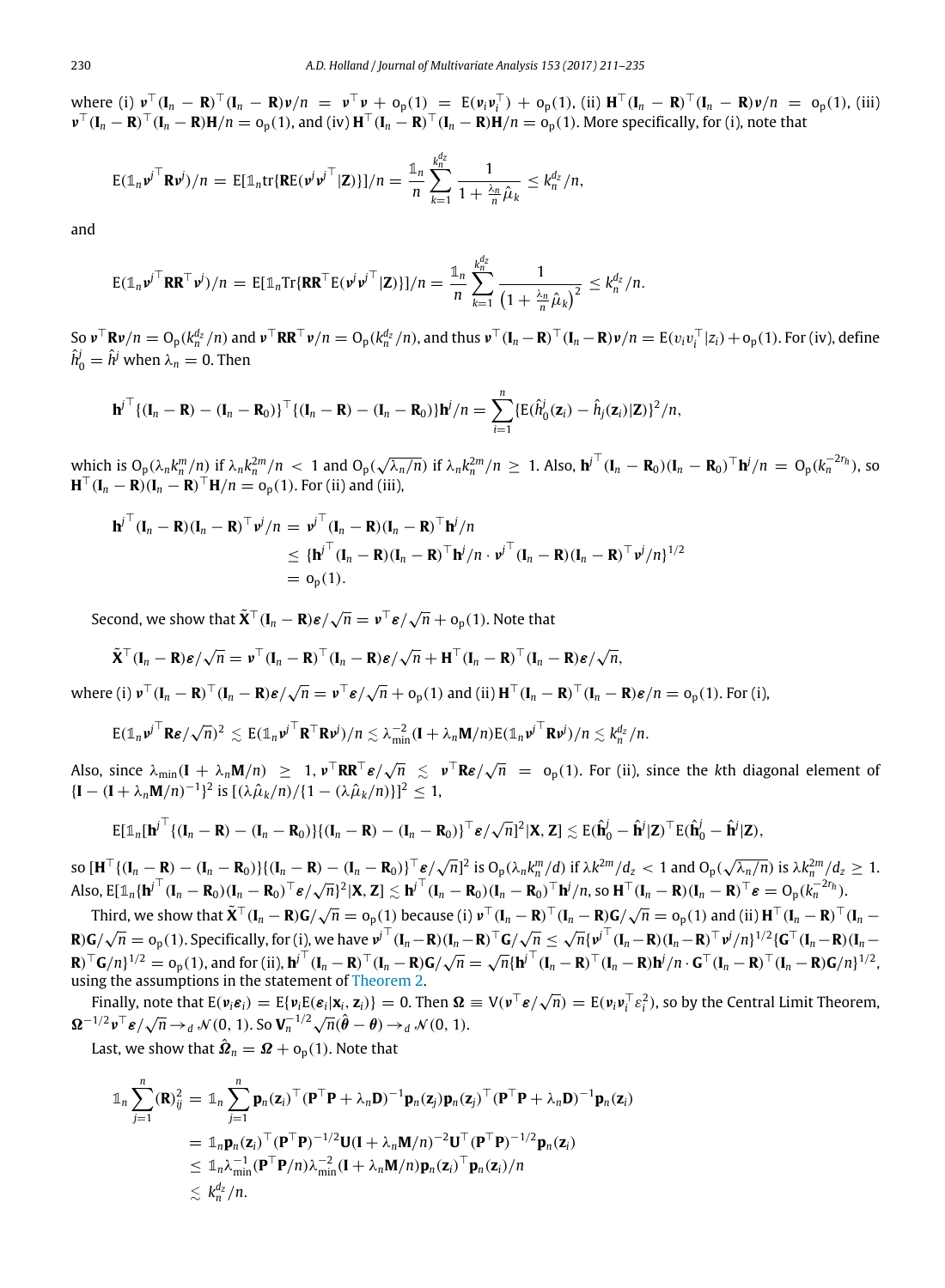Let  $N_\delta$  be the number of observations lying in a hyper-interval  $\delta$ , then  $E(N_\delta) = n \int_\delta f(z) dz / \int_{[0,1]^d} f(z) dz \lesssim n/k_n^{d_z}$ . So by Markov's inequality,  $N_\delta = \mathrm{O}_\mathrm{p}(n/k_n^{d_z})$  for all  $\delta$ , and thus  $\sum_{i=1}^n p_k(\mathbf{z}_i) \lesssim_p n/k_n^{d_z/2}$ . So

$$
\mathbb{1}_n \sum_{j=1}^n (\mathbf{R})_{ij} \leq \mathbb{1}_n \lambda_{\min}^{-1} (\mathbf{P}^\top \mathbf{P}/n) \lambda_{\min}^{-1} (\mathbf{I} + \lambda_n \mathbf{M}/n) \mathbf{p}_n (\mathbf{z}_i)^\top \sum_{j=1}^n \mathbf{p}_n (\mathbf{z}_j)/n
$$
  

$$
\approx_p k_n^{-d_z/2} \sum_{k=1}^{k_n^{d_z}} p_k (\mathbf{z}_i) \approx_p 1.
$$

Also,  $\mathbb{1}_n(\mathbf{R})_{ii} \geq \mathbb{1}_n \lambda_{\max}^{-1} (\mathbf{P}^\top \mathbf{P}/n) \lambda_{\max}^{-1} (\mathbf{I} + \lambda_n \mathbf{M}/n) \mathbf{p}_n(\mathbf{z}_i)^\top \mathbf{p}_n(\mathbf{z}_i)/n \geq 0$ , so  $\mathbb{1}_n |(\mathbf{R})_{ii} = \mathbb{1}_n(\mathbf{R})_{ii}$ , and  $\mathbb{1}_n(\mathbf{R})_{ii} \lesssim \mathbf{p}_n(\mathbf{z}_i)^\top \mathbf{p}_n(\mathbf{z$  $k_n^{d_z}/n$ .

Then defining  $\mathbf{T} = \mathbf{I}_n - \mathbf{R}$ ,

$$
\sum_{j=1}^n (\mathbf{T})_{ij}^2 = \sum_{j=1, j\neq i}^n (\mathbf{R})_{ij}^2 + \{1 - (\mathbf{R})_{ii}\}^2 \le \sum_{j=1}^n (\mathbf{R})_{ij}^2 + (\mathbf{R})_{ii}^2 + 1 \lesssim_p 1,
$$

and

$$
\left\{\sum_{j=1}^{n}(\mathbf{T})_{ij}\right\}^{2} = \left\{\sum_{j=1, j\neq i}^{n}(\mathbf{R})_{ij} + 1 - (\mathbf{R})_{ii}\right\}^{2}
$$

$$
\leq \left\{\sum_{j=1}^{n}(\mathbf{R})_{ij}\right\}^{2} + \left\{1 - (\mathbf{R})_{ii}\right\}^{2} \lesssim p 1.
$$

Now letting  $\bar{\epsilon} = T\epsilon$  and similarly for  $\bar{X}$  and  $\bar{y}$ ,

$$
\hat{\varepsilon} = \mathbf{y} - \mathbf{X}\hat{\theta} - \hat{\mathbf{G}} = \mathbf{y} - \mathbf{X}\hat{\theta} - \mathbf{P}(\mathbf{P}^{\top}\mathbf{P} + \lambda_n \mathbf{D})^{-1}\mathbf{P}^{\top}(\mathbf{y} - \mathbf{X}\hat{\theta}) = \mathbf{T}(\mathbf{y} - \mathbf{X}\hat{\theta}) = \bar{\varepsilon} + \bar{\mathbf{X}}(\theta - \hat{\theta}) + \bar{\mathbf{G}}.
$$

So  $\hat{\bm{\varepsilon}}_i=\bar{\bm{\varepsilon}}_i+\bar{\mathbf{X}}_i^\top(\theta-\hat{\bm{\theta}})+\bar{\mathbf{G}}_i$ , where  $\bar{\mathbf{G}}_i$  is the ith element of  $\bar{\mathbf{G}}$  and  $\bar{\mathbf{X}}_i^\top$  is the ith row of  $\bar{\mathbf{X}}$ . Then  $\hat{\bm{\varepsilon}}_i^2=\bar{\bm{\varepsilon}}_i^2+2\bar{\bm{\varepsilon}}_i(\hat{\bm{\varepsilon}}_i-\bar{\$  $\bar{\bm{\varepsilon}}_i^2\,+\,2\bar{\bm{\varepsilon}}_i(\bar{\mathbf{X}}_i^\top(\hat{\pmb{\theta}}\,-\,\pmb{\theta})\,+\,\bar{\mathbf{G}}_i\}+\,\{\bar{\mathbf{X}}_i^\top(\hat{\pmb{\theta}}\,-\,\pmb{\theta})\,+\,\bar{\mathbf{G}}_i\}^2.$  Consider  $\bar{\mathbf{X}}_i^\top(\hat{\pmb{\theta}}\,-\,\pmb{\theta})$ , and note that  $\sum_{j=1}^n\mathbf{T}_{ij}\mathbf{X}_{\ell j}\lesssim_p\sum_{j=1}^n\$  $\hat{\boldsymbol{\theta}} - \boldsymbol{\theta} = O_p(n^{-1/2}),$ 

$$
\bar{\mathbf{X}}_i^{\top}(\hat{\boldsymbol{\theta}} - \boldsymbol{\theta}) = \mathbf{T}_i^{\top} \mathbf{X}(\hat{\boldsymbol{\theta}} - \boldsymbol{\theta}) = \sum_{\ell=1}^d \sum_{j=1}^n \mathbf{T}_{ij} \mathbf{X}_{\ell j}(\hat{\boldsymbol{\theta}}_{\ell} - \boldsymbol{\theta}_{\ell}) \lesssim_p n^{-1/2},
$$

where  $\mathbf{T}_i^{\top}$  is the *i*th row of **T**. Also,

$$
\bar{\mathbf{G}}_i = \mathbf{T}_i^{\top} \mathbf{G} = \sum_{j=1}^n \mathbf{T}_{ij} g(\mathbf{z}_j) \le \sup_{z \in [0,1]^d} g(\mathbf{z}) \sum_{j=1}^n \mathbf{T}_{ij} \lesssim_p 1.
$$

So  $\bar{\mathbf{X}}_i^\top(\hat{\pmb{\theta}} - \pmb{\theta}) + \bar{\mathbf{G}}_i \lesssim_p 1$ . Finally, E $(\bar{\varepsilon}_i^2|\mathbf{X},\mathbf{Z}) = \sum_{j=1}^n T_{ij}^2 \mathrm{E}(\varepsilon_j^2|\mathbf{X},\mathbf{Z}) \lesssim 1$ . So  $\bar{\pmb{\varepsilon}}_i^2 \lesssim_p 1$  and thus  $\hat{\pmb{\varepsilon}}_i^2 \lesssim_p 1$ .

Now letting  $\hat{\mathbf{\Omega}}_0 = \hat{\mathbf{\Omega}}$  and  $\mathbf{T}_0 = \mathbf{T}$  when  $\lambda = 0$ , consider

$$
\hat{\mathbf{\Omega}} - \hat{\mathbf{\Omega}}_0 = (\mathbf{X}^\top \mathbf{T} \mathbf{T}^\top \hat{\mathbf{\Sigma}} \mathbf{T} \mathbf{T}^\top \mathbf{X} - \mathbf{X}^\top \mathbf{T}_0 \mathbf{T}_0^\top \hat{\mathbf{\Sigma}} \mathbf{T}_0 \mathbf{T}_0^\top \mathbf{X})/n \n= \mathbf{X}^\top (\mathbf{T} - \mathbf{T}_0)(\mathbf{T} - \mathbf{T}_0)^\top \hat{\mathbf{\Sigma}} (\mathbf{T} - \mathbf{T}_0)(\mathbf{T} - \mathbf{T}_0)^\top \mathbf{X}/n + \mathbf{X}^\top (\mathbf{T} - \mathbf{T}_0)(\mathbf{T} - \mathbf{T}_0)^\top \hat{\mathbf{\Sigma}} \mathbf{T}_0 \mathbf{T}_0^\top \mathbf{X}/n \n+ \mathbf{X}^\top (\mathbf{T} - \mathbf{T}_0)(\mathbf{T} - \mathbf{T}_0)^\top \hat{\mathbf{\Sigma}} \mathbf{T}_0 (\mathbf{T} - \mathbf{T}_0)^\top \mathbf{X}/n + \mathbf{X}^\top (\mathbf{T} - \mathbf{T}_0)(\mathbf{T} - \mathbf{T}_0)^\top \hat{\mathbf{\Sigma}} \mathbf{T}_0 \mathbf{T}_0^\top \mathbf{X}/n \n+ \mathbf{X}^\top (\mathbf{T} - \mathbf{T}_0) \mathbf{T}_0^\top \hat{\mathbf{\Sigma}} (\mathbf{T} - \mathbf{T}_0)(\mathbf{T} - \mathbf{T}_0)^\top \mathbf{X}/n + \mathbf{X}^\top (\mathbf{T} - \mathbf{T}_0) \mathbf{T}_0^\top \hat{\mathbf{\Sigma}} (\mathbf{T} - \mathbf{T}_0) \mathbf{T}_0^\top \mathbf{X}/n \n+ \mathbf{X}^\top (\mathbf{T} - \mathbf{T}_0) \mathbf{T}_0^\top \hat{\mathbf{\Sigma}} \mathbf{T}_0 (\mathbf{T} - \mathbf{T}_0)^\top \mathbf{X}/n + \mathbf{X}^\top (\mathbf{T} - \mathbf{T}_0) \mathbf{T}_0^\top \hat{\mathbf{\Sigma}} \mathbf{T}_0 \mathbf{T}_0^\top \mathbf{X}/n \n+ \mathbf{X}^\top \mathbf{T}_0 (\mathbf{T} - \mathbf{T}_0)^\top \hat{\mathbf{\Sigma}} (\mathbf{T} - \mathbf{T}_0) (\mathbf{T} - \mathbf{T}_0)^\top \mathbf{X}/
$$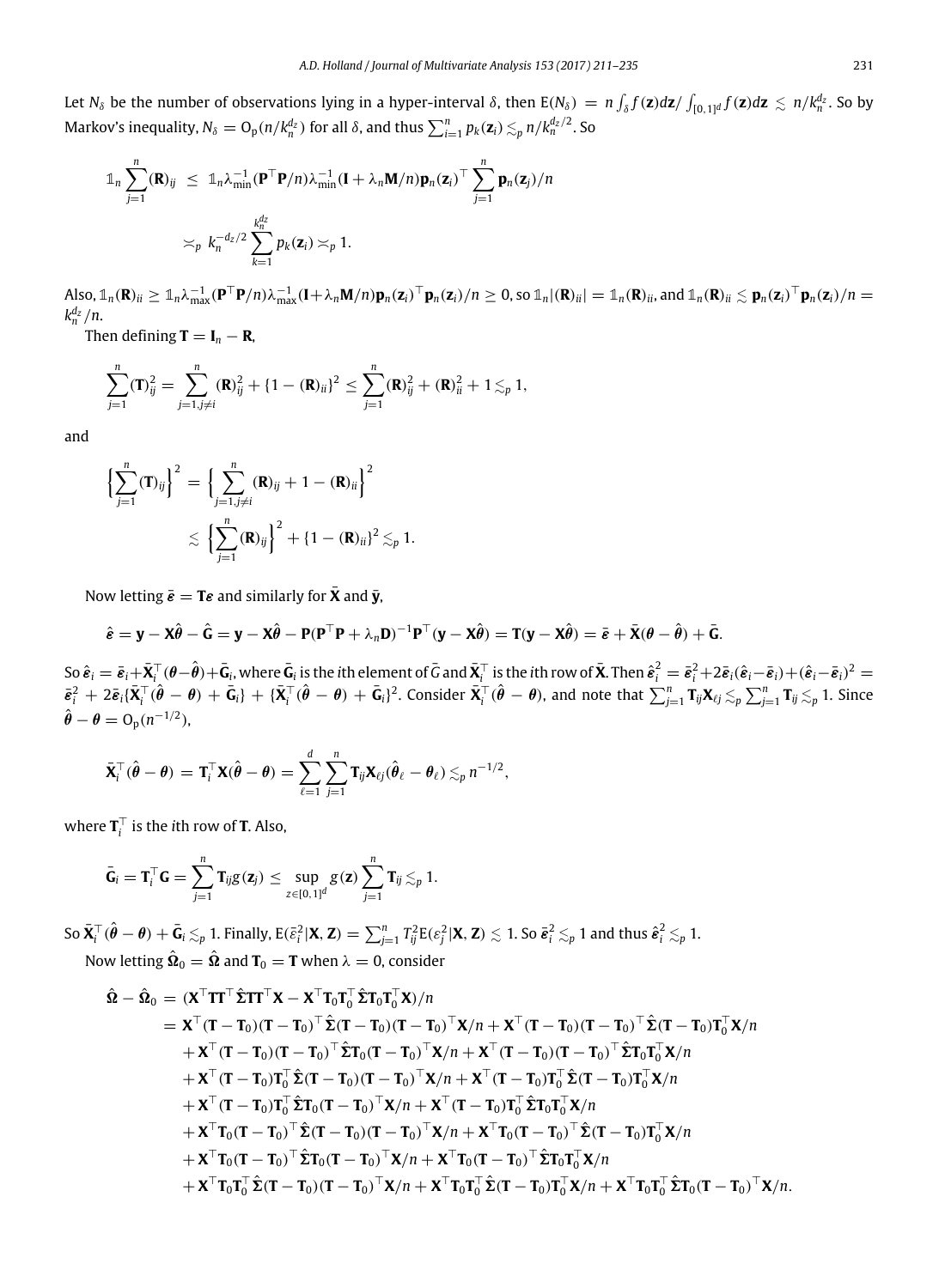As above, since the elements of the diagonal matrix **T**−**T**<sup>0</sup> have absolute value less than one, the elements of(**T**−**T**0)(**T**−**T**0) ⊤ are less than (the absolute value of) the elements of  $\mathbf{T}-\mathbf{T}_0.$  Since  $\hat{\bm{e}}_i^2=O_\mathrm{p}(1),\bm{X}^\mathrm{j\top}(\mathbf{T}-\mathbf{T}_0)\hat{\bm{\Sigma}}(\mathbf{T}-\mathbf{T}_0)\bm{X}^j/n\lesssim_p n^{-1}\sum_{i=1}^n\{\hat{\mathbf{h}}_0^i(\mathbf{z}_i)-\hat{\mathbf{h}}_0^i(\mathbf{z}_i)\}$  $\hat{\mathbf{h}}^j(\mathbf{z}_i)\}^2=\mathrm{o}_{\mathrm{p}}(1).$  So  $\mathbf{X}^\top(\mathbf{T}-\mathbf{T}_0)(\mathbf{T}-\mathbf{T}_0)^\top\hat{\mathbf{\Sigma}}(\mathbf{T}-\mathbf{T}_0)^\top(\mathbf{T}-\mathbf{T}_0)\mathbf{X}/n=\mathrm{o}_{\mathrm{p}}(1).$  Then using the Cauchy–Schwarz inequality and the fact that  $\hat{\bf Q}_0={\rm O_p}(1)$ , we see that each term above is  ${\rm o_p}(1)$ , and thus  $\hat{\bf \Omega}=\hat{\bf Q}_0+{\rm o_p}(1)$ . Then since  $\hat{\bf Q}_0={\bf \Omega}+{\rm o_p}(1)$  as shown in [\[10\]](#page-24-1), we obtain  $\hat{\mathbf{\Omega}}-\mathbf{\Omega}=(\hat{\mathbf{\Omega}}-\hat{\mathbf{\Omega}}_{0})+(\hat{\mathbf{\Omega}}_{0}-\mathbf{\Omega})=\mathrm{o}_{\mathrm{p}}(1).$ 

**Proof of Theorem 3.** First, note that in case (ii), since  $r_g \ge m + 1$ ,  $\lambda_n k_n^{2r_g}/n \ge 1$ . So

$$
nk_n^{-d_z-2r_g} = \frac{\lambda_n/k_n^{d_z}}{\lambda_n k_n^{2r_g}/n} \to 0.
$$

In case (iii),

$$
\frac{\lambda_n^2 k_n^{4m-d_z-2r_g}}{n} = \frac{\lambda_n^3 k_n^{4m-d_z}/n^2}{\lambda_n k_n^{2r_g}/n} \to 0.
$$

Consider the variance of ∂ ℓ *g*ˆ(**z**), and observe that 1*j*,(ℓ) is an upper triangular band matrix with the last η rows missing and that the kth diagonal entry of  $\Delta_{j,(\ell)}$  is  $\prod_{s=1}^{\ell} \frac{s-r}{\kappa_{j,k}-\kappa_{j,k-r+s}}$ . Define  $\mathbf{p}_{j,n,(\ell_j)}(\mathbf{z})$  to be the vector of B-spline basis functions in direction *j* of order  $r - \ell_j$ . Then

$$
\mathbf{p}_{n,(\ell)}(\mathbf{z})^{\top} \mathbf{\Delta}_{(\ell)} \mathbf{\Delta}_{(\ell)} \mathbf{p}_{n,(\ell)}(\mathbf{z}) = \prod_{j=1}^{d_{z}} \mathbf{p}_{j,n,(\ell_{j})} (z_{j})^{\top} \mathbf{\Delta}_{j,(\ell_{j})} \mathbf{\Delta}_{j,(\ell_{j})}^{\top} \mathbf{p}_{j,n,(\ell_{j})} (z_{j})
$$

$$
\geq \prod_{j=1}^{d_{z}} k_{n} \left( \prod_{s=1}^{\ell_{j}} \frac{1}{\kappa_{j,r} - \kappa_{j,s}} \right)^{2}
$$

$$
\geq k_{n}^{2|\ell| + d_{z}}.
$$

So defining  $\mathbf{Q} = \mathbf{E}(\mathbf{P}^{\top}\mathbf{P}/n)$ ,

$$
\mathbf{W}_{n,\ell}(z) = V \{ \partial^{\ell} \mathbf{p}_n(z)^{\top} (\mathbf{P}^{\top} \mathbf{P} + \lambda_n \mathbf{D})^{-1} \mathbf{P}^{\top} \mathbf{\varepsilon} | \mathbf{X}, \mathbf{Z} \}\n= \mathbf{p}_{n,(\ell)}(z)^{\top} \Delta_{(\ell)} (\mathbf{Q} + \lambda_n \mathbf{D}/n)^{-1} \mathbf{P}^{\top} E(\varepsilon \varepsilon^{\top} | \mathbf{X}, \mathbf{Z}) \mathbf{P} (\mathbf{Q} + \lambda_n \mathbf{D}/n)^{-1} \Delta_{(\ell)}^{\top} \mathbf{p}_{n,(\ell)}(z) / n^2 + o_p(1)\n\geq_p \lambda_{\max}^{-2} (\mathbf{I} + \lambda \mathbf{M}/n) \mathbf{p}_{n,(\ell)}(z)^{\top} \Delta_{(\ell)} \Delta_{(\ell)}^{\top} \mathbf{p}_{n,(\ell)}(z) / n\n\geq (1 + \lambda_n k_n^{2m}/n)^{-2} k_n^{2|\ell| + d_2} / n.
$$

If  $\lambda_n k_n^{2m}/n < 1$ , then  $(1 + \lambda_n k_n^{2m}/n)^{-2} \approx 1$ , so  $\mathbf{W}_{n,\ell}(\mathbf{z}) \gtrsim_p k_n^{2|\ell| + d_{\mathbf{z}}}/n$ . If  $1 \leq \lambda_n k_n^{2m}/n < \infty$ , then  $\mathbf{W}_{n,\ell}(\mathbf{z}) \gtrsim_p k_n^{2|\ell| + d_{\mathbf{z}}}/n \asymp_p$  $k_n^{2|\ell|}n^{(d_z-2m)/2m}/\lambda^{d_z/2m}$ ; and if  $\lambda_n k_n^{2m}/n$  is unbounded, then  $(1+\lambda_n k_n^{2m}/n)^{-2} \simeq \lambda_n k_n^{2m}/n^{-2}$ , so  $\mathbf{W}_{n,\ell}(\mathbf{z}) \gtrsim_p k_n^{2|\ell|}(n/\lambda_n k_n^{2m})^2$  $(k_n^{d_z}/n) \gtrsim k_n^{2|\ell|} (n/\lambda_n k_n^{2m})^2 \{n^{(d_z-2m)/2m}/\lambda_n^{d_z/2m}\}.$ 

Second, consider the bias of ∂ ℓ *g*ˆ(**z**), and note that

$$
\partial^{\ell} \hat{g}(\mathbf{z}) - \partial^{\ell} g(\mathbf{z}) = \{ \partial^{\ell} \mathbf{p}_{n}(\mathbf{z})^{\top} (\mathbf{P}^{\top} \mathbf{P} + \lambda_{n} \mathbf{D})^{-1} \mathbf{P}^{\top} \mathbf{G} - \partial^{\ell} g(\mathbf{z}) \} - \partial^{\ell} \mathbf{p}_{n}(\mathbf{z})^{\top} (\mathbf{P}^{\top} \mathbf{P} + \lambda_{n} \mathbf{D})^{-1} \mathbf{P}^{\top} \mathbf{X} (\hat{\boldsymbol{\theta}} - \boldsymbol{\theta}) + \partial^{\ell} \mathbf{p}_{n}(\mathbf{z})^{\top} (\mathbf{P}^{\top} \mathbf{P} + \lambda_{n} \mathbf{D})^{-1} \mathbf{P}^{\top} \boldsymbol{\varepsilon},
$$

where (i)  $\partial^{\ell} \mathbf{p}_n(\mathbf{z})^{\top} (\mathbf{P}^{\top} \mathbf{P} + \lambda_n \mathbf{D})^{-1} \mathbf{P}^{\top} \mathbf{G} - \partial^{\ell} g(\mathbf{z})$  is  $o_p[k_n^{\ell} \{\lambda_n k^m/n\} + k_n^{-r_g}\}]$  if  $\lambda_n k_n^{2m}/n < 1$  and is  $o_p\{k_n^{\ell}$  $\sqrt{\lambda_n/n} + k_n^{-r_g}$ )} if  $\lambda_n k_n^{2m}/n \geq 1$ , and (ii)  $\partial^{\ell} \mathbf{p}_n(\mathbf{z})^{\top}(\mathbf{P}^{\top}\mathbf{P} + \lambda_n \mathbf{D})^{-1} \mathbf{P}^{\top} \mathbf{X}(\hat{\theta} - \theta)$  is  $O_p[k_n^{\ell} \{(\lambda_n k_n^m/n) + n^{-1/2}\}]$  if  $\lambda_n k_n^{2m}/n \leq 1$  and is  $O_p\{k_n^{\ell}($  $\sqrt{\lambda_n/n}$  + *n*<sup>-1/2</sup>)} if  $\lambda_n k_n^{2m}/n \ge 1$ . Specifically, for (i),

$$
E{\partial^{\ell}\hat{g}(\mathbf{z})-\partial^{\ell}\hat{s}(\mathbf{z})|\mathbf{X},\mathbf{Z}\}=-\mathbb{1}_{n}\{\lambda_{n}\mathbf{p}_{n}(\mathbf{z})^{\top}\boldsymbol{\Delta}_{(\ell)}(\mathbf{P}^{\top}\mathbf{P}+\lambda_{n}\mathbf{D})^{-1}\mathbf{D}(\mathbf{P}^{\top}\mathbf{P})^{-1}\mathbf{P}^{\top}\bar{\mathbf{S}}_{g}}\\-\lambda_{n}\mathbf{p}_{n}(\mathbf{z})^{\top}\boldsymbol{\Delta}_{(\ell)}(\mathbf{P}^{\top}\mathbf{P}+\lambda_{n}\mathbf{D})^{-1}\mathbf{D}(\mathbf{P}^{\top}\mathbf{P})^{-1}\mathbf{P}^{\top}(\mathbf{G}-\bar{\mathbf{S}}_{g})\}.
$$

For the first term,

$$
\begin{aligned} \mathbb{1}_n \lambda_n \mathbf{p}_n(\mathbf{z})^\top (\mathbf{P}^\top \mathbf{P} + \lambda_n \mathbf{D})^{-1} \mathbf{D} (\mathbf{P}^\top \mathbf{P})^{-1} \mathbf{P}^\top \bar{\mathbf{S}}_g &\lesssim \mathbb{1}_n \lambda_n \mathbf{p}_n(\mathbf{z})^\top (\mathbf{I} + \lambda_n \mathbf{M}/n)^{-1} (\mathbf{M}/n) \mathbf{P}^\top \bar{\mathbf{S}}_g/n \\ &\lesssim \mathbb{1}_n \frac{\lambda_n}{n} \sum_{i=1}^n \sum_{k=1}^n \frac{\frac{\hat{\mu}_k}{n}}{1 + \frac{\lambda_n}{n} \hat{\mu}_k} p_k(\mathbf{z}) p_k(\mathbf{z}_i). \end{aligned}
$$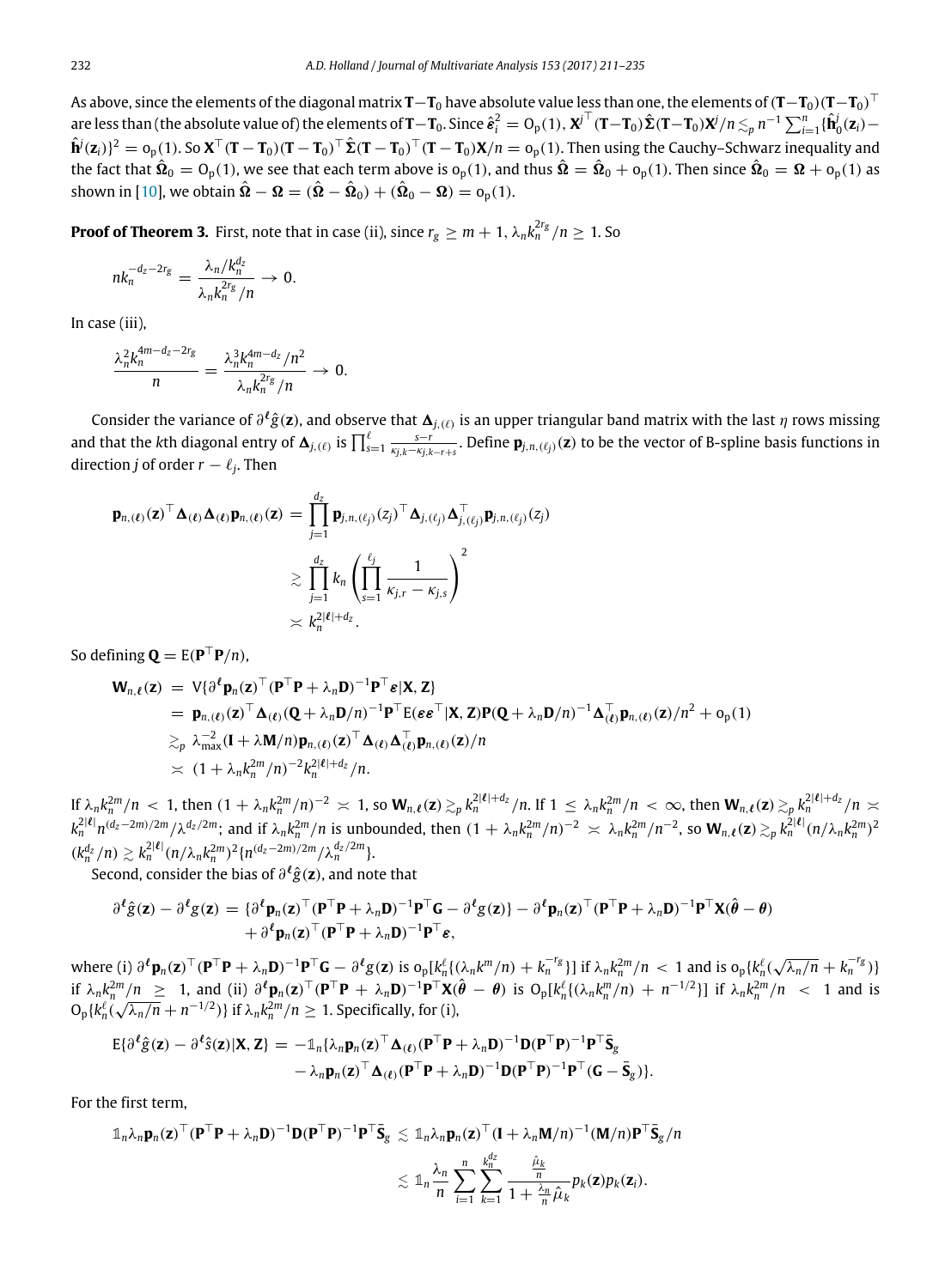If  $\lambda_n k_n^{2m}/n < 1$ , since the number of observations for which  $p_k$  is nonzero is  $O_p(n/k_n^{d_z})$ ,

$$
\begin{array}{lcl} \displaystyle \mathbb{1}_{n} \frac{\lambda_{n}}{n} \sum_{i=1}^{n} \sum_{k=1}^{k_{n}^{d_{z}}} \frac{\hat{\mu}_{k}}{1+\frac{\lambda_{n}}{n} \hat{\mu}_{k}} p_{k}(\mathbf{z}) p_{k}(\mathbf{z}_{i}) & \leq \; \displaystyle \mathbb{1}_{n} \frac{\lambda_{n}}{n} \sum_{i=1}^{n} \sum_{k=1}^{k_{n}^{d_{z}}} \frac{k^{2m/d}}{n} p_{k}(\mathbf{z}) p_{k}(\mathbf{z}_{i}) \\ & \leq_{p} \; \displaystyle \frac{\lambda_{n}}{n} k_{n}^{m} k_{n}^{d_{z}/2} \frac{1}{n} k_{n}^{d_{z}/2} \frac{n}{k_{n}^{d_{z}}} \\ & \asymp \; \displaystyle \lambda_{n} k_{n}^{m}/n, \end{array}
$$

If  $\lambda_n k_n^{2m}/n \geq 1$ ,  $\sqrt{\lambda_n k^{2m/d}/n}/(1+\lambda_n k^{2m/d}/n) \leq 1/2$ . Then letting  $S_z$  be the set of all k such that  $p_k(z) \geq 0$ ,

$$
\mathbb{1}_{n} \frac{\lambda_{n}}{n} \sum_{i=1}^{n} \sum_{k=1}^{k_{n}^{d_{z}}} \frac{\frac{\hat{\mu}_{k}}{n}}{1 + \frac{\lambda_{n}}{n} \hat{\mu}_{k}} p_{k}(\mathbf{z}) p_{k}(\mathbf{z}_{i}) \times \mathbb{1}_{n} \sqrt{\frac{\lambda_{n}}{n}} \frac{1}{n} \sum_{i=1}^{n} \sum_{k \in S_{z}} \frac{\sqrt{\frac{\lambda_{n} k^{2m/d}}{n}}}{1 + \frac{\lambda_{n}}{n} k^{2m/d}} \mathbf{p}_{k}(\mathbf{z}) \mathbf{p}_{k}(\mathbf{z}_{i})
$$

$$
\lesssim_{p} \sqrt{\frac{\lambda_{n}}{n} k_{n}^{d_{z}/2} \frac{1}{n} k_{n}^{d_{z}/2} \frac{n}{k_{n}^{d_{z}}}} \lesssim \sqrt{\lambda_{n}/n}.
$$

So using the structure of  $\Delta$ <sub>(ℓ)</sub> as in the proof of [Theorem 1,](#page-4-3) we obtain the rates  $k_n^{\ell} \lambda_n k^{2m}/n, k_n^{\ell}$ √ structure of  $\Delta(t)$  as in the proof of Theorem 1, we obtain the rates  $k_n^{\ell} \lambda_n k^{2m}/n$ ,  $k_n^{\ell} \sqrt{\lambda_n/n}$ , and  $k_n^{\ell}\sqrt{\lambda_n k^{2m/d}/n}\sqrt{\lambda_n/n}$  for E[1 $_n\{\partial^{\ell}\hat{g}(\mathbf{z}) - \partial^{\ell}\hat{s}(\mathbf{z})\}|\mathbf{X},\mathbf{Z}].$  Then using [Lemmas 3](#page-17-6) and [4,](#page-17-2) if  $\lambda_n k_n^{2m}/n \leq 1, \partial^{\ell}\mathbf{p}_n(\mathbf{z})'(\mathbf{P}^{\top}\mathbf{P} + \mathbf{P}^{\top}\mathbf{P})$  $\lambda_n$ **D**)<sup>-1</sup>**P**<sup>T</sup>**G** -  $\partial^{\ell} g(z) \lesssim_{p} k_n^{\ell} \{(\lambda_n k_n^m/n) + k_n^{-r_g}\}$ , and if  $\lambda_n k_n^{2m}/n \geq 1$ ,  $\partial^{\ell} p_n(z)' (\mathbf{P}^{\top} \mathbf{P} + \lambda_n \mathbf{D})^{-1} \mathbf{P}^{\top} \mathbf{G} - \partial^{\ell} g(z) \lesssim_{p} k_n^{\ell}$  $\sqrt{\lambda_n/n} + k_n^{-r_g}$ .

For (ii), let  $b_n$  equal  $\lambda_n k_n^m/n$  if  $\lambda_n k^{2m}/n < 1$  and  $\lambda_n/n$  if  $\lambda_n k^{2m}/n \geq 1.$  As shown in the proof of [Theorem 2,](#page-6-1) if  $nk_n^{-2r_g-2r_h} \to 0$ and  $b_n \to 0$ , then  $\tilde{\mathbf{X}}^T \tilde{\mathbf{X}} / n = \Sigma_\nu(\mathbf{z}) + o_p(1)$ . So under these conditions,  $(\tilde{\mathbf{X}}^T \tilde{\mathbf{X}} / n)^{-1} = O_p(1)$  since  $\Sigma_\nu(\mathbf{z}) > 0$ . Also, using the same steps as in the proof of [Theorem 2,](#page-6-1) we see that under the same conditions,  $\tilde{\mathbf{X}}^{\top}(\tilde{\mathbf{y}} - \tilde{\mathbf{X}}\theta)/n = \mathbf{v}^{\top}\mathbf{\varepsilon}/n + O_p(b_n)$ . We also showed that  $\mathbf{\Omega}^{-1/2} \mathbf{\nu}^\top \mathbf{\varepsilon}/\sqrt{n} \to_d \mathcal{N}(0,\,1)$ . Since  $\mathrm{E}(\mathbf{\nu}_i \mathbf{\nu}_i^\top \varepsilon_i^2 | \mathbf{x}_i, \mathbf{z}_i) \leq \{\mathrm{E}(\|\mathbf{\nu}_i\|^4 |\mathbf{x}_i \mathbf{z}_i)\}^{1/2} \{\mathrm{E}(\varepsilon_i^4 |\mathbf{z}_i)\}^{1/2}$  is bounded above,  $\mathbf{\Omega}$  is bounded above, so  $v^T \varepsilon/n = O_p(1/\sqrt{n})$ . Then  $\hat{\theta} - \theta = (\tilde{X}^T \tilde{X}/n)^{-1} \tilde{X}^T (\tilde{y} - \tilde{X}\theta)/n = O_p(n^{-1/2} + b_n)$ , so

$$
\mathbf{p}_n(\mathbf{z})^{\top}(\mathbf{P}^{\top}\mathbf{P} + \lambda_n \mathbf{D})^{-1} \mathbf{P}^{\top} \mathbf{X} (\hat{\boldsymbol{\theta}} - \boldsymbol{\theta}) = \mathbf{p}_n(\mathbf{z})^{\top} (\mathbf{Q} + \lambda_n \mathbf{D}/n)^{-1} \mathbf{P}^{\top} \mathbf{X} (\hat{\boldsymbol{\theta}} - \boldsymbol{\theta})/n + o_p(1)
$$
  
\n
$$
\lesssim_p \frac{1}{n} \sum_{k=1}^{k_n^d} \frac{p_k(\mathbf{z})}{1 + \frac{\lambda_n}{n} \hat{\mu}_k} \sum_{i=1}^n p_k(\mathbf{z}_i) \sum_{j=1}^d \mathbf{X}_{ji} (\hat{\theta}_j - \theta_j)
$$
  
\n
$$
\lesssim_p \frac{1}{n} k_n^{d_Z/2} \times k_n^{d_Z/2} \times \frac{n}{k_n^{d_Z}} (n^{-1/2} + b_n)
$$
  
\n
$$
= n^{-1/2} + b_n.
$$

Then using the structure of  $\mathbf{\Delta}_{(\ell)}$ , we obtain  $\partial^{\ell} \mathbf{p}_n(\mathbf{z})^{\top}(\mathbf{P}^{\top}\mathbf{P} + \lambda_n \mathbf{D})^{\top} \mathbf{P}^{\top} \mathbf{X}^{\top} (\hat{\boldsymbol{\theta}} - \boldsymbol{\theta}) \lesssim_p k_n^{\ell} (n^{-1/2} + b_n).$ Finally, consider  $\{\partial^{\ell}\hat{g}(\mathbf{z}) - \partial^{\ell}g(\mathbf{z})\}/\sqrt{\mathbf{W}_{n,\ell}(\mathbf{z})}$ . If  $\lambda_n k_n^{2m}/n < 1$ ,

$$
\frac{\partial^{\ell} \mathbf{p}_n(\mathbf{z})'(\mathbf{P}^{\top} \mathbf{P} + \lambda_n \mathbf{D})^{-1} \mathbf{P}^{\top} \mathbf{G} - \partial^{\ell} \mathbf{g}(\mathbf{z})}{\sqrt{\mathbf{W}_{n,\ell}(\mathbf{z})}} = O_p\left(\frac{\lambda_n k_n^m/n + k_n^{-r_g}}{\sqrt{k_n^{d_Z}/n}}\right) = o_p(1);
$$

if  $\lambda_n k_n^{2m}/n \geq 1$  is bounded above,

$$
\frac{\partial^{\ell} \mathbf{p}_n(\mathbf{z})'(\mathbf{P}^{\top}\mathbf{P} + \lambda_n \mathbf{D})^{-1} \mathbf{P}^{\top}\mathbf{G} - \partial^{\ell} g(\mathbf{z})}{\sqrt{\mathbf{W}_{n,\ell}(\mathbf{z})}} = O_p\left(\frac{\sqrt{\lambda_n/n} + k_n^{-r_g}}{\sqrt{k_n^{d_Z}/n}}\right) = o_p(1);
$$

and if  $\lambda_n k_n^{2m}/n$  is unbounded,

$$
\frac{\partial^{\ell} \mathbf{p}_n(\mathbf{z})' (\mathbf{P}^{\top} \mathbf{P} + \lambda_n \mathbf{D})^{-1} \mathbf{P}^{\top} \mathbf{G} - \partial^{\ell} g(\mathbf{z})}{\sqrt{\mathbf{W}_{n,\ell}(\mathbf{z})}} = O_p \left\{ \frac{\lambda_n k_n^{2m}}{n} \left( \frac{\sqrt{\lambda_n/n} + k_n^{-r_g}}{\sqrt{k_n^{d_2}/n}} \right) \right\} = o_p(1).
$$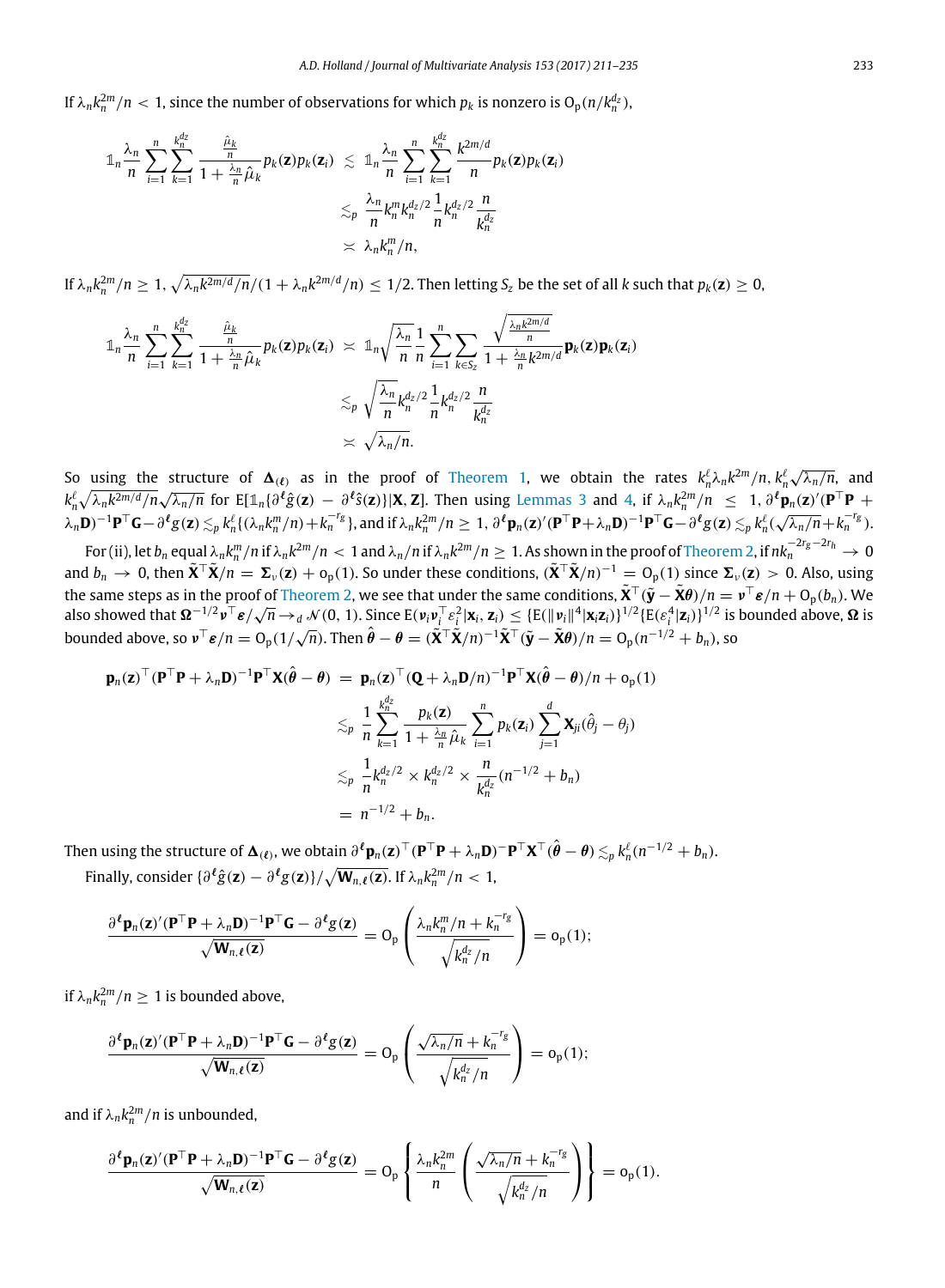Similarly, if  $\lambda_n k_n^{2m}/n < 1$ ,

$$
\frac{\partial^{\ell} \mathbf{p}_n(\mathbf{z})' (\mathbf{P}^{\top} \mathbf{P} + \lambda_n \mathbf{D})^{-1} \mathbf{P}^{\top} \mathbf{X} (\hat{\boldsymbol{\theta}} - \boldsymbol{\theta})}{\sqrt{\mathbf{W}_{n,\ell}(\mathbf{z})}} = O_p\left(\frac{\sqrt{1/n} + \lambda k_n^m/n}{\sqrt{k_n^{d_Z}/n}}\right) = o_p(1);
$$

if  $\lambda_n k_n^{2m}/n \geq 1$  is bounded above,

$$
\frac{\partial^{\ell} \mathbf{p}_n(\mathbf{z})' (\mathbf{P}^{\top} \mathbf{P} + \lambda_n \mathbf{D})^{-1} \mathbf{P}^{\top} \mathbf{X} (\hat{\boldsymbol{\theta}} - \boldsymbol{\theta})}{\sqrt{\mathbf{W}_{n,\ell}(\mathbf{z})}} = O_p\left(\frac{\sqrt{1/n} + \sqrt{\lambda_n/n}}{\sqrt{k_n^{d_2}/n}}\right) = o_p(1);
$$

and if  $\lambda_n k_n^{2m}/n$  is unbounded,

$$
\frac{\partial^{\ell} \mathbf{p}_n(\mathbf{z})'(\mathbf{P}^{\top} \mathbf{P} + \lambda_n \mathbf{D})^{-1} \mathbf{P}^{\top} \mathbf{X}(\hat{\boldsymbol{\theta}} - \boldsymbol{\theta})}{\sqrt{\mathbf{W}_{n,\ell}(\mathbf{z})}} = O_p\left(\frac{\lambda_n k_n^{2m}}{n} \frac{\sqrt{1/n} + \sqrt{\lambda_n/n}}{\sqrt{k_n^{d_z}/n}}\right) = o_p(1).
$$

Note that  $\mathbf{W}_{n,\ell}(\mathbf{z}) \gtrsim \mathbf{p}_{n,\ell}(\mathbf{z})^{\top} \mathbf{\Delta}_{(\ell)} (\mathbf{P}^{\top}\mathbf{P} + \lambda_n \mathbf{D})^{-1} \mathbf{P}^{\top} \mathbf{P} (\mathbf{P}^{\top}\mathbf{P} + \lambda_n \mathbf{D})^{-1} \mathbf{\Delta}_{(\ell)} \prime \mathbf{p}_{n,\ell}(\mathbf{z}).$  Define  $d_i = \partial^{\ell} \mathbf{p}_n(\mathbf{z})^{\top} (\mathbf{P}^{\top}\mathbf{P} + \lambda_n \mathbf{D})^{$ then since  $\mathbf{p}_n(\mathbf{z})' \mathbf{p}_n(\mathbf{z}) \leq k_n^{d_z}$ ,

$$
\begin{split} \mathbb{1}_{n}d_{i}^{2} &= \mathbb{1}_{n}\mathbf{p}_{k_{n}^{d_{z}}-\ell}(\mathbf{z})^{\top}\Delta_{(\ell)}(\mathbf{P}^{\top}\mathbf{P}+\lambda_{n}\mathbf{D})^{-1}\mathbf{p}_{n}(\mathbf{z}_{i})\mathbf{p}_{n}(\mathbf{z}_{i})^{\top}(\mathbf{P}^{\top}\mathbf{P}+\lambda_{n}\mathbf{D})^{-1}\Delta_{(\ell)}\prime\mathbf{p}_{k_{n}^{d_{z}}-\ell}(\mathbf{z}) \\ &\leq \mathbb{1}_{n}\lambda_{\max}\{\mathbf{p}_{n}(\mathbf{z}_{i})\mathbf{p}_{n}(\mathbf{z}_{i})^{\top}\}\mathbf{p}_{k_{n}^{d_{z}}-\ell}(\mathbf{z})^{\top}\Delta_{(\ell)}(\mathbf{P}^{\top}\mathbf{P}+\lambda_{n}\mathbf{D})^{-1}(\mathbf{P}^{\top}\mathbf{P})^{-1}\mathbf{P}^{\top}\mathbf{P}(\mathbf{P}^{\top}\mathbf{P}+\lambda_{n}\mathbf{D})^{-1}\Delta_{(\ell)}\prime\mathbf{p}_{k_{n}^{d_{z}}-\ell}(\mathbf{z}) \\ &\leq k_{n}^{d_{z}}\mathbf{W}_{n,\ell}/n \\ &= o(\mathbf{W}_{n,\ell}).\end{split}
$$

So since  $\sum_{i=1}^n d_i^2 \approx \mathbf{W}_{n,\ell}(\mathbf{z})$ ,  $\max_{1 \leq i \leq n} d_i^2 = o(\sum_{i=1}^n d_i^2) = o(\mathbf{W}_{n,\ell}(\mathbf{z}))$ , and by the Lindeberg–Feller Central Limit Theorem,  $\mathbb{1}_n\{\partial^\ell \hat{g}(\mathbf{z}) - \partial^\ell g(\mathbf{z})\}/\sqrt{\mathbf{W}_{n,\ell}(\mathbf{z})} \rightarrow_d \mathcal{N}(0,\,1).$  Then since  $(\mathbb{1}_n-1)\{\partial^\ell \hat{g}(\mathbf{z}) - \partial^\ell g(\mathbf{z})\}/\sqrt{\mathbf{W}_{n,\ell}(\mathbf{z})} \rightarrow_p 0,$  we have  $\{\partial^{\ell}\hat{g}(\mathbf{z}) - \partial^{\ell}g(\mathbf{z})\}/\sqrt{\mathbf{W}_{n,\ell}(\mathbf{z})} \rightarrow_d \mathcal{N}(0, 1).$ 

Last, we show that  $\hat{\mathbf{W}}_{n,\boldsymbol{\ell}}(\mathbf{z})=\mathbf{W}_{n,\boldsymbol{\ell}}(\mathbf{z})+\mathrm{o}_{\mathrm{p}}(1).$  Note that  $\mathbf{X}_i^\top(\hat{\boldsymbol{\theta}}-\boldsymbol{\theta})\lesssim_p\sum_{j=1}^d(\hat{\theta}_j-\theta_j)\lesssim_p n^{-1/2}+b_n.$  Then

$$
\begin{aligned}\n\mathbb{1}_n \{\hat{\mathbf{W}}_{n,\ell}(\mathbf{z}) - \mathbf{W}_{n,\ell}(\mathbf{z})\} &\lesssim_p \mathbb{1}_n \mathbf{p}_n(\mathbf{z})^\top \Delta_\ell (\mathbf{P}^\top \mathbf{P} + \lambda_n \mathbf{D})^{-1} \mathbf{P}^\top \mathbf{P} (\mathbf{P}^\top \mathbf{P} + \lambda_n \mathbf{D})^{-1} \Delta_\ell^\top \mathbf{p}_n(\mathbf{z}) \\
&= \mathbb{1}_n \mathbf{p}_n(\mathbf{z})^\top \Delta_\ell \Delta_\ell \mathbf{p}_n(\mathbf{z})/n + o_p(1) \\
&\lesssim_p k_n^{2|\ell|} k_n^{d_Z}/n \\
&\lesssim 1\n\end{aligned}
$$

So  $\hat{\mathbf{W}}_{n,\ell}(\mathbf{z}) - \mathbf{W}_{n,\ell}(\mathbf{z}) = o_p(1)$ , as desired.

## **Appendix B. Supplementary data**

<span id="page-24-6"></span>Supplementary material related to this article can be found online at [http://dx.doi.org/10.1016/j.jmva.2016.10.001.](http://dx.doi.org/10.1016/j.jmva.2016.10.001)

### **References**

- <span id="page-24-7"></span>[1] R. [Adams, J. Fournier, Sobolev Spaces. Vol. 140, Academic Press, 2003.](http://refhub.elsevier.com/S0047-259X(16)30111-7/sbref1)
- <span id="page-24-2"></span>[2] M. Aerts, G. Claeskens, M.P. Wand, Some theory for penalized spline generalized additive models, J. Statist. Plann. Inference 103 (2002) 455–470. [http://dx.doi.org/10.1016/S0378-3758\(01\)00237-3.](http://dx.doi.org/10.1016/S0378-3758(01)00237-3)
- <span id="page-24-8"></span>[3] S. A[gmon, Lectures on Elliptic Boundary Value Problems, American Mathematical Society \(RI\), 2010.](http://refhub.elsevier.com/S0047-259X(16)30111-7/sbref3)
- <span id="page-24-10"></span>[4] G. Aneiros, P. Vieu, Variable selection in infinite-dimensional problems, Statist. Probab. Lett. 94 (2014) 12–20. [http://dx.doi.org/10.1016/j.spl.2014.06.](http://dx.doi.org/10.1016/j.spl.2014.06.025) [025.](http://dx.doi.org/10.1016/j.spl.2014.06.025)
- <span id="page-24-11"></span>[5] G. Aneiros-Pérez, P. Vieu, Semi-functional partial linear regression, Statist. Probab. Lett. 76 (2006) 1102–1110. [http://dx.doi.org/10.1016/j.spl.2005.](http://dx.doi.org/10.1016/j.spl.2005.12.007) [12.007.](http://dx.doi.org/10.1016/j.spl.2005.12.007)
- <span id="page-24-12"></span>[6] P. [Avramidis, Two-step cross-validation selection method for partially linear models, Statist. Sinica 15 \(2005\) 1033–1048.](http://refhub.elsevier.com/S0047-259X(16)30111-7/sbref6)
- <span id="page-24-9"></span>[7] A.K[. Aziz, The Mathematical Foundations of the Finite Element Method with Applications to Partial Differential Equations, Academic Press, 2014.](http://refhub.elsevier.com/S0047-259X(16)30111-7/sbref7)

<span id="page-24-5"></span><sup>[8]</sup> A. Belloni, V. Chernozhukov, D. Chetverikov, K. Kato, Some new asymptotic theory for least squares series: Pointwise and uniform results, J. Econometrics 186 (2015) 345–366. [http://dx.doi.org/10.1016/j.jeconom.2015.02.014.](http://dx.doi.org/10.1016/j.jeconom.2015.02.014)

<span id="page-24-4"></span><sup>[9]</sup> M.D. Cattaneo, M.H. Farrell, Optimal convergence rates, Bahadur representation, and asymptotic normality of partitioning estimators, J. Econometrics 174 (2013) 127–143. [http://dx.doi.org/10.1016/j.jeconom.2013.02.002.](http://dx.doi.org/10.1016/j.jeconom.2013.02.002)

<span id="page-24-1"></span><sup>[10]</sup> M.D. Cattaneo, M. Jansson, W.K. Newey, Alternative asymptotics and the partially linear model with many regressors, 2015. arXiv preprint [arXiv:1505.08120.](http://arxiv.org/1505.08120)

<span id="page-24-0"></span><sup>[11]</sup> M.D. Cattaneo, M. Jansson, W.K. Newey, Treatment effects with many covariates and heteroskedasticity, 2015. arXiv preprint arXiv:1507.02493.

<span id="page-24-3"></span><sup>[12]</sup> X.W. Chang, L. Qu, Wavelet estimation of partially linear models, Comput. Statist. Data Anal. 47 (2004) 31–48. [http://dx.doi.org/10.1016/j.csda.2003.](http://dx.doi.org/10.1016/j.csda.2003.10.018) [10.018.](http://dx.doi.org/10.1016/j.csda.2003.10.018)